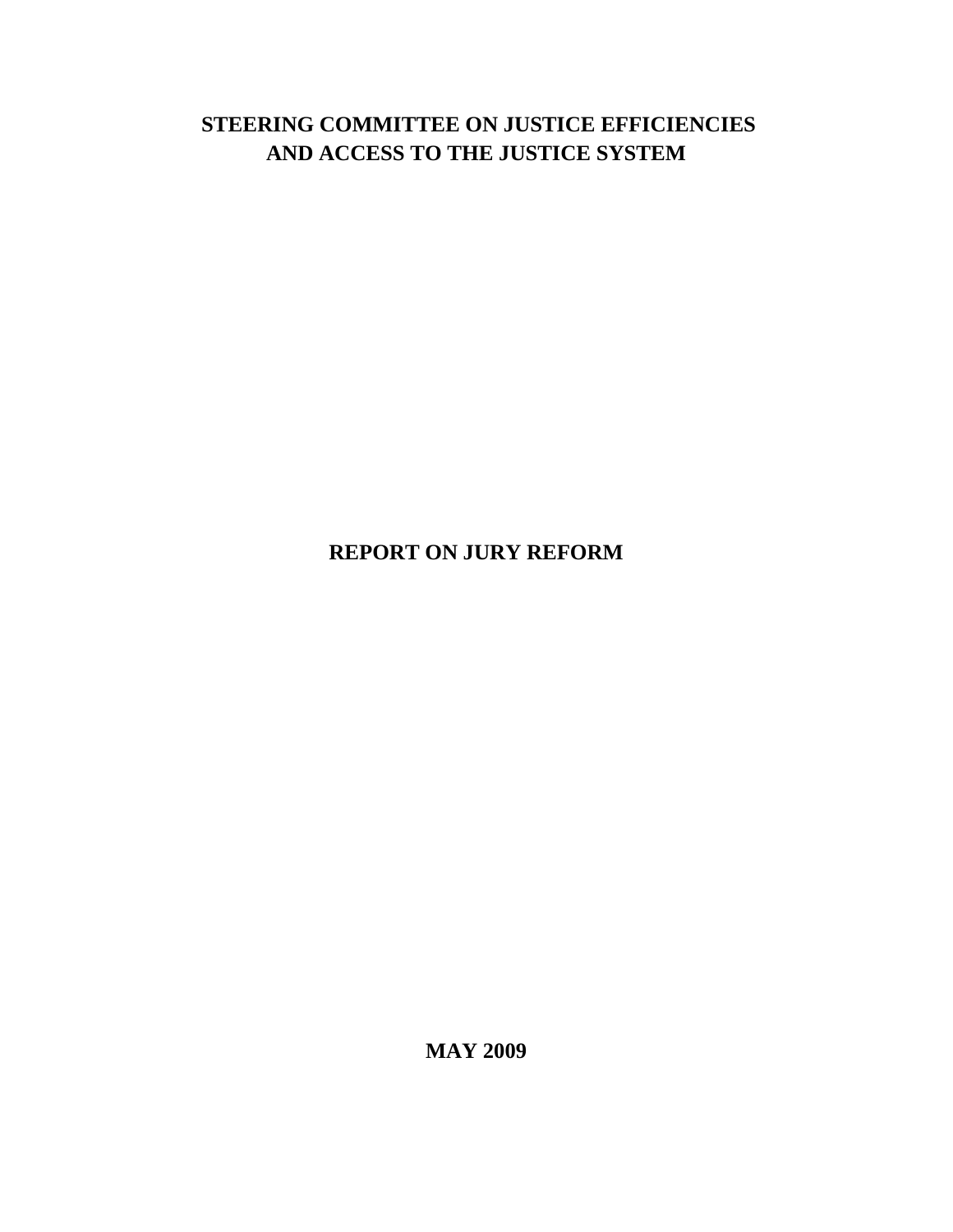# **TABLE OF CONTENTS**

| 3.1.1 Encourage the Creation of Hybrid Offences and Review the Time Limitation for                                                                                                            |  |
|-----------------------------------------------------------------------------------------------------------------------------------------------------------------------------------------------|--|
| 3.1.2 At the Initial Election, Allow Trial by Superior Court Judge Alone for Section 469<br><i>Criminal Code</i> Offences and Provide for the Three Choices at the Initial Election on Direct |  |
| 3.1.3 Extend the Absolute Jurisdiction of Provincial Court Judges to all Offences Punishable<br>by Less than 5 years' Imprisonment or Create a New Absolute Jurisdiction for Superior         |  |
| 3.1.4 Create a Procedure that Would Remove the Right to Jury Trial on the Filing of a<br>Notice that the Crown Will Seek a Sentence of Less than 5 years' Imprisonment 10                     |  |
| 3.1.5 Create an Exception to the Right to Trial by Jury for Certain Offences Relating to<br>Threats, Violence, Intimidation or Corruption of a Justice System Participant for the Purpose     |  |
|                                                                                                                                                                                               |  |
|                                                                                                                                                                                               |  |
|                                                                                                                                                                                               |  |
|                                                                                                                                                                                               |  |
|                                                                                                                                                                                               |  |
|                                                                                                                                                                                               |  |
|                                                                                                                                                                                               |  |
|                                                                                                                                                                                               |  |
|                                                                                                                                                                                               |  |
|                                                                                                                                                                                               |  |
|                                                                                                                                                                                               |  |
|                                                                                                                                                                                               |  |
|                                                                                                                                                                                               |  |
|                                                                                                                                                                                               |  |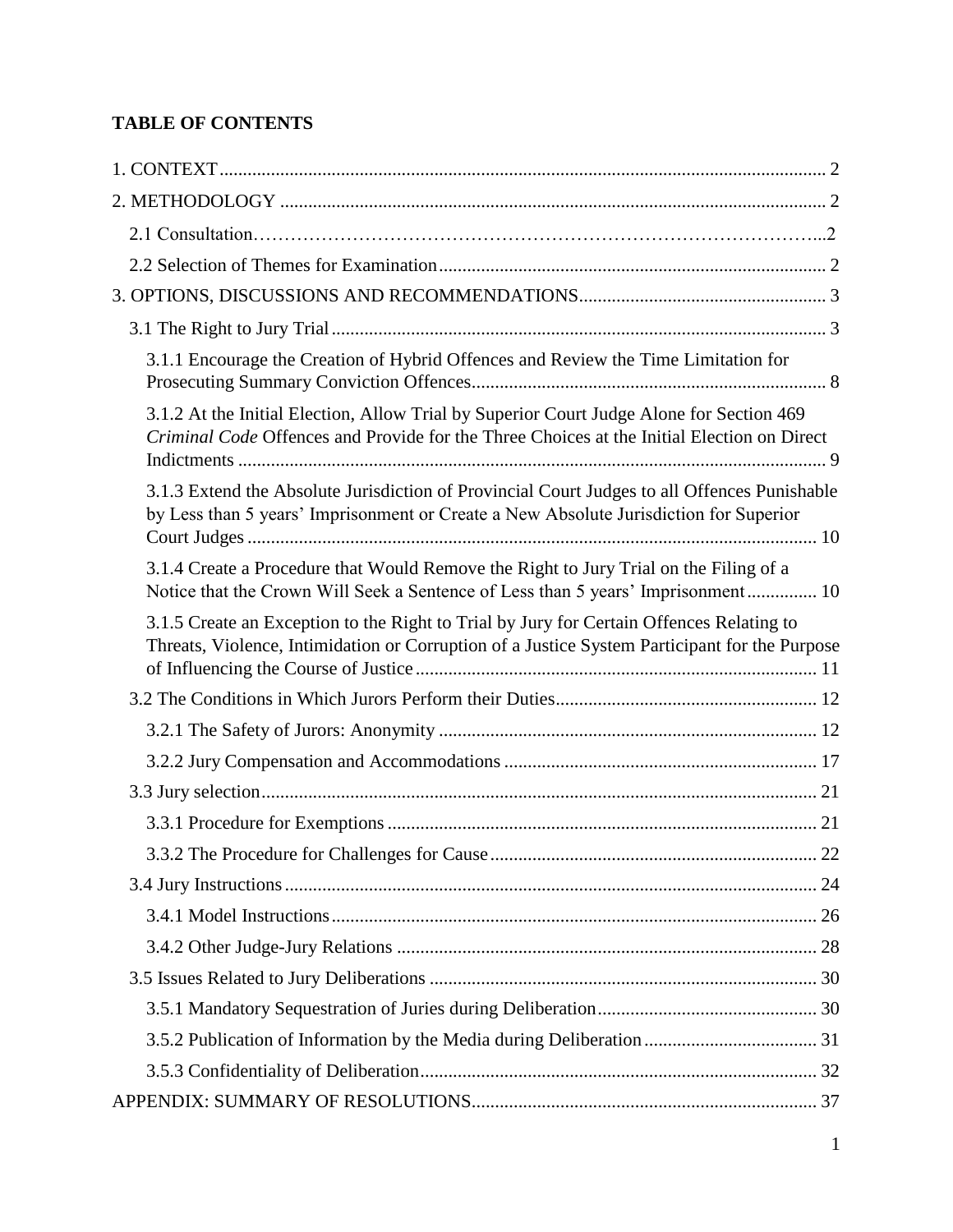# <span id="page-2-0"></span>**1. CONTEXT**

From the early stages of the creation of the Steering Committee on Justice Efficiencies and Access to the Justice System (Steering Committee), the assessment of the advisability of reforming jury trials in Canada was identified as a priority issue.

That is why the Steering Committee created a smaller working group with a mandate to identify the difficulties associated with criminal jury trial procedure, examine the issues, and make recommendations to the Steering Committee for making jury trials more efficient.

# <span id="page-2-1"></span>**2. METHODOLOGY**

## **2.1 Consultation**

The members of the Working Group carried out a broad consultation of their respective colleagues, asking them to identify the difficulties they have encountered in their practice and submit proposals for reform. The Working Group's initiative brought responses from stakeholders in all areas consulted: the judiciary, Crown prosecutors and defence counsel. Most respondents submitted concrete proposals or suggested avenues for reflection on the problems they identified.

#### <span id="page-2-2"></span>**2.2 Selection of Themes for Examination**

The Working Group noted at the outset that a number of the comments and proposals received during the consultation process had already been discussed, or were to be discussed, in a separate review by the Steering Committee. That was the case for issues and proposals that were addressed in the context of its work on mega-trials and on the self-represented accused.

Certain issues identified by the respondents also are, or have been, the subject of extensive work in other forums, such as the complexity of various defences (e.g., self defence) which is being examined by an ad hoc working group of the Coordinating Committee of Senior Officials-Criminal Justice (CCSO), and jury representativeness (e.g., choice of source list and minority representation), which was the subject of an earlier study by a working group of the Uniform Law Conference of Canada (ULCC).

The Working Group also noted that some of the difficulties reported could be solved locally by changing relevant administrative practices or amending provincial legislation relating to the qualification of prospective jurors, the summoning of juries, and jury panels (for example, improving criminal record check procedures). Issues of this type could be solved through discussions, between provincial governments or within the judiciary, on the adoption of best practices.

Other issues where provincial governments are frontline actors warranted consideration in view of their prevalence and their impact on the functioning and integrity of the jury system, more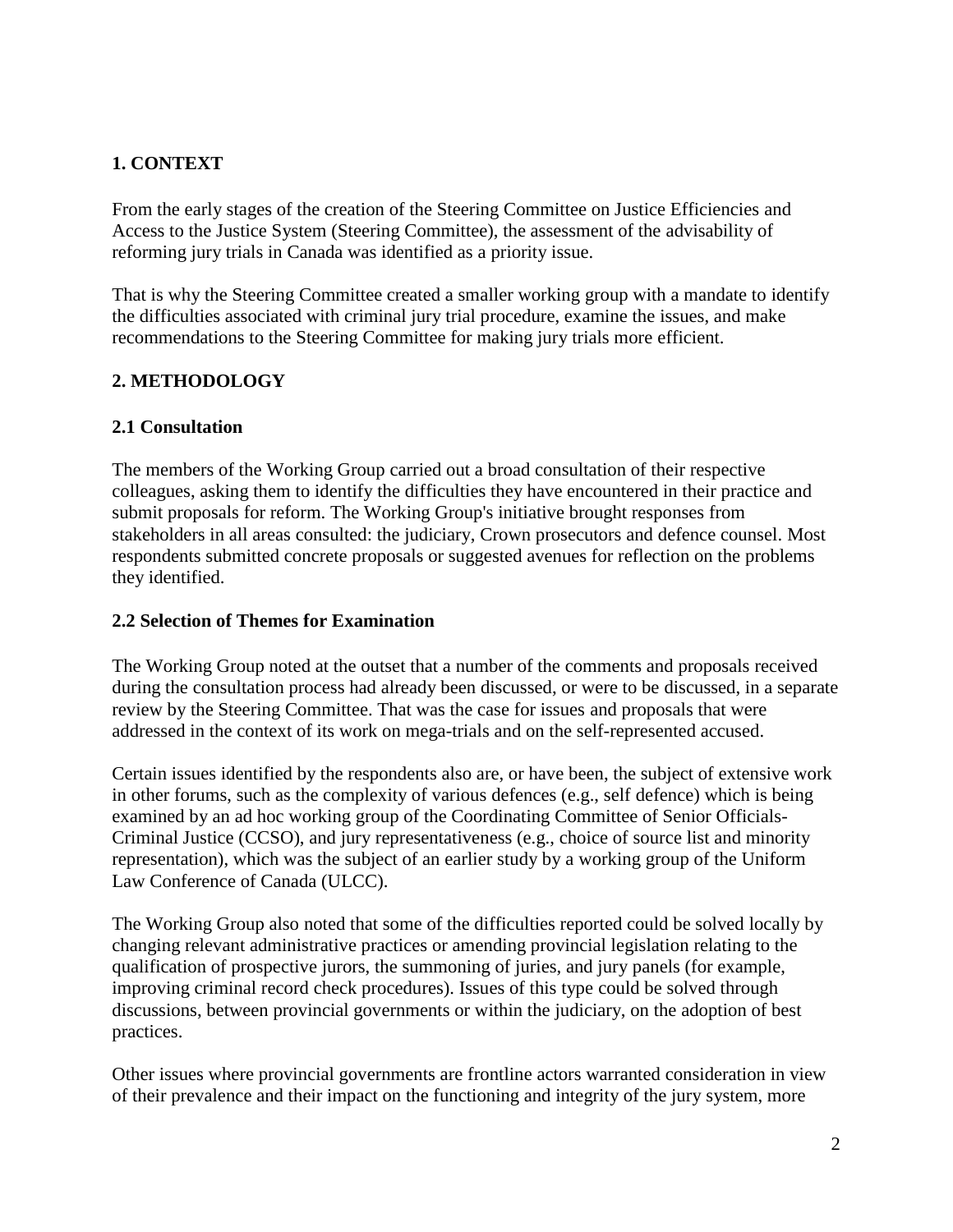specifically the conditions in which jurors perform their duties and the economic burden of jury duty.

The Working Group also received innovative proposals for amending criminal procedure that are more of a technical nature and beyond the framework of jury trials (for example, facilitating the joinder of indictments). In view of its mandate, however, the Working Group focused on the issues more directly related to the efficiency of jury trials.

After considering the consensus likely to be reached in the light of the results of its consultation, the progress of ongoing work in other forums and the discussions within the Steering Committee following Working Group status reports or draft reports, the following issues were selected for this report:

- $\bullet$  the right to jury trial;
- $\bullet$  the conditions in which jurors perform their duties;
- jury selection;
- jury instructions;
- the jury sequestration rule during deliberations;
- the publication of information by the media during jury deliberations;
- the jury deliberations confidentiality rule in relation to the possibility of conducting research on jurors.

# <span id="page-3-0"></span>**3. OPTIONS, DISCUSSIONS AND RECOMMENDATIONS**

# <span id="page-3-1"></span>**3.1 The Right to Jury Trial**

Many respondents to the consultation expressed concerns about the inefficiencies in the jury system, particularly in lengthy and complex cases. Some believe that the efficiency of jury trials is primarily the result of good case management by judges and counsel: anticipation of issues that have to be argued in the absence of the jury for disposition before jury selection, the length of jury instructions, counsel's focus on deciding issues, etc. Some respondents question the institution itself. Others think that the resources involved in jury trials and the investment required of jurors argue for restricting jury trials to the most serious offences.

Bearing in mind the constitutional right to a jury trial for offences punishable by imprisonment for 5 years or more, and the jury's deep roots in our justice system and its role as an expression of democracy, the Working Group did not submit proposals for the outright abolition of jury trials for examination within the Steering Committee. Nor did the Working Group retain proposals to replace the jury with a panel of judges or a mixed panel of judges and assessors. Section 11(*f*) of the *Canadian Charter of Rights and Freedoms (Charter)* as construed would restrict any change affecting the fundamental characteristics of the institution as it existed in Canada before the enactment of the *Charter*,<sup>1</sup> one of those characteristics being representativeness.

<sup>1</sup> *R v Genest*, (1990) 61 C.C.C. (3d) 251 (QAC).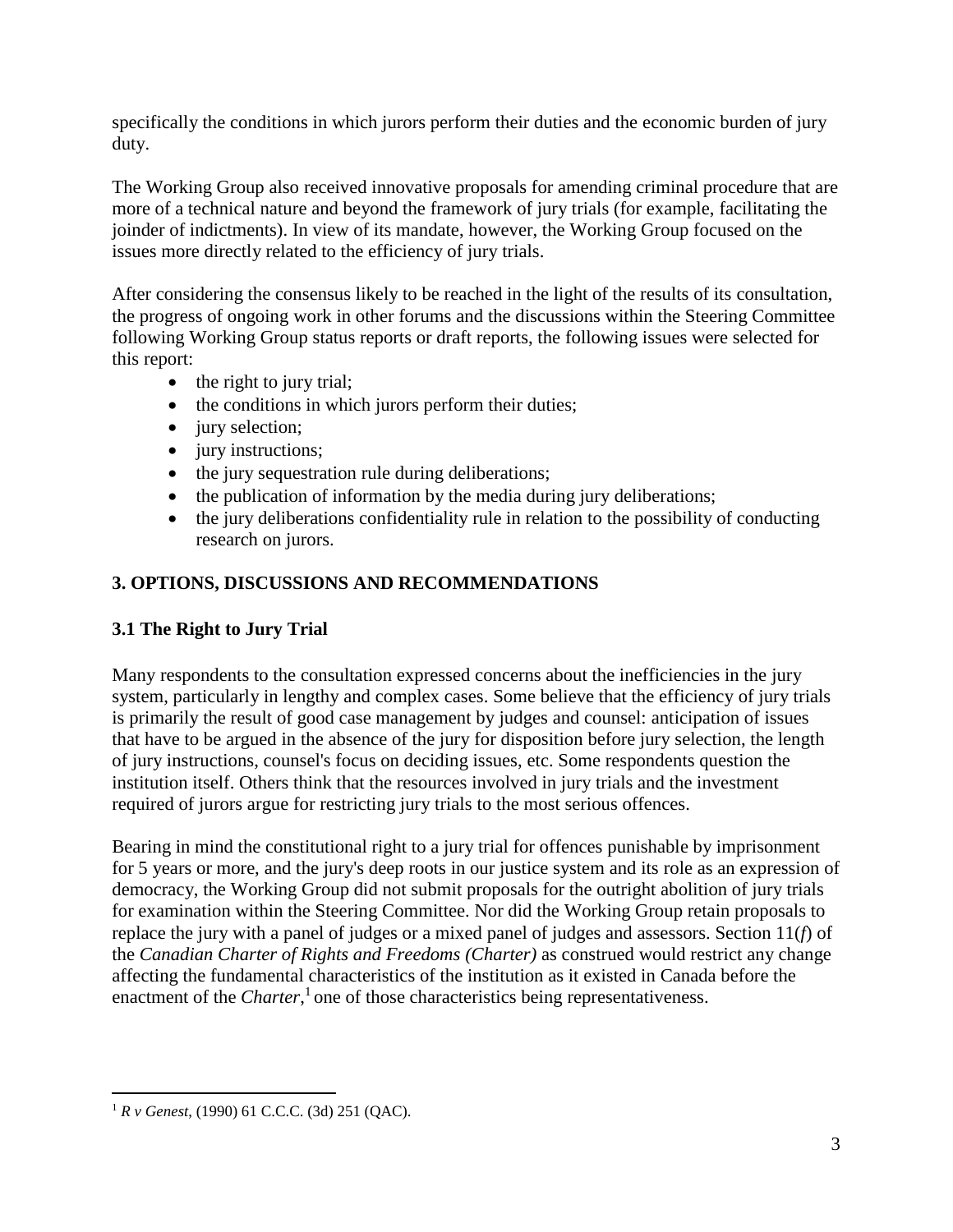England's recent experience, which gave rise to uncertainties about the jury system, should be considered. In 1986, the Roskill Report<sup>2</sup> seriously questioned the ability of jurors to follow and understand complex serious fraud cases. The report recommended replacing the jury with a court, composed of a judge to decide questions of law and expert assessors to decide questions of fact. The recommendation remained a dead letter until 2001 when it was reaffirmed, with some variation, by the Honourable Lord Justice Auld in his report *Review of the Criminal Courts of England and Wales*<sup>3</sup> (the Auld Report).

In the wake of the Auld Report, the *Criminal Justice Act 2003*<sup>4</sup> was enacted to limit the right to jury trial where there is a substantial risk of jury intimidation or tampering and to long and complex fraud cases:

*5. The Act is designed to ensure that criminal trials are run more efficiently and to reduce the scope for abuse of the system. It [...] will allow for judge-alone trial in cases involving threats and intimidation of juries, and paves the way for judge alone trial in exceptionally long, complex serious fraud cases*.

[…]

 $\overline{a}$ 

*30. This Part makes provision for the prosecution to apply for a trial of a serious or complex fraud case to proceed in the absence of a jury. The judge may order the case to be conducted without a jury if he is satisfied that the length or complexity of the case (having regard to steps which might reasonably be taken to reduce it) is likely to make the trial so burdensome upon the jury that the interests of justice require serious consideration to be given to conducting the trial without a jury.*

*31. This Part provides for a trial to be conducted without a jury where there is a real and present danger of jury tampering, or continued without a jury where the jury has been discharged because of jury tampering. The court must be satisfied that the risk of jury tampering would be so substantial (notwithstanding any steps, including police protection, that could reasonably be taken to prevent it) as to make it necessary in the interests of justice for the trial to be conducted without a jury.*<sup>5</sup>

The restriction placed on fraud trials unleashed fierce controversy. The Bill could not be passed without an amendment making its coming into force dependent on a resolution of both Houses of Parliament. After an epic parliamentary battle, the government remained unable to obtain

<sup>2</sup> *Fraud Trial Committee Report* (Roskill Committee), London, H.M.S.O., 1986.

<sup>3</sup> *Review of the Criminal Courts of England and Wales*, the Right Honourable Lord Justice Auld, September 2001, accessible at http://www.criminal-courts-review.org.uk/.

<sup>4</sup> *Criminal Justice Act 2003*, Part 7, accessible at [http://www.opsi.gov.uk/acts/acts2003/ukpga\\_20030044\\_en\\_1.](http://www.opsi.gov.uk/acts/acts2003/ukpga_20030044_en_1) <sup>5</sup> *Explanatory Notes to the Criminal Justice Act 2003*, 2003 Chapter 44, accessible at

http://www.opsi.gov.uk/acts/acts2003/en/ukpgaen\_20030044\_en\_1. For a comprehensive paper on the origin of these measures and the debates preceding their enactment, see also *The Criminal Justice Bill: Juries and Mode of Trial*, House of Commons Library, Research Paper 02/73, 2 December 2002, accessible at [http://www.parliament.uk/commons/lib/research/rp2002/rp02-073.pdf.](http://www.parliament.uk/commons/lib/research/rp2002/rp02-073.pdf)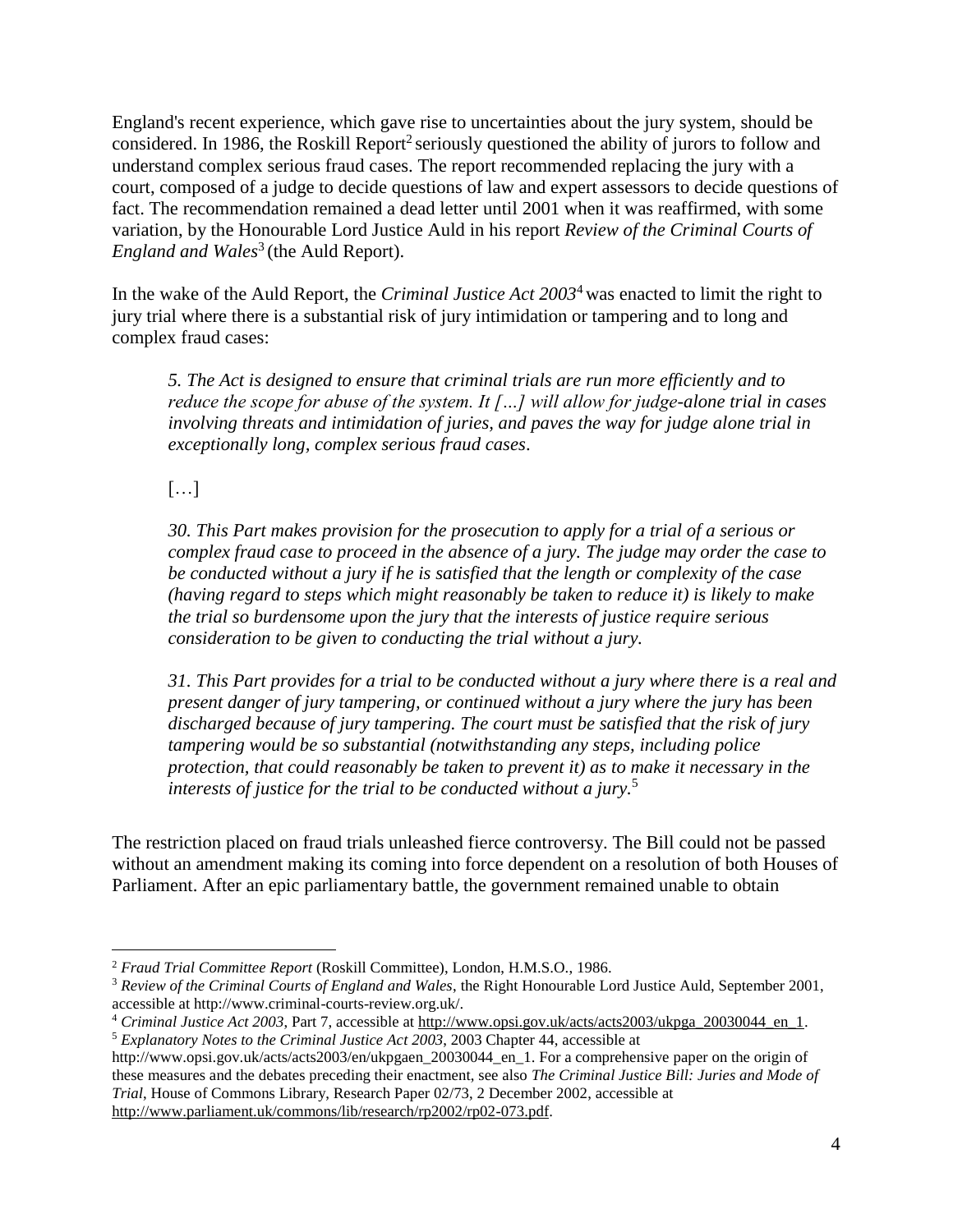passage of the resolution by the House of Lords.<sup>6</sup> In November 2006, the Government introduced a bill in the House of Commons intended to remove the requirement of the resolution.<sup>7</sup> In March 2007, the debate on its second reading in the House of Lords was postponed by an unusual motion. The Bill does not appear to have progressed since then.

The grounds for that legislative initiative were severely undermined by the findings of a review by the Crown Prosecution Service Inspectorate (CPSI) into the collapse of the trial in the *Jubilee Line case*. <sup>8</sup>The case concerned fraud charges against five individuals in connection with the granting of government contracts for the extension of the London Underground's Jubilee Line. Twenty-one months into the trial, defence counsel made a motion for a mistrial<sup>9</sup> on the ground that the evidence was so complex that it had become unintelligible to the jury; the Crown did not oppose the application. The judge then declared a mistrial.

The CPSI report made a thorough review of that mega-fraud case, from the police investigation to the discharge of the jury, and identified the causes of the collapse. One aspect of the investigation involved voluntary interviews with members of the jury; 11 of the 12 jurors agreed to be interviewed. Against all expectations, the interviews revealed that the jurors had a good understanding of the evidence presented despite its length and complexity.<sup>10</sup>

Brief reference should also be made to the status of the Diplock Court system in Northern Ireland, which was instituted for the purpose of trying scheduled terrorism offences by judge alone. A changed political environment and the government's commitment to reintroduce jury trials resulted in the *Terrorism (Northern Ireland) Act 2006*, which received royal sanction on February 16, 2006.<sup>11</sup> Trials may now be held before a judge alone only if the Director of Public Prosecutions (DPP) is satisfied that the administration of justice could be impaired in view of the risk presented by holding a jury trial.

In the light of the British experience, it can be expected that outright abolition of the jury, or a fundamental change in its constitution, would represent an enormous challenge, even if there were no constitutional constraints. Some could suggest that the British experience is not relevant since Canadians may be less attached to the institution. Nevertheless, neither British

<sup>6</sup> For a comprehensive paper on this saga, see *The Fraud (Trials without a Jury) Bill 2006-07*, House of Commons Library, Research Paper 06/57, 23 November 2006, accessible at

http://www.parliament.uk/commons/lib/research/rp2006/rp06-057.pdf.

<sup>7</sup> *Fraud (Trial Without a Jury) Bill*, Bill 6, 2006/07, accessible at http://www.publications.parliament.uk/pa/ cm200607/cmbills/006/2007006.pdf. For a summary of the Bill, see also the Explanatory Notes accessible a[t http://www.publications.parliament.uk/pa/cm200607/cmbills/006/en/2007006en.pdf.](http://www.publications.parliament.uk/pa/cm200607/cmbills/006/en/2007006en.pdf)

<sup>8</sup> *Review of the Investigation and Criminal Proceedings Relating to the Jubilee Line Case*, Crown Prosecution Service Inspectorate, by Stephen Wooler, HM Chief Inspector, accessible at

http://www.hmcpsi.gov.uk/reports/JubileeLineReponly.pdf.

<sup>&</sup>lt;sup>9</sup> More specifically, an application to discharge the jury.

<sup>10</sup> *Report On Interviews With Jurors in the Jubilee Line Case*, Professor Sally Lloyd-Bostock, Birmingham University, 12 October 2005, accessible at http://www.hmcpsi.gov.uk/reports/JLJuryIntsRep.pdf. For a brief summary of results regarding understanding of the case, impacts of the trial on the jurors and the jurors' perception of the system see *The Jubilee Line Jurors: Does their Experience Strengthen the Argument for Judgeonly Trial in Long and Complex Fraud Cases?* Lloyd-Bostock, S., [2007] Crim.L.R. 255.

<sup>11</sup> *Terrorism (Northen Ireland) Act 2006*, 2006 chapter 4, accessible with the Explanatory Notes at [http://www.opsi.gov.uk/acts/acts2006/ukpga\\_20060004\\_en\\_1.htm.](http://www.opsi.gov.uk/acts/acts2006/ukpga_20060004_en_1.htm)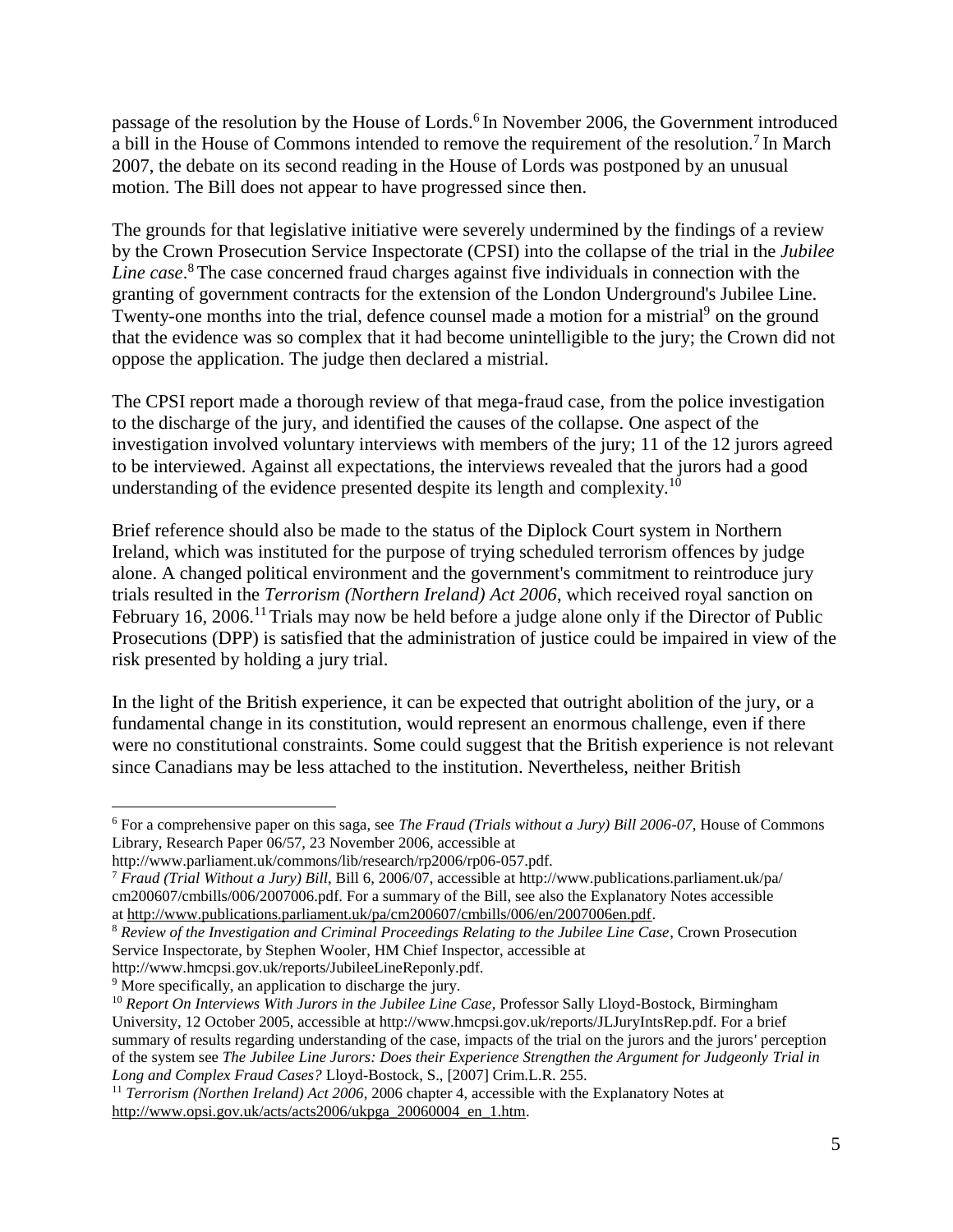constitutional law nor the European Convention on Human Rights appear to grant the right to jury trial the supra-legislative status conferred by the *Canadian Charter of Rights and Freedoms*. 12

The British experience could also present other options for discussion calling for less drastic changes. In the search for improved use of resources, the creation of hybrid offences has been greatly encouraged since the birth at the end of the 19th century of the first *either-way offences*, prosecutable in Crown Court with a jury or in Magistrate's Court without a jury.<sup>13</sup> Extending the maximum sentence from 6 months to 12 months has also favoured prosecution of hybrid offences in Magistrate's Court, which should result in a decrease in the number of jury trials in Crown Court.<sup>14</sup> One of the procedures they have established appeared attractive: on the application of the prosecutor, a judge may order a judge-only trial if he or she considers it is in the public's interest due to a risk of jury tampering. The Working Group considered whether Britain's experience could serve as a model for similar measures adapted to the Canadian context in view of the requirements of section 11f) of the *Charter*.

The Canadian experience itself could also provide options that merited discussion within the Steering Committee. Included in the Canadian experience are the creation of hybrid offences, election and re-election procedures, the expertise developed by provincial court judges in the exercise of their absolute jurisdiction, and the development of the jurisdiction of judges or justices of the peace who act as "summary courts".

#### Discussion

Five options were submitted for discussion to the Steering Committee (see 3.1.1 to 3.1.5 below). The options that may be perceived as limiting access to a jury trial were met with much reservation, in particular from law society and defence counsel representatives who considered that the Canadian experience with jury trials did not justify an enquiry into the role and place of that lay institution in the Canadian criminal justice system.

Even though some were of the opinion that these innovative options merit further study, discussions showed that it would have been difficult to reach consensus in this regard, with the

 $\overline{a}$  $12$  The constitutional status of the right to jury trial in England remains controversial among commentators: Auld Report, *supra* paras. 7-10; *The Fraud (Trials without a Jury) Bill 2006-07*, Research Paper 06/57, *supra*, pp. 39-44. It is interesting to note however a legislative initiative similar to England's has recently been adopted in New Zealand, where the right to jury trial is also enshrined in a constitutional charter subject to limits justified in a free and democratic society (akin to the *Canadian Charter of Rights and Freedoms'* section 1). On the application of the prosecutor, a judge may replace the jury trial by a judge-alone trial where the judge is convinced that the risk of juror intimidation may not otherwise be avoided; the same applies to a trial relating to an offence punishable by imprisonment for less than 14 years likely to require more than 20 jury hearing days if the judge is convinced that a jury would not be able to carry out its duties efficiently because of the complexity of the case: *Crimes Amendment Act (No. 2) 2008*, accessible at

http://www.legislation.govt.nz/act/public/2008/0037/latest/versions.aspx. This initiative stems in part from a recommendation of the New Zealand Law Commission (*Juries In Criminal Trials*, No. 69, 2001, pp. 33 to 64, accessible at http://www.lawcom.govt.nz/UploadFiles/Publications/Publication\_76\_161\_R69.pdf.

<sup>13</sup> For a summary of the evolution of *either-way offences*, see the Auld Report, *supra*, paras. 123-132.

<sup>14</sup> See *The Criminal Justice Bill: Juries and Mode of Trial*, Research Paper 02/73, *supra*, p. 7.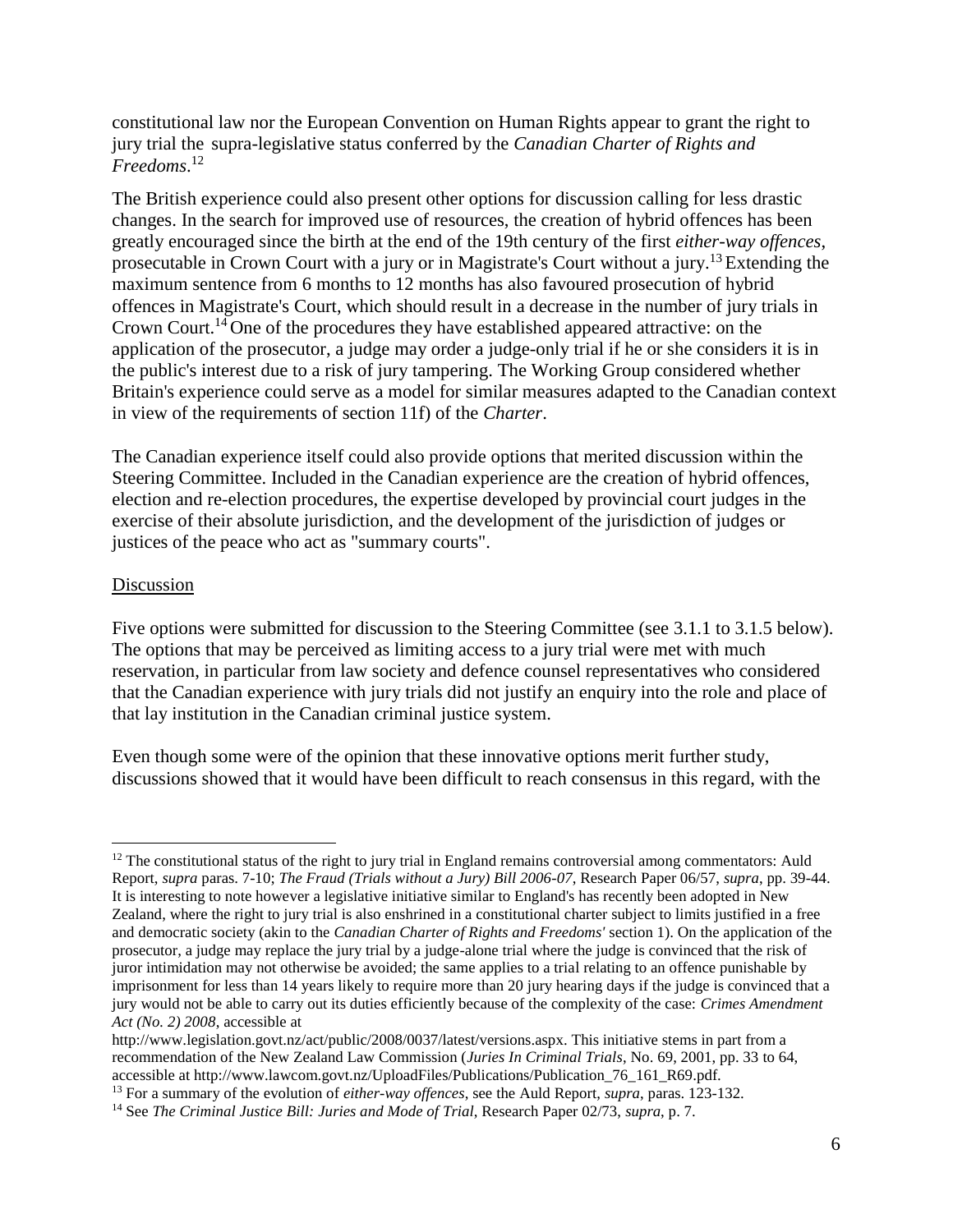exception of Option 3.1.2. The British experience indeed confirms that building consensus in this area is quite a challenge.

The Steering Committee considers that tighter case management, based on the evolving case law on the trial judge's powers in this area,<sup>15</sup> encouraging in particular the final resolution of pre-trial and incidental issues before the start of the hearing of evidence before the jury, could certainly contribute to the efficiency of jury trials.<sup>16</sup> In that regard, the Steering Committee would refer to its recommendations for legislative amendments to that effect made in its Report on mega-trials, more specifically Recommendation 5 the scope of which should be extended to all jury trials:

The Steering Committee recommends, as regards the exceptional trial procedure, the enactment of a provision similar to the new section 536.4 of the *Criminal Code*. 17

Unlike section 625.1 of the *Criminal Code* on the role of pre-trial conferences, section 536.4 specifically provides that the justice before whom the preliminary inquiry is to be held may "encourage the parties to consider any other matters that would promote a fair and expeditious inquiry", including admissions of fact agreed to (as reflected in subsection 2). This provision appears to give the judge a more pro-active role.

Also meriting mention is the work that has been carried out by the Superior Court of Justice of Ontario Advisory Committee on Criminal Trials with a view to maximizing the benefits of pretrial conferences and the court's management powers <sup>18</sup> to encourage resolution of incidental issues before summoning the jury, to examine in advance the evidentiary basis of applications and determine the manner in which the evidence in support of an application is to be presented (where it appears appropriate, by way of an agreed statement of facts, affidavits, "will say" statements or by filing transcripts rather than presenting *viva voce* evidence). The Committee's recommendations led to major amendments to the *Criminal Proceeding Rules* in effect in the Ontario Superior Court of Justice since October 2006, regarding in particular:

• the content of pre-trial conferences;

- the powers of the judge presiding at the pre-trial conference;
- the designation of a case management judge and his or her powers;
- applications for admission or exclusion of evidence under a common law or other rule of admissibility, including section 24(2) of the *Charter*;

<sup>15</sup> See, among others, *R. v. Felderhof*, (2003) 180 C.C.C. (3d) 498 (CAO), on inherent powers relating to the conduct of proceedings in general, *R. v. Snow*, (2004), 190 C.C.C. (3d) 317 (CAO), on controlling abusive cross-examination and *R. v. Pires & Lising*, [2005] 3 S.C.R 343, at paras. 34-35, on the discretion to hear evidence at the request of one of the parties when the requesting party is unable to establish a reasonable likelihood that the hearing would assist in determining the issues before the court.

<sup>16</sup> This observation is in keeping with recommendation 13 of the *Report of the Review of Large and Complex Criminal Case Procedures* submitted to the Attorney General of Ontario by Professor Michael Code and the Honourable Patrick J. LeSage in November 2008.

<sup>&</sup>lt;sup>17</sup> The Steering Committee also recommended the creation of a "management judge" and codification of the management judge's powers and issues over which that judge has authority (Recommendations 1 and 3) and codification of the substantive or procedural rules governing preliminary motions (Recommendation 13).

<sup>18</sup> *New Approaches to Criminal Trials – The Report of the Chief Justice's Advisory Committee on Criminal Trials in the Superior Court of Justice*, Ontario, May 2006, Chapter VII (see in particular the recommendations at paragraphs 269 and 328).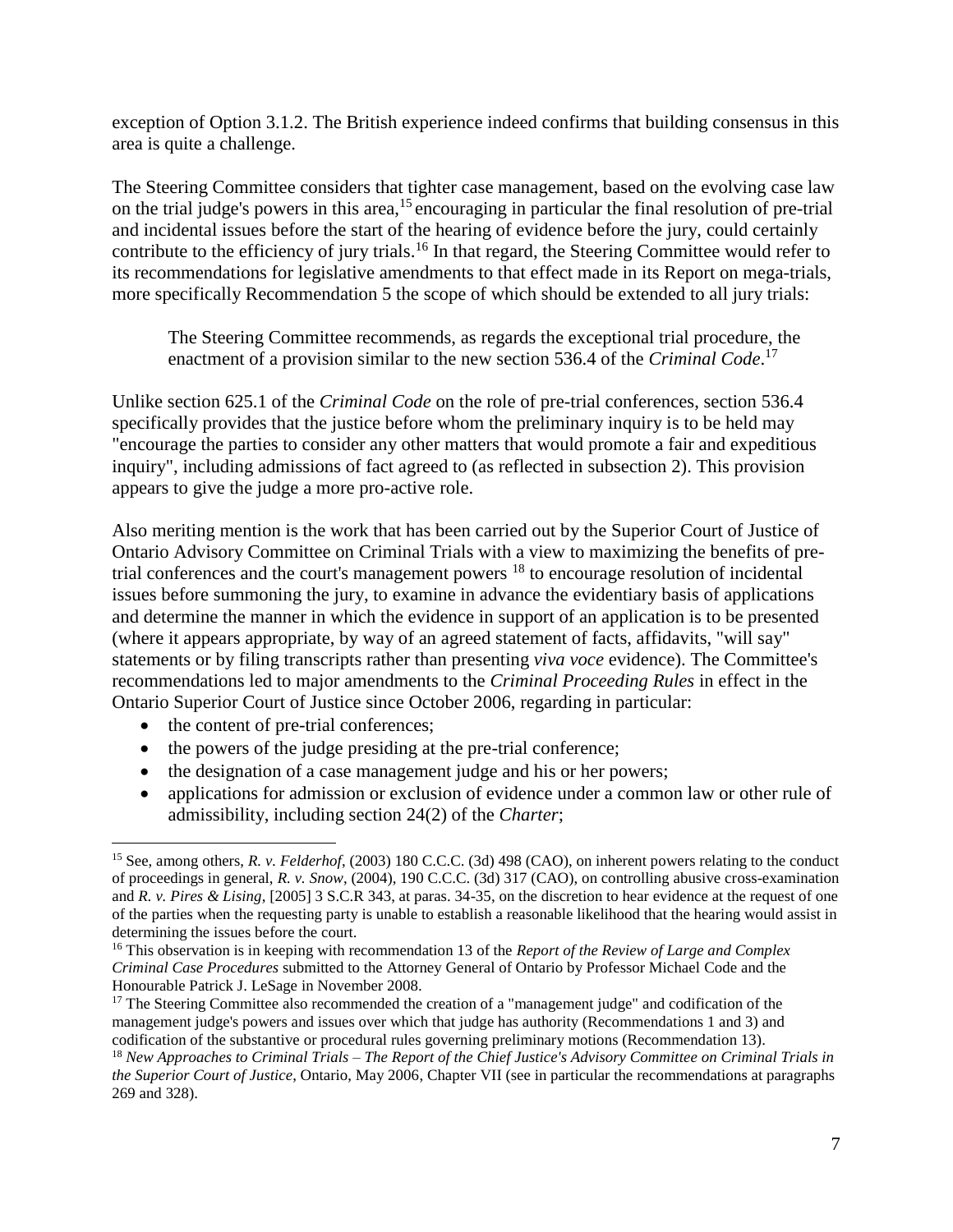- preliminary assessment of the merits of an application;
- dismissal of an application for non-compliance with the Rules.

Maximizing case management powers may offer a less radical alternative to initiatives aimed at limiting the right to a jury trial. The Steering Committee considers that codification of the powers recognized by the case law on case management in rules of court must be encouraged. It would be useful to examine the results of the Ontario experience.

## <span id="page-8-0"></span>**3.1.1 Encourage the Creation of Hybrid Offences and Review the Time Limitation for Prosecuting Summary Conviction Offences**

The advisability of imposing on jurors the burden of a trial that might lead to a sentence comparable to a summary conviction sentence may be questioned. It is difficult to imagine prosecuting before a jury the offence of participating in a riot (an indictable offence), which is punishable by a maximum sentence of 2 years.

Hybrid (or dual procedure) offences allow the prosecutor to choose the mode of prosecution better adapted to the subjective seriousness of the offence, the characteristics of the offender (age, previous convictions, etc.), the needs of the complainant and witnesses (inconvenience of having to testify at the preliminary inquiry and again at the trial), as well as the rational use of judicial resources.

However, the 6-month time limitation for prosecution often forces a prosecutor to proceed by indictment, with the chance that a jury will hear the trial when the offence should clearly be prosecuted by summary conviction, a situation which could also lead to allegations of abuse of  $process<sup>19</sup>$ .

A wide consultation carried out by Justice Canada shows that there existed no consensus on the reclassification of offences. Among concerns expressed, defence counsel representatives see it as further limiting the availability of a preliminary inquiry and diminishing appeal rights. They also believe that extending the time limitation would be detrimental to the interest of the accused and contrary to the public interest in having less serious offences dealt with as quickly as possible. The possible increase in the workload of provincial court judges could be a problem for some jurisdictions, while other jurisdictions are concerned that the initiative may appear to diminish the seriousness of offences that may be reclassified. However, since examination of the advisability and impact of the initiative by the Federal-Provincial-Territorial Working Group on Criminal Procedure is still in progress, the Steering Committee considered that it would be premature to recommend this option on which, in any event, consensus would have been difficult to achieve.

<span id="page-8-1"></span><sup>19</sup> *R. v. Walden*, [2006] S.J. No. 630 (SAC); *R. v. Bridgeman*, [2004] J.Q. No. 2319 (CAQ); *R*. v. *Kelly* (1998), 128 C.C.C. (3d) 206 (OAC); *R. v. Quinn*, [1989] A.Q. No. 1632 (CAQ).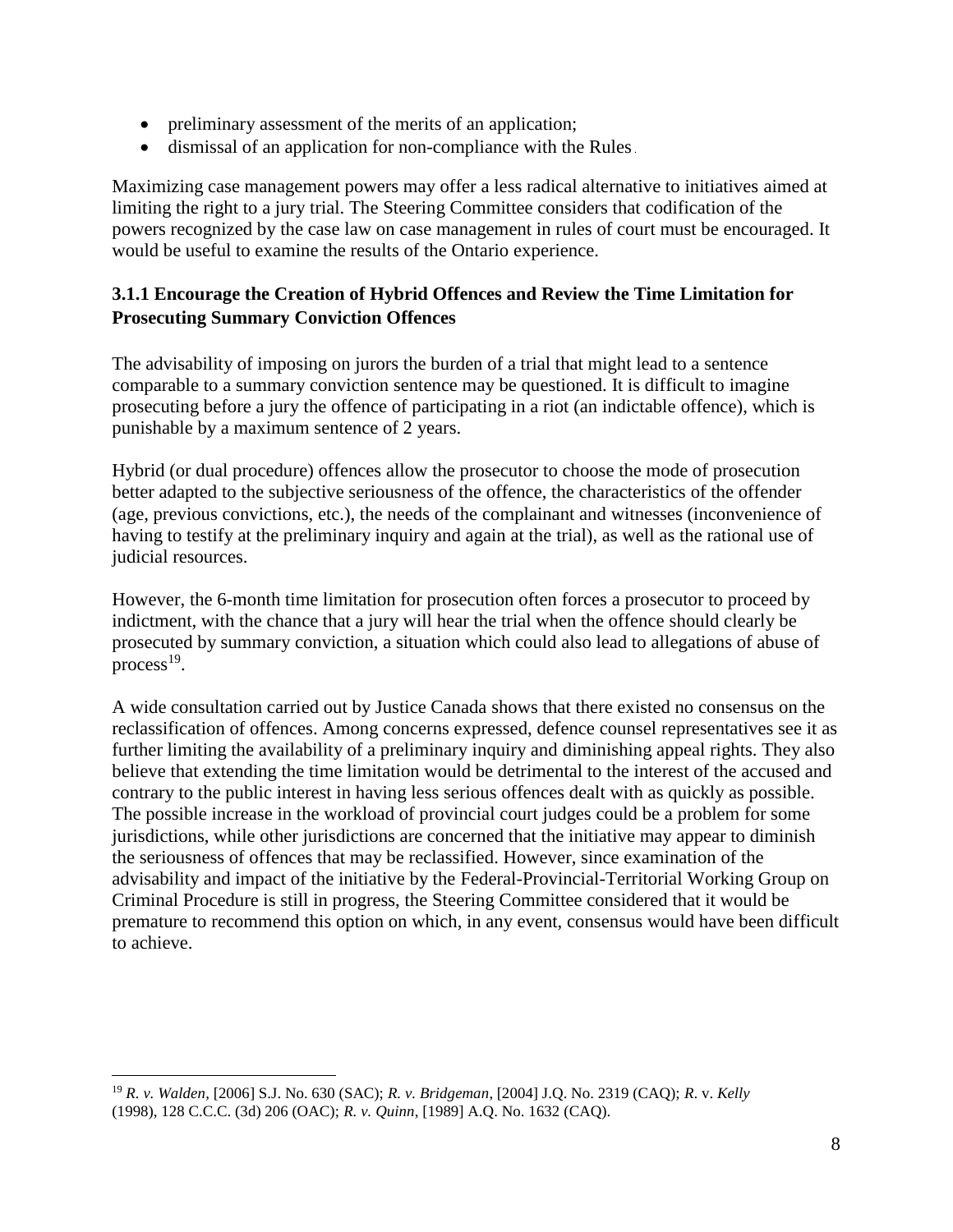# **3.1.2 At the Initial Election, Allow Trial by Superior Court Judge Alone for Section 469**  *Criminal Code* **Offences and Provide for the Three Choices at the Initial Election on Direct Indictments**

**Section 469** *Criminal Code* **offences within the exclusive jurisdiction of the superior courts**. As the law now stands, the trial will be automatically held before a judge and jury unless the accused and the Attorney General subsequently agree to a trial by judge alone (section 473 of the *Criminal Code*). The Steering Committee considered whether the election to be tried by judge alone should be allowed at the outset, with the Crown given the option of requiring a jury trial by means of a provision similar to section 568 of the *Criminal Code.* 20

. **Prosecution by direct indictment.** As the law now stands, an accused prosecuted by direct indictment is deemed to have elected to be tried by a judge and jury and must appear before a superior court judge. The accused may subsequently ask to be tried by judge alone (subsection 565(2) of the *Criminal Code*). Yet an indictment will often include offences for which the accused would otherwise have all options and have elected at the outset to be tried by a provincial court judge or judge alone. The Steering Committee considered whether the accused should be allowed to appear before a justice of the peace to make an initial election other than the deemed election for trial by judge and jury, to the extent that the offences to be tried give rise to the election<sup>21</sup>.

This option did not elicit any opposition. The Steering Committee noted that the accused and the prosecution often consider prosecution before a superior court judge alone for an offence under section 469 of the *Criminal Code*. particularly where the outcome of the trial rests essentially on expert evidence. It will sometimes be the case, for example, in a defence of not responsible on account of mental disorder in response to an accusation of murder or attempted murder. The Steering Committee decided to make a recommendation.

<span id="page-9-0"></span>However, in view of a recent amendment to the procedure for re-election after an indictment has been preferred,<sup>22</sup> only the first part of the option merited to be the subject of a recommendation.

 $\overline{a}$  $20$  Section 568 allows the Attorney General to require a jury trial where the accused has elected to be tried by judge without a jury or a provincial court judge for an offence punishable by imprisonment for more than 5 years. Its constitutional validity has been confirmed (*R. v. Hanneson*, (1987) 31 C.C.C. (3d) 560) and since the decision is made in the exercise of the prosecutor's discretionary power (*R. v. Musitano*, [1982] O.J. No. 3573; *R. v. Paton*, [1985] M.J. No. 374), it is not subject to judicial review except in cases of "flagrant impropriety", analogous to the prosecutorial discretion to withhold consent under section 473 of the *Criminal Code* to a trial by judge alone of a section 469 offence (*R. v. Ng*, [2003] A.J. No. 489).

 $^{21}$  In its initial draft report submitted to the Steering Committee in February 2008, the Working Group questioned the benefit of maintaining the requirement of the prosecutor's written consent to a re-election. That requirement has since been removed with the coming into force on May 29, 2008 of section 23 of the *Act to amend the Criminal Code (criminal procedure, language of the accused, sentencing and other amendments)*.

 $22$  See footnote 21.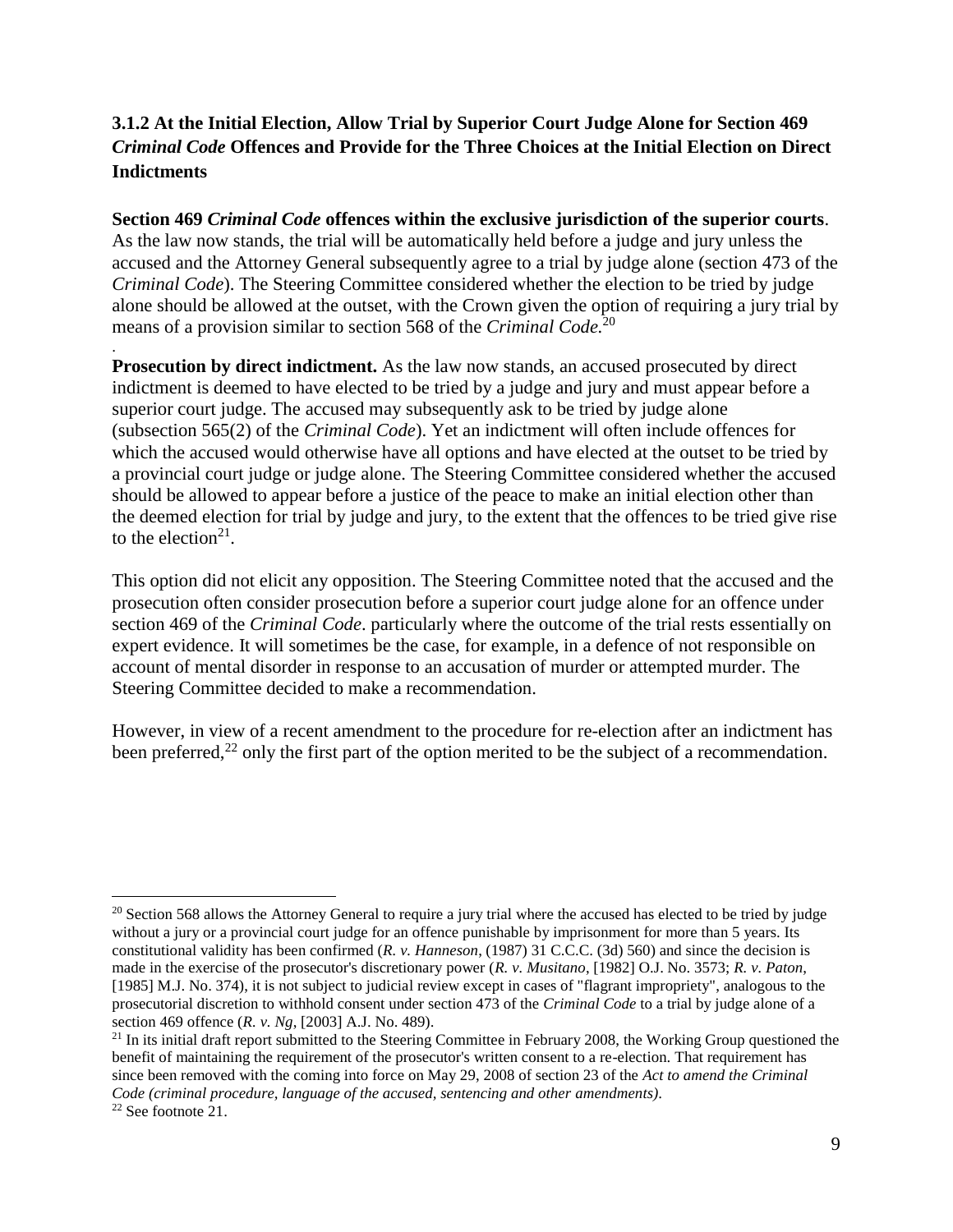# **3.1.3 Extend the Absolute Jurisdiction of Provincial Court Judges to all Offences Punishable by Less than 5 years' Imprisonment or Create a New Absolute Jurisdiction for Superior Court Judges**

In view of the expertise of provincial court judges, the Steering Committee considered whether their absolute discretion could be extended to all indictable offences punishable by less than 5 years' imprisonment. Provincial courts have absolute jurisdiction over some drug possession and trafficking offences punishable by imprisonment for 5 years less a day. Provincial courts also try some provincial offences, such as securities offences, that are punishable by 5 years less a day. The constitutional validity of a provincial court's jurisdiction over such offences punishable by 5 years less a day has not, to date, been impaired.

In addition to the difficulty of achieving consensus, bringing those offences within the absolute jurisdiction of provincial court judges would offer little gain in efficiency since they are not particularly frequent.<sup>23</sup>

Implementing this option would also require a reappraisal of the respective resources of provincial courts and superior courts, unless measures are introduced to lessen its impact on judicial resources. For instance, provinces could be allowed to transfer those offences to the jurisdiction of provincial court judges by order of the lieutenant-governor-in-council. Or a new absolute jurisdiction for superior court judges could be created. The Steering Committee considered that the advisability, feasibility and impact of these approaches should be the subject of a comprehensive study, which may not be justified by the expected efficiency gains.

# <span id="page-10-0"></span>**3.1.4 Create a Procedure that Would Remove the Right to Jury Trial on the Filing of a Notice that the Crown Will Seek a Sentence of Less than 5 years' Imprisonment**

Whether an indictable offence is objectively punishable by imprisonment for 5, 10 or 14 years, or even life imprisonment, the subjective seriousness of the offence and the characteristics of the offender could be such that, at the commencement of proceedings, the prosecutor cannot reasonably anticipate a sentence of imprisonment for more than 5 years. The Steering Committee explored the possibility of creating a procedure that would remove the right to a jury trial on the filing of a notice that the prosecution intends to seek a sentence of less than 5 years' imprisonment. Various measures could be considered:

- require that the notice be filed before the initial election and thereby limit the choice of elections to trial by judge alone (within the meaning of section 552 of the *Criminal Code*) <sup>24</sup> or trial by a provincial court judge;
- allow filing of the notice only after the accused has elected a jury trial, giving superior court judges the discretion to deny it where required in the interests of justice (statutory

<sup>&</sup>lt;sup>23</sup> The gain in efficiency would be made mostly on offences punishable by imprisonment for 2 years that may not be prosecuted by summary conviction, for example: participating in a riot (section 65 of the *Criminal Code*); disobeying a statute (section 126 of the *Criminal Code*); offences relating to affidavits (section 138 of the *Criminal Code)*; compounding indictable offence (section 141 of the *Criminal Code*); permitting or assisting escape (section146 of the *Criminal Code*); common nuisance (section 180 of the *Criminal Code*); false messages (subsection 372(1) of the *Criminal Code*).

 $24$  A provincial court judge in Québec and a superior court judge in the other provinces.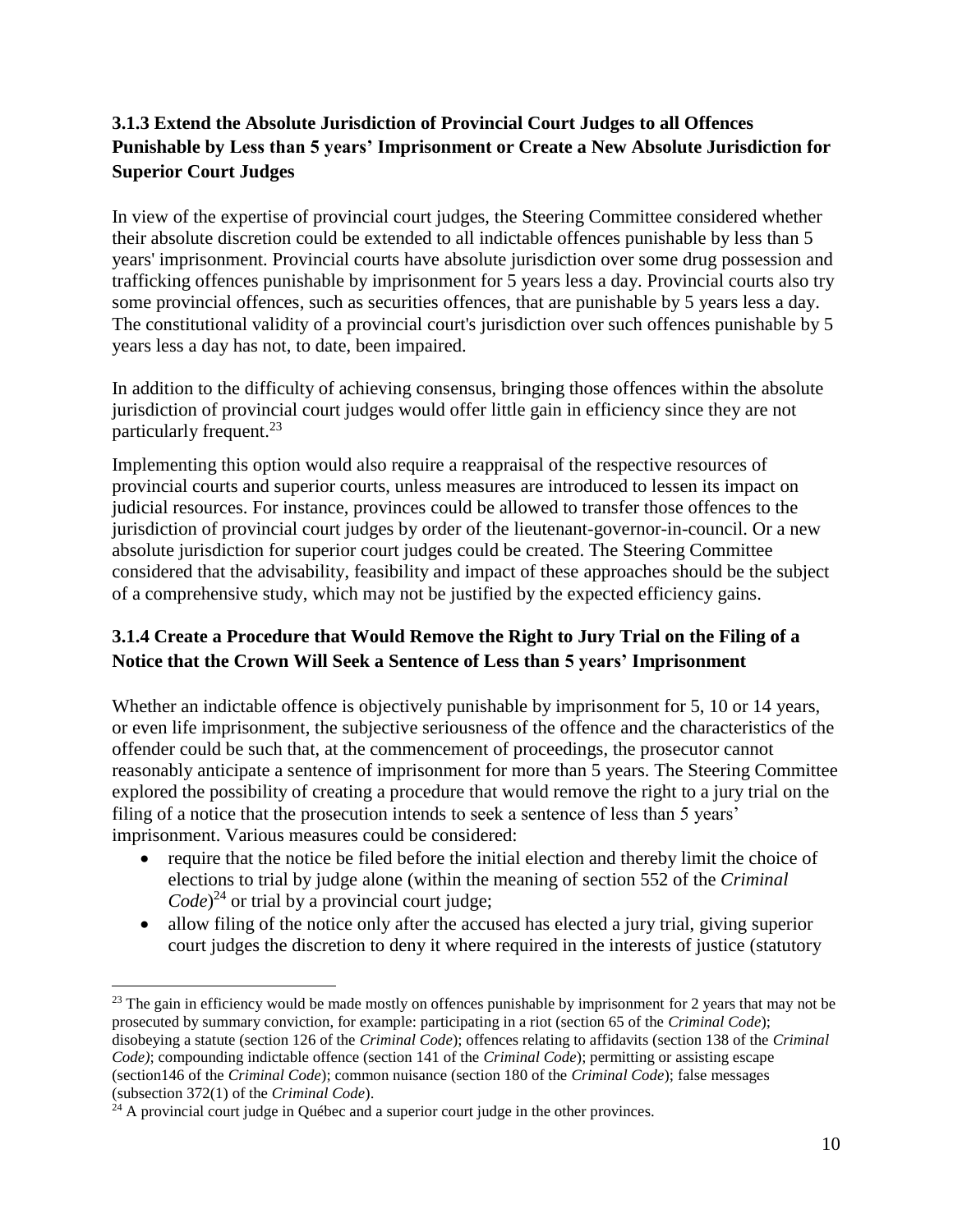criteria could be established, including the burden on the jury, delays, risk of interference by intimidation or tampering, etc.).

In addition to, again, the difficulty of achieving consensus, this option raised concerns that led the Steering Committee to not retain it, namely: What if new facts arising during the trial increase the objective seriousness of the offence? Would the Crown's exercise of its discretion likely give rise to allegations of abuse of process?<sup>25</sup> Would a judge's removing the right to a jury trial at the request of the Crown give rise to new arguments on appeal likely to result in an order for a new jury trial?

Concerns were also expressed about the application of this measure in the context of the emergence of an increase in minimum prison sentences. Depriving an accused charged in an information that includes a number of offences carrying minimum sentences of the possibility of a jury trial appears at first glance to raise issues under both section 11f) and section 7 of the *Charter*.

# <span id="page-11-0"></span>**3.1.5 Create an Exception to the Right to Trial by Jury for Certain Offences Relating to Threats, Violence, Intimidation or Corruption of a Justice System Participant for the Purpose of Influencing the Course of Justice**

This option was directly inspired by measures to that effect adopted by England and New Zealand. The Steering Committee noted however that the gains in efficiency of that measure would be limited by the small number of offences likely to be included (the first that come to mind are obstruction of justice under subsection 139(3) of the *Criminal Code* and intimidation of a justice system participant under section 423.1). Defence counsel representatives expressed reservations about the creation a list of exceptions to the right to a jury trial which, with time, it may be tempting to attempt to expand rather than restrict. It would also require a section 1 *Charter* justification on the ground of the pressing and substantial nature of the objective.

The Steering Committee considers that improving jury protection measures, in particular the protection of jurors' anonymity, would be more appropriate than this option in that it would strike a balance between the right of the accused to a trial by jury and the interests of justice in protecting juries against tampering.

**RECOMMENDATION 1: ELECTION OF TRIAL Facilitate the election of trial by a superior court judge alone by an accused charged with an offence listed in section 469 of the** *Criminal Code.*

 $^{25}$  By analogy, the courts have ruled that summary conviction proceedings do not violate the constitutional right to jury trial and that the Crown's election to proceed by summary conviction or by indictment, barring "flagrant impropriety", does not give rise to judicial review: see, among others, *R. v. Laws*, (1998) 128 C.C.C. (3d) 516 (OCA); *R. v. Leroux*, [2007] J.Q. No. 1222 (QAC).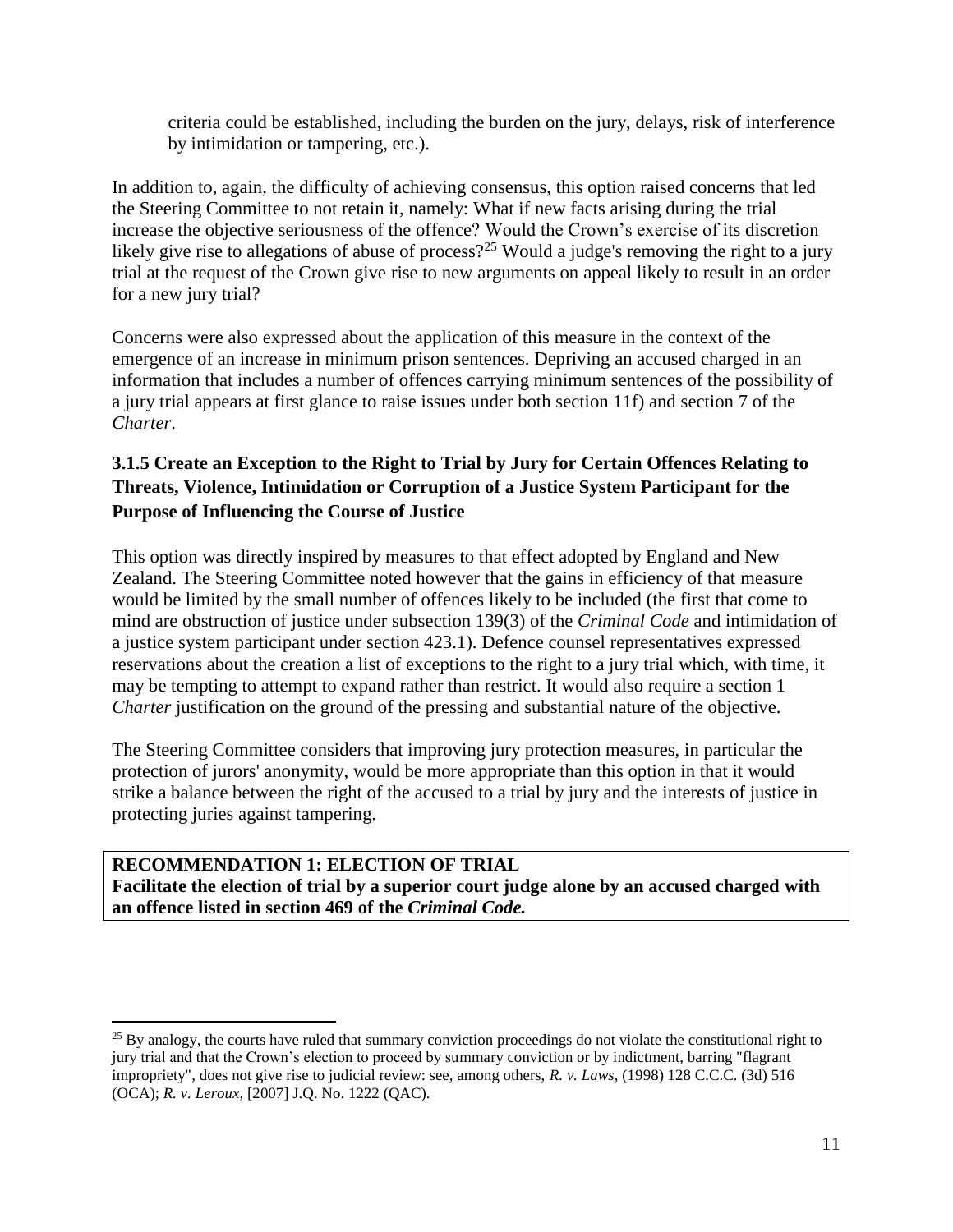## **RECOMMENDATION 2: PRE-TRIAL CONFERENCES**

**Optimize pre-trial conferences and encourage a proactive role for the presiding judge by the enactment of a provision similar to the new section 536.4 of the** *Criminal Code.* **(Extend the application of Recommendation 5 of the Steering Committee's Report on mega-trials to all jury trials.)**

**RECOMMENDATION 3: CODIFICATION OF SPECIFIC POWER Encourage codification of the specific powers recognized by the case law on case management in rules of court under section 482.1 of the** *Criminal Code.*

## <span id="page-12-0"></span>**3.2 The Conditions in Which Jurors Perform their Duties**

Specific focus was placed on two areas of concern relating to jury duty: the safety of jurors and jury compensation.

## <span id="page-12-1"></span>**3.2.1 The Safety of Jurors: Anonymity**

The proposals on the safety of jurors made during the consultation relate mainly to the protection of their anonymity.

In the current procedure, the cards used to form a panel bear the name, panel number and address of the prospective jurors (subsection 631(1) of the *Criminal Code*). The cards are then drawn in open court and the rule requires the clerk to call out the name and number of each juror (subsection 631(3)). Subsections 631(3.1) and 631(6) of the *Criminal Code* set out exceptions for the purpose of preserving the anonymity of jurors:

*(3.1) On application by the prosecutor or on its own motion, the court, or a judge of the court, before which the jury trial is to be held, if it is satisfied that it is in the best interest of the administration of justice to do so, including in order to protect the privacy or safety of the members of the jury and alternate jurors, may order that, for the purposes of subsection (3), the clerk of the court shall only call out the number on each card.*

*[…]*

*(6) On application by the prosecutor or on its own motion, the court or judge before which a jury trial is to be held may, if an order under subsection (3.1) has been made, make an order directing that the identity of a juror or any information that could disclose their identity shall not be published in any document or broadcast or transmitted in any way if the court or judge is satisfied that such an order is necessary for the proper administration of justice.*

[Emphasis added]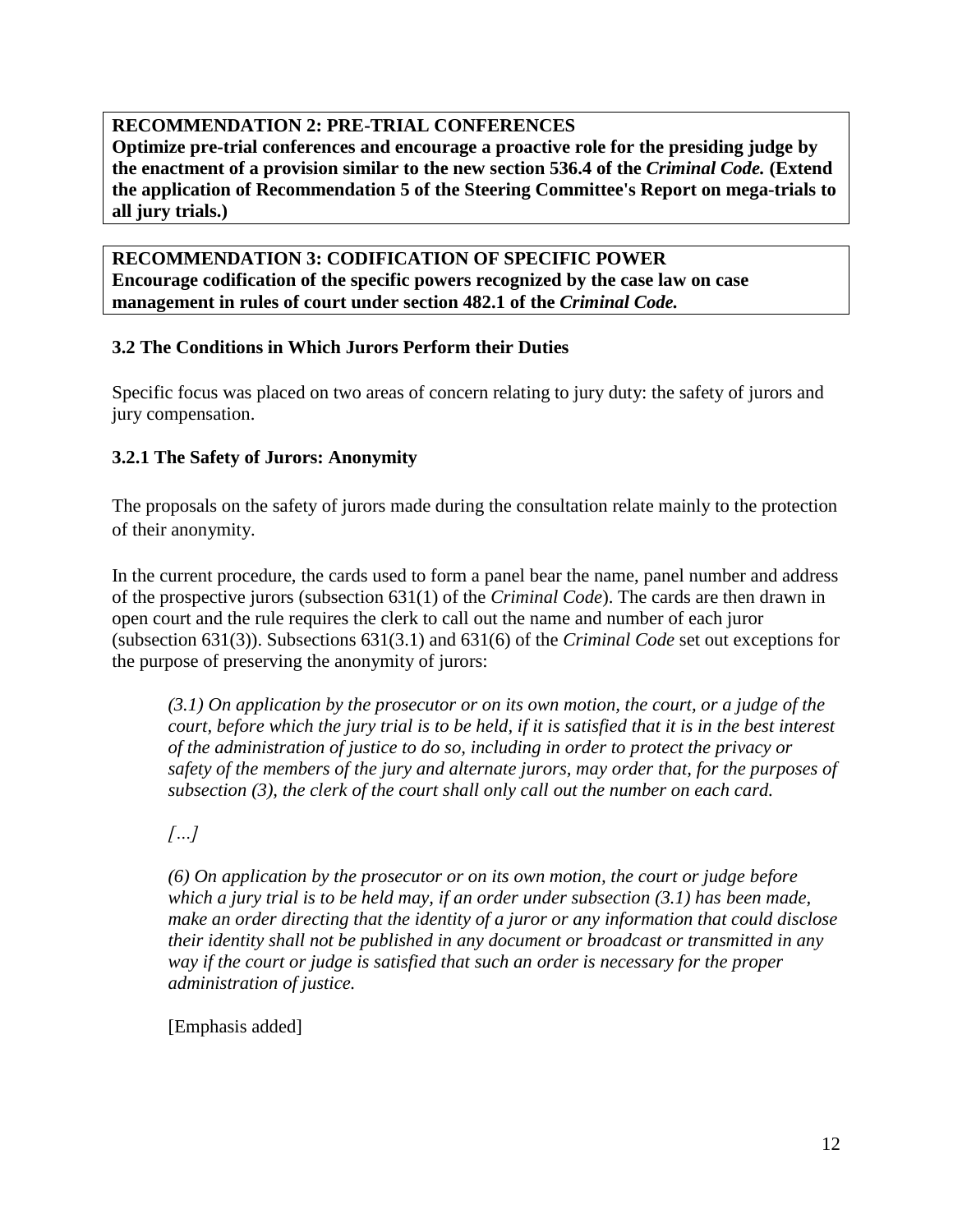Some consultation respondents pointed out the inadequacy of those measures in that:

- **the measures should be automatic, not exceptional:** the case law, although scant, has admittedly at times given strict construction to the scope of the provision and the onus imposed.<sup>26</sup> Although safety and privacy are two separate grounds, they are considered by some to be cumulative. Jurors, however, may very well wish to have their privacy, in particular their address, protected from the public without there necessarily being grounds for fearing for their safety. Nevertheless, the state of the law on the application of subsection 631(3.1) of the *Criminal Code* has not yet sufficiently developed to make necessary any legislative intervention regarding the burden of proof for obtaining the order;
- **the name, address and occupation of jurors should not be accessible to the parties; since the cards are drawn in court they are part of the court file and nothing prevents the accused or accused's counsel from accessing the information in the court file or in the list that is given to the parties:** access to the cards was commonly available prior to the passage of subsection  $631(3.1)$ <sup>27</sup> In the spirit of the objective of subsection 631(3.1), the trial judge would appear to have the inherent power to restrict an accused's access to that information, whether it appears on the cards or the list.<sup>28</sup> Under the common law, a judge could also order that the cards and list be sealed once the jury has been selected. Failure to comply with such an order could be punished as provided in section 127 of the *Criminal Code* (disobeying a court order);
- **the subsection 631(6) non-publication order is linked to the order under subsection 631(3.1) although it may have a different objective:** some jurors may not mind if their identity is disclosed to justice system participants or the limited public attending the hearing but they may not want their face broadcast on the evening news with all the resultant inconveniences, such as having to answer the questions of curious bystanders. The inherent powers of the trial judge could be relied on to deal with situations that are not expressly covered by subsection 631(6);
- **current measures do not expressly provide for the possibility of ordering that the jury be screened off from the public**: although the power is recognized in the common law,<sup>29</sup> some believe it would be prudent to provide for it expressly because of its exceptional character; the use of the measure could also be circumscribed by criteria for its application;
- **jurors should only be referred to by their number throughout the trial, whether or not an order is made under subsection 631(3.1).**

Measures implemented to protect the privacy of jurors, although praiseworthy, must not interfere with the empaneling of an impartial jury. An accused who does not recognize the face of a prospective juror might remember having had dealings with that person upon seeing or hearing the prospective juror's name. Or a member of the public attending the selection process might be aware of a ground for a challenge (such as a relationship with the accused or the prosecutor)

<sup>27</sup> *R. v. Boucher*, [1998] A.Q. No. 3533 (QSC).

<sup>26</sup> See, among others, *R. v. Vickerson*, [2006] O.J. No. 352 (OSCJ), in which the fact that the accused had been linked in the past to a criminal organization was not judged sufficient to justify an order under subsection 631(3.1) in a case involving charges of attempted murder, drugs, and firearms.

<sup>28</sup> *R. v. Jacobson*, [2004] O.J. No. 1434 (OSCJ).

<sup>29</sup> *R. v. Boucher*, [2002] J.Q. No. 214 (QSC).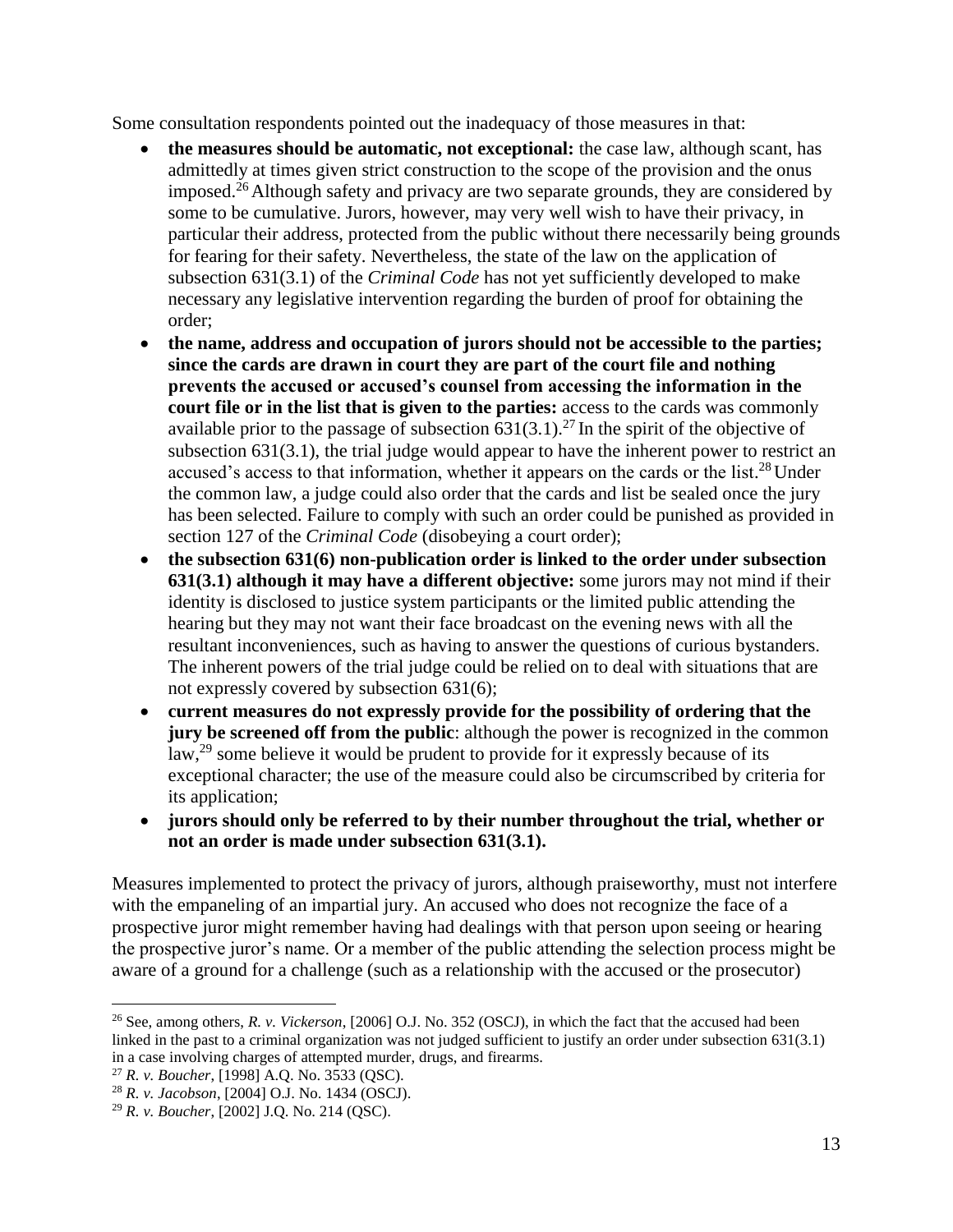unknown to the parties. Defence counsel respondents to the consultation also argued that the security measures requirements must be assessed on a case-by-case basis and care must be taken not to prejudice the accused in the eyes of the jury and impair the presumption of innocence. The measures must attempt to strike a delicate balance between the interests of the jurors, the integrity of the justice system and the accused's right to a fair trial.

The Steering Committee considered whether the development of legislative amendments, substantive rules of court or best practices aimed at improving jury anonymity could benefit from an examination of special orders made by judges who in the exercise of their discretionary power have carefully weighed all the interests involved. An order made by the Honourable Justice Ferguson, which appears to provide maximum anonymity to the jury without compromising the empaneling of an impartial jury, is worth citing here for the purposes of our discussion:

- 1. The panel lists for the three groups of persons summoned to come for jury selection in this case or for any further persons summoned shall not be disclosed to anyone without my order.
- 2. The panel lists showing juror numbers, names, addresses and occupations shall be provided to each of the six counsel in this case if all six counsel give the court an undertaking that, unless the court orders otherwise:
	- a. they will not disclose to their client or any other person whatsoever the names or addresses or any identifying information about any person on the panel lists except the person's juror number and occupation; and
	- b. they will not make copies of the panel lists.
- 3. The court staff will prepare **the jury cards** stating the juror's number, name, address and occupation. These will be accessible to no one but the Registrar and the trial judge.
- 4. On the day each panel or group arrives, defence counsel may before court convenes show their clients the list for that panel or group and discuss the contents but shall not permit their clients to make any notes about the contents. This is the only exception to the undertaking in paragraph 2.
- 5. Crown counsel may on the day each panel or group arrives show the content to the two instructing police officers, […] and discuss the content but shall not permit those officers to make any notes about the contents. This is the only exception to the undertaking in paragraph 2.
- 6. After the opportunities mentioned in paragraphs 3 and 4, counsel may not show or discuss the content of the lists with their respective clients except for the juror number and occupation. They may only disclose the juror number and occupation to their respective clients during jury selection.
- 7. **During jury selection**, the Registrar will read out only the juror number and occupation (subsection 631(3.1)).
- 8. When a person's card is chosen from the box, that person will be asked to come to the front of the courtroom. The Registrar will show that person the juror card and ask the person, "Is the information on this card about you and is it accurate?" If the juror responds negatively, he or she will be asked to write the correct information on the card.
- 9. Except as permitted in paragraphs 3 and 4, no one shall mention the name or residence of any person on the panel lists or any person chosen as a juror and all references to those persons shall be by juror number.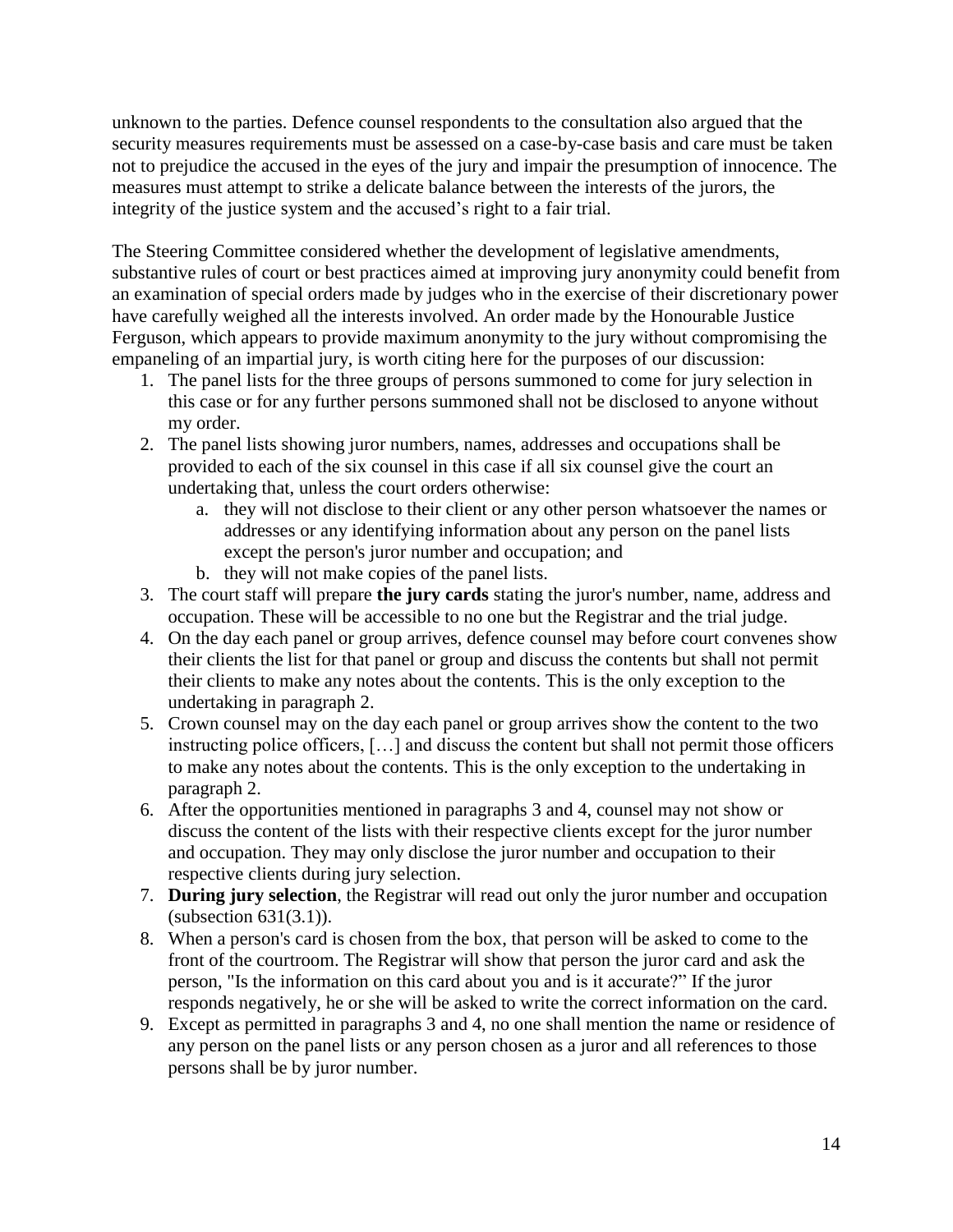- 10. **At the conclusion of the jury selection**, the panel lists will be collected from counsel and shredded. The Registrar and judge's lists and all juror cards will be sealed in an envelope and placed in the court file which shall not be opened without a judge's order.
- 11. No information or image that could disclose the identity of the members of the jury shall be published in any document or broadcast in any way.
- 12. When jurors are called in for the challenge procedure, the Registrar shall ask the person: "Do you or any member of your family know either of the accused, Mr. Jacobson or Mr. Hall or any member of their families?" "Have you ever seen Mr. Jacobson or Mr. Hall anywhere outside the courtroom?" If they answer either question in the affirmative the judge shall make an enquiry.<sup>30</sup>

#### Discussion

 $\overline{a}$ 

In view of the above, four options were examined by the Steering Committee. Since they elicited no opposition, the Steering Committee decided that they be the subject of recommendations.

#### **3.2.1.1 Examine Various Orders Made by Judges Under their Inherent Powers to Complete the Measures Provided for in Subsections 631(3.1) and 631(6) of the** *Criminal Code***, Identify Best Practices and Use Them as a Basis to Make Legislative Amendments, to Make Rules of Court or to Develop Model Orders**

For the sake of uniformity, these objectives would be best addressed by legislative amendment. It would not be desirable for the anonymity of jurors in one province to be better protected than that of jurors in other provinces.

Of interest for comparative purposes are New Zealand's recent amendments to its *Juries Act*, whose effects are substantially similar to those sought by paragraphs 2, 4, 6 and 10 of the order cited above:

14A Restrictions on use of jury panel

(1) The purpose of this section is to help to prevent names or other information disclosed in a copy of the panel from being used to facilitate actions (for example, actions prejudicing a juror's safety or security) to interfere with the performance of a juror's duties.

(2) A barrister or solicitor to whom a copy of the panel is made available under section 14(1) because the barrister or solicitor is acting for a party to criminal proceedings, and any person acting on behalf of that barrister or solicitor,—

(a) may show the copy (the **document**) to a defendant in proceedings that are due to be heard during the week for which the jurors on the panel are summoned to attend for jury service; but

(b) must not leave the document in the defendant's possession; and

(c) must not leave the document in the possession of any witness for either party; and

<sup>30</sup> *R. v. Jacobson*, *supra*, par. 68. Refer also to the order made in *R. v. Lenti*, 2008 CanLII 6199 (ON S.C.), which considered the order made in *Jacobson*.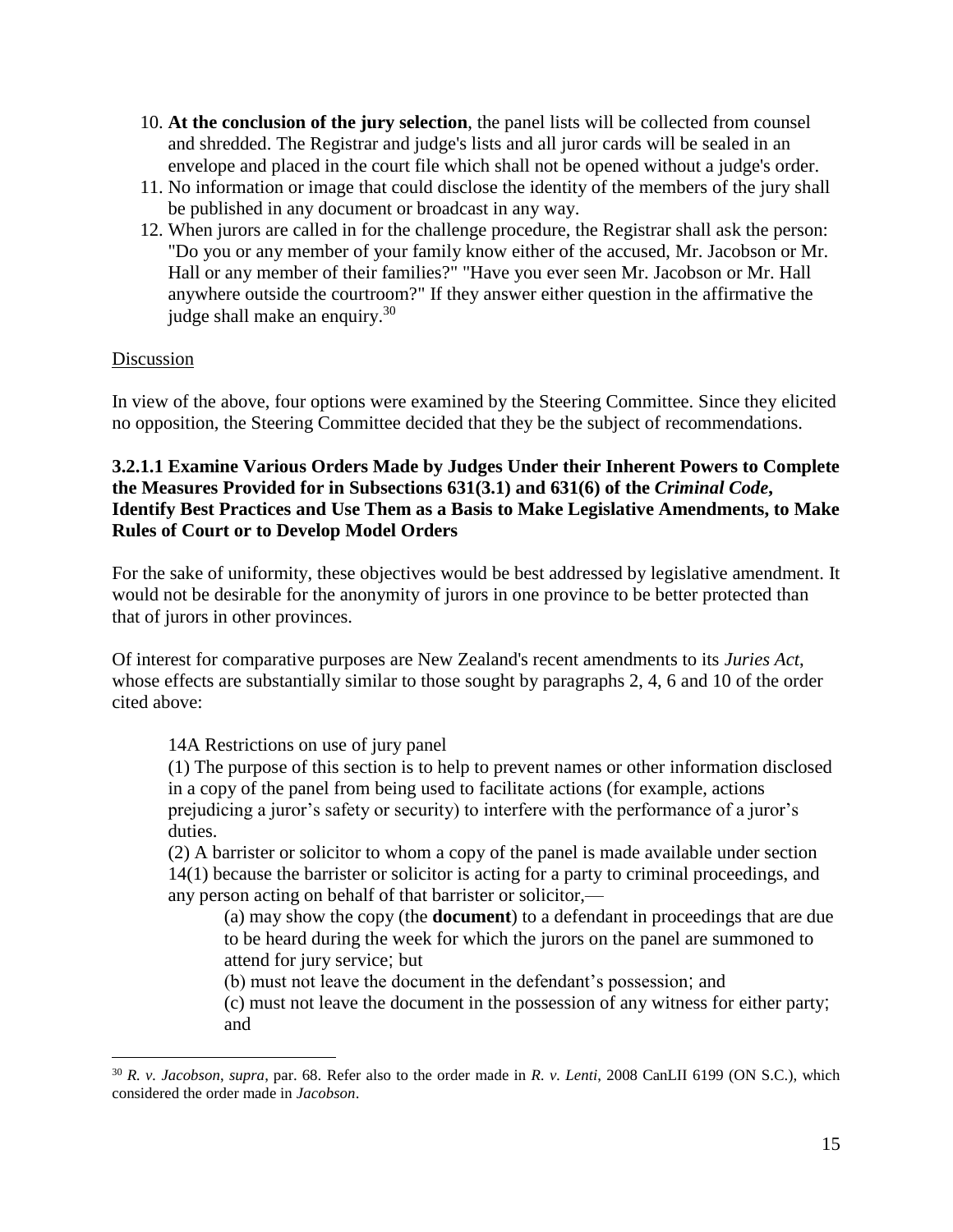(d) must not leave the document in the possession of any victim (within the meaning of section 4 of the Victims' Rights Act 2002); and (e) must take all reasonable steps to ensure that the defendant, any witness, or any victim, as the case requires, does not copy the document. […]

(4) Every person who, in connection with proceedings that are due to be heard during the week for which the jurors on the panel are summoned to attend for jury service, receives, or makes a copy or copies of, a copy of the panel must return the copy or copies to the Registrar or a member of the Court registry staff as soon as practicable after the case is opened or the accused is given in charge.<sup>31</sup>

Rules of court could be adopted to take into account regional characteristics or the trial judge could make an order to respond to particular concerns relating to a matter of which the judge is seized. Nevertheless, it seems advisable that standards be established in the *Criminal Code*. In addition, current provisions may be interpreted as limiting the power to make certain specific orders (for example, restricting access to cards drawn in court).

# **3.2.1.2 Assess the Advisability of Systematically Restricting Access to Information about Jurors in all Trials by Following Best Practices, Which Could Necessitate New Amendments to Section 631 of the** *Criminal Code*

It would be advisable to research into the origin of the parties' access to the personal information of jurors during jury selection and at the same time examine the currency of its justification in view of the reliability of existing administrative checks (electronic voters' lists, data banks, means of disclosing information about individuals, etc.). Why does calling prospective jurors only by their number remain an exceptional measure? Are there reasons for believing that a jury constituted in that manner would be less reliable than one constituted with the usual procedure of calling out the names? Concerns that a prospective juror may have ties to one of the parties, not live in the judicial district of the offence, be biased because of his or her profession or occupation or not be the person whose name appears on the panel could surely be addressed by asking general questions rather than by requiring the disclosure of specific information to the parties (name, address, occupation, etc.).

# **3.2.1.3 Dissociate the Publication Ban Under Subsection 631(6) of the** *Criminal Code* **from the Order under Subsection 636(3.1) of the** *Criminal Code*

Subsection 486.5(2) allows the judge to make a non-publication order regarding information that could identify jurors in circumstances that are not covered by subsection 631(6). The provision however applies only to cases involving criminal organization offences (sections 467.11, 467.12) and 467.13) or the offence of intimidation of a justice system participant (section 423.1). The power to make such orders should be extended. It could be argued that just as the interests of

 $\overline{a}$ <sup>31</sup> *Juries Amendment Act 2008*, accessible at: http://www.legislation.govt.nz/act/public/2008/0040/latest/DL M1379203.html. The High Court of Justice in Northern Ireland decided that a legislative amendment enacted in 2007 providing for complete juror anonymity was compatible with the *European Convention on Human Rights and Fundamental Freedoms: Re McParland*, [2008] NIQB 1.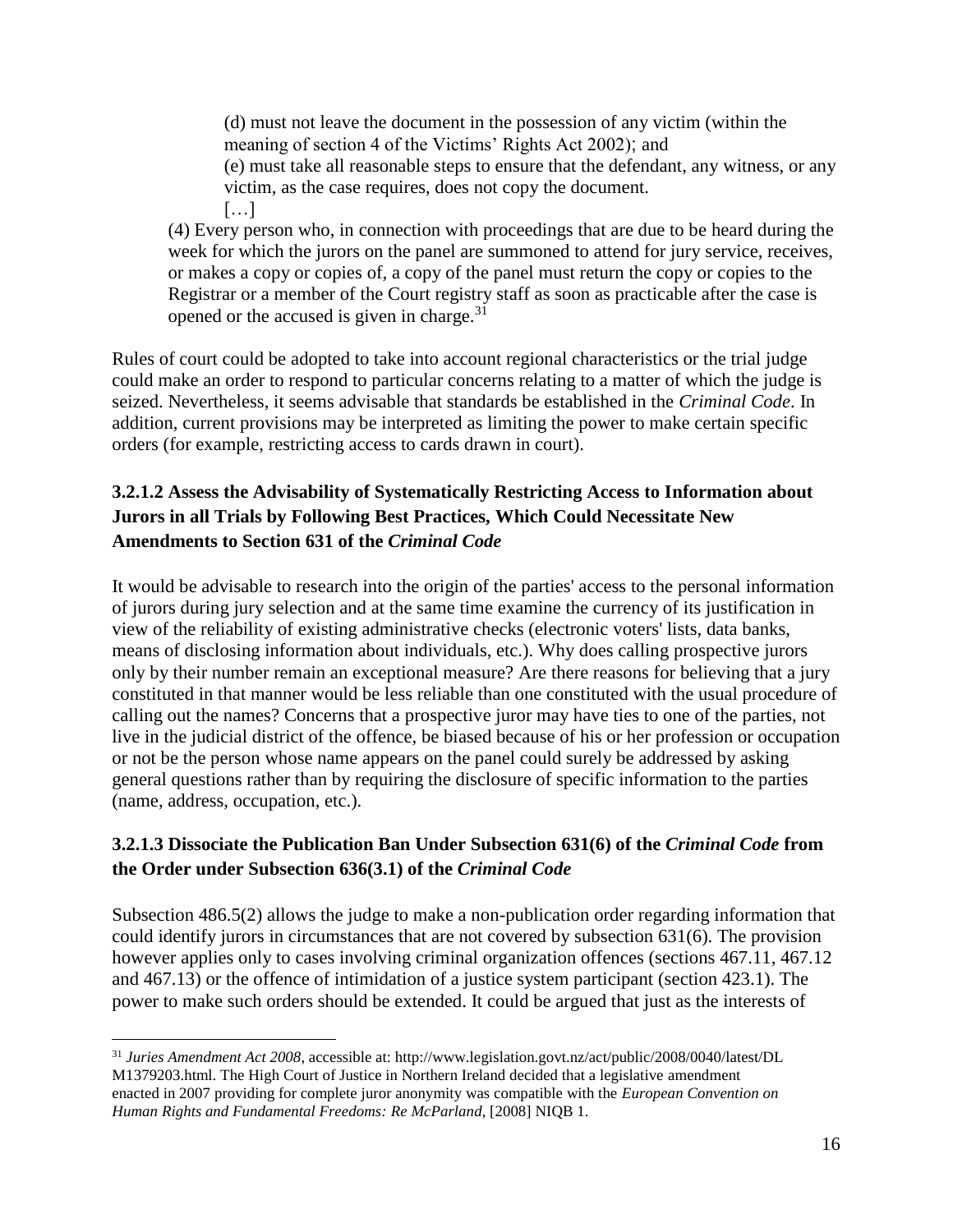justice require protecting a victim's anonymity to encourage the reporting of certain offences, so do they require restricting freedom of the press to limit the inconveniences of sitting as a juror to encourage public participation in the jury system.

# **3.2.1.4 Assess the Necessity and/or Advisability of Providing for other More Exceptional Measures that Could be Ordered by Judges to Protect Jury Anonymity, such as the Use of a Screen**

Judges have already made innovations in this regard in the exercise of their inherent powers to ensure the peace of mind of jurors: layout of the courtroom to screen the jurors from public view; prohibiting visible tattoos, restricting traffic in the courtroom while jurors are present, prohibiting access by individuals whose presence may disturb the equanimity of participants, which include jurors, etc. It is important, however, that such measures not prejudice the accused in the eyes of the jury. The measures must be balanced against the right of the accused to a fair trial and must at times be the subject of a special instruction to limit their effect on the jury's perception of the accused.

#### **RECOMMENDATION 4: AMENDMENT TO SECTION 631**

**Amend section 631 of the** *Criminal Code* **to provide for the systematic calling of prospective jurors by their number only and to control access by the parties to their personal information. In so doing, consider the orders that have been made to that effect under a judge's inherent powers, keeping in mind the original reasons for calling out the names of prospective jurors and allowing access by the parties to that information.**

## **RECOMMENDATION 5: BANNING PUBLICATION AND BROADCAST OF INFORMATION**

**Facilitate the obtaining of orders banning publication and broadcast of information that could serve to identify a juror by an amendment to the** *Criminal Code***.**

**RECOMMENDATION 6: CODIFYING THE JUDGE'S POWER Examine the advisability of codifying the judge's power to order other more exceptional measures to protect the anonymity and safety of jurors, while preserving the accused's right to a fair trial.**

#### <span id="page-17-0"></span>**3.2.2 Jury Compensation and Accommodations**

There appears to be a consensus among all respondents to the consultation that the compensation paid to jurors is insufficient. Although the meagre compensation paid to jurors has historically contributed to the value of their commitment and of the jury system, it clashes with the realities of modern society. There are also wide variations among the provinces:

• *in the amount of compensation paid to jurors and the payment scheme.* In addition to the marked differences among the provinces, the rational basis for some payment schemes is difficult to understand: when it is known at the outset that the trial will last for weeks, why pay rate X for the first 10 days of jury sittings and higher rate Y (even up to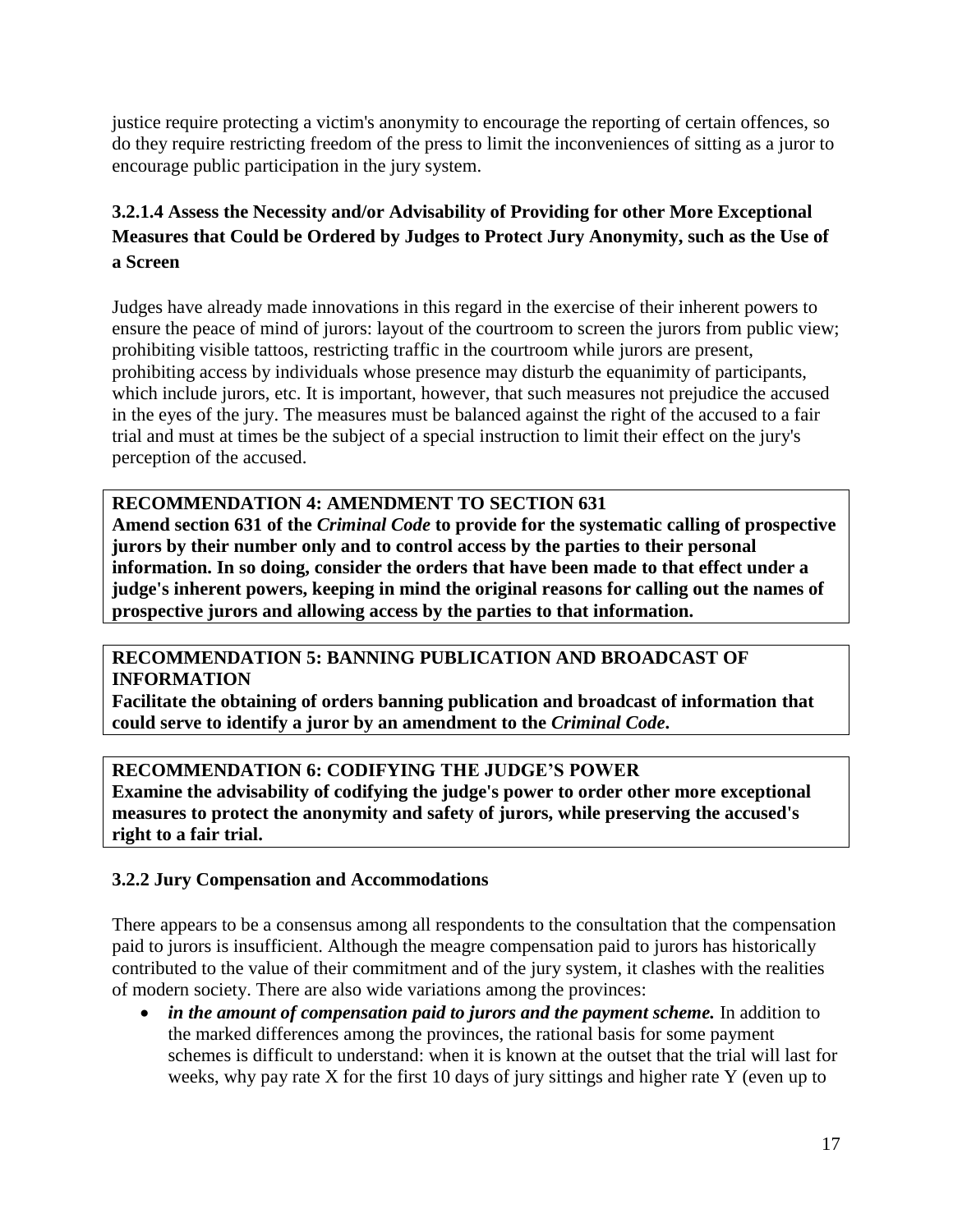double) for the following days? The contribution made by jurors during the first 10 days is not of any lesser value than that during subsequent days;

- *in the payment of meal and travel expenses*. In certain jurisdictions, payment of meal and travel expenses is similar to the rate paid to public service employees;
- *in the payment of expenses for supervision or care of dependents.* The expenses that may be incurred by the juror for such supervision or care, that would not have been incurred were it not for the trial, are likely to outweigh the compensation, even result in a financial deficit;
- *in the payment of compensation for the jury's non-sitting days because of issues that must be argued in the absence of the jury to allow the parties to prepare or because of the absence of a player.* A non-unionized employee replaced by the employer for the duration of the trial will often not be able to work on the jury's non-sitting days and thus not receive any pay or compensation for those days, even though, technically, the jurors can be considered to be available to the court during proceedings in the absence of the jury. A juror's economic security should not be dependent on the uncertainties of a long trial;<sup>32</sup> where there is a greater likelihood of suspension of hearings in the presence of the jury (in particular for disposition of issues in the absence of the jury);
- *in the allowance for psychological care*. Only one province appears to provide the allowance, on court order. Jurors may indeed be confronted with disturbing details (accounts of violence against vulnerable individuals, autopsy photographs, medical report findings, etc.) that can distress them long after the trial is over. Defence counsel respondents to the consultation nevertheless expressed concerns regarding such a measure;
- *in the treatment of prospective jurors who travel for the selection process but who are not selected.* Contrary to the case law on compensation for jurors, no power to order compensation for prospective jurors appears to have been conferred on the judge at the selection process.<sup>33</sup> There is consequently a legislative gap where compensation is not provided for by law.

Some members of the Steering Committee also pointed out the needs observed regarding the improvement of infrastructures and accommodations at the jurors' disposal (deliberation rooms, resting rooms, etc.), and the variations between regions.

# Discussion

 $\overline{a}$ 

Although jury duty remains above all a civic duty that should not be motivated by economic gain, the realities of modern society must also be considered.

<sup>32</sup> See *R. v. Beauchamps et al.*, [2003] J.Q. No. 5266 (QSC), where the judge ordered that compensation be paid to jurors for the jury's non-sitting days as well. The Steering Committee refers also to recommendation 6 in its previous Report on mega-trials: "The Steering Committee recognizes that jurors and witnesses in mega-trials have exceptional obligations and specific needs. The Steering Committee recommends that they receive enhanced compensation to reflect this reality."

<sup>33</sup> See *A.G. v. Morin-Cousineau*, [2006] J.Q. No. 4967, in which the Court of Appeal of Québec quashed the order of the trial judge directing the Attorney General to pay prospective jurors the same compensation as that granted to jurors for one day of sitting.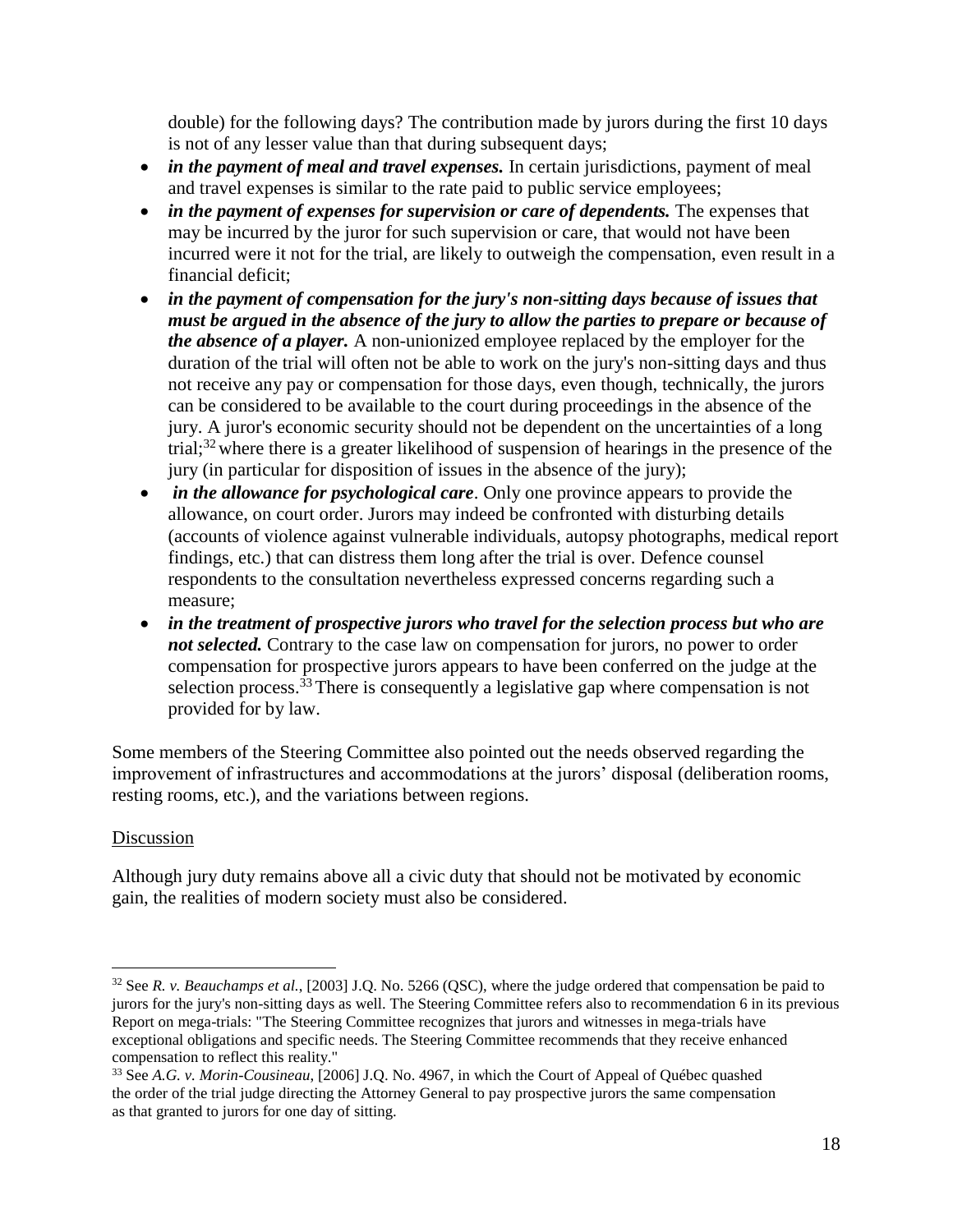The issue of jury compensation is of particular concern to the Steering Committee. It affects efficiency since inadequate compensation can lead to applications for exemption, which lengthen the selection process, or applications for discharge during the trial. It also directly impacts the principle of jury representativeness. In fact, a number of observers,  $34$  in addition to respondents to the consultation, have noted that the situation contributes to excluding certain categories of individuals (the self-employed, single parents, nonunionized workers, etc.) to the advantage of others (the retired, unionized workers, childless persons, etc.).

Compensation also gave rise to judicial confrontations between judges who are inclined to grant "more" and attorneys general who defend the right to grant "less". The negative impact of such confrontations on citizens who one day could be called upon to serve on a jury should not be ignored. Insufficient infrastructures and accommodations at the jurors' disposal will not only cause undue stress but may also turn into a bitter experience for the jurors who may dissuade their fellow citizens from performing their civic duty.

Juror compensation is an issue that comes predominantly under provincial and territorial jurisdiction. Nevertheless, in view of its possible impact on representativeness or on the complexity of empaneling a jury, it is also an issue of national interest that could in the long term contribute to questioning the institution. The Steering Committee considers that its composition makes it an ideal forum for general recommendations in the form of guidelines which could be used by the different jurisdictions, taking into account their particular economic and social factors (cost of living, number of jury trials, average length of trials, etc.).

It is important that the information given to jurors on their role and duty sufficiently inform them about all compensations to which they are entitled and explain to them how and to whom they should send requests.

More specifically with respect to psychological care for jurors, it should be noted that a jury debriefing program was established in Manitoba:

*The jury debriefing commenced a few days after the trial ended behind the closed doors of a hotel room. The debriefing team, which consisted of a social worker and his female administrative assistant (it was felt that the debriefing team should be made up of individuals from both sexes) then met for four hours with all 12 jurors and the sheriff/jury monitor. The sheriff/jury monitor was not debriefed but he attended the session to show support and encouragement to the jurors. The various aspects of the debriefing consisted of introductions, an explanation of the purpose of the debriefing session, a cautionary note pertaining to non-disclosure of jury discussions, and information about post-trial trauma, signs and symptoms, and mental health resources for jurors. After this information was exchanged, the jurors were asked about their overall experience, the emotions that they were feeling right now, if they were stressed and, if so, how they were* 

<sup>34</sup> *Report on Jury Reform*, Uniform Law Conference of Canada, 1995; *New Approaches to Criminal Trials - The Report of the Chief Justice's Advisory Committee on Criminal Trials in the Superior Court of Justice*, Ontario, May 2006, para. 362; *R. v. Huard*, [2009] O.J. No. 1383, par. 26. In the latter case, the trial judge based his decision on the inherent powers of Superior Court judges to grant compensation that is greater than the compensation provided for in regulations.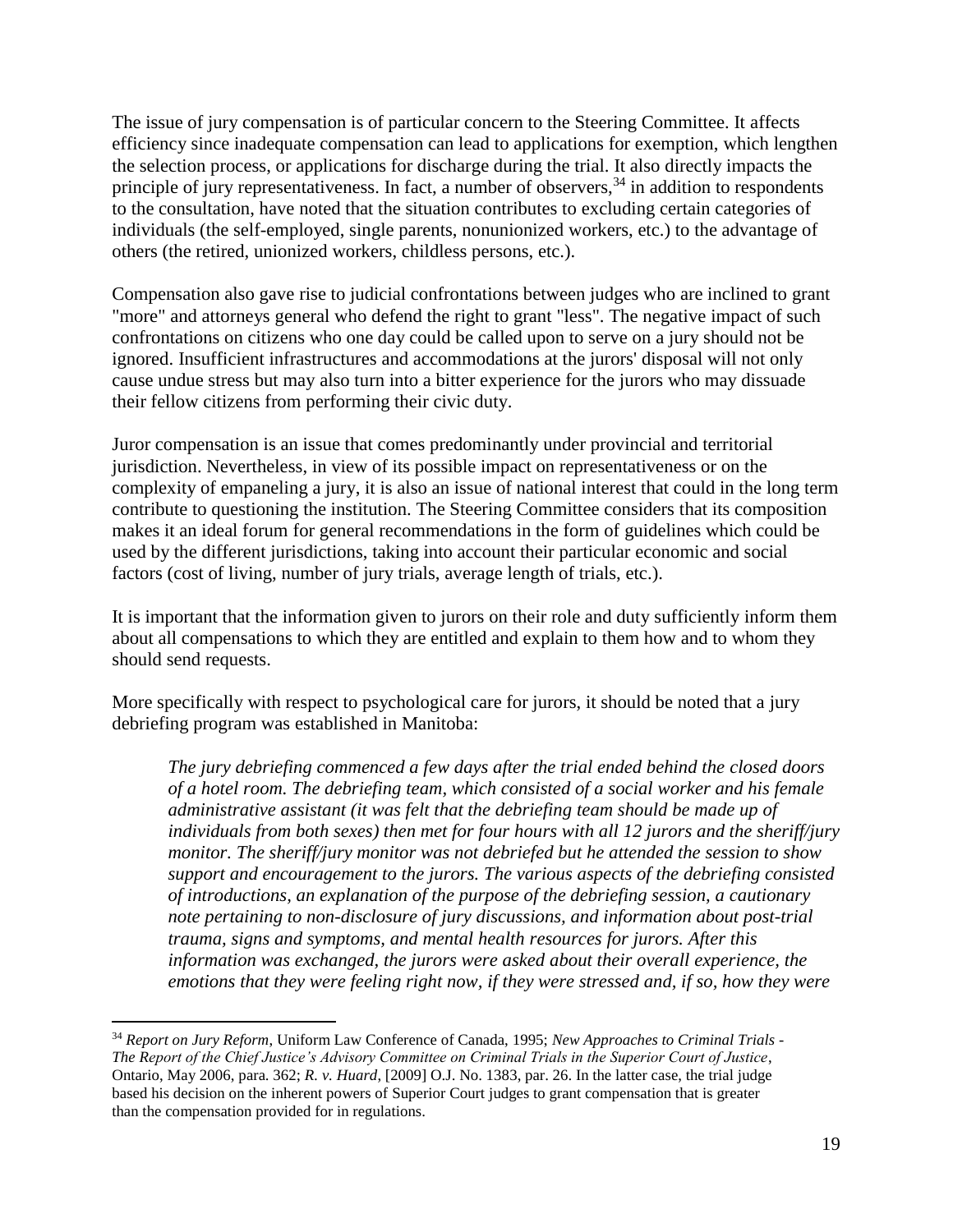*coping and what, if anything, they needed. An evaluation of the session was completed by the jurors immediately following the session and they were contacted three months later and asked specific questions on how they were managing. All of the jurors expressed that they felt that the debriefing session had a beneficial effect. Moreover, on the follow-up session involving 10 of the 12 jurors, none of the 10 jurors expressed experiencing any post-traumatic stress resulting from their role as jury members.*

[…]

*All sheriffs/jury monitors in the province will take mandatory one-day workshops on recognizing stress symptoms in jurors.*

[…]

*Ultimately however it is judges who must authorize the debriefing to commence. Manitoba's Justice Minister, Gord Mackintosh, has stated that the jury debriefing program will probably focus on murder trials at first but that it may possibly grow to include other types of cases.*<sup>35</sup>

Very few studies have been conducted in Canada on the phenomenon of post-traumatic stress experienced by jurors.<sup>36</sup> Some studies have been conducted in the United States on the phenomenon, but the methodology of the American studies is often criticized. The characteristics of the American system of jury trials limit extrapolation of the results of those studies to Canada (the greater intrusiveness of the selection procedure into the private lives of jurors, the prevalence of jury sequestration, the possibility of the death penalty after a verdict of guilt, etc.). $37$ 

In any event, "jury debriefing" and "post-trial counselling" are still in their infancy and there appears to be much debate about the advantages and disadvantages of the different approaches (debriefing involving only the judge, the judge assisted by experts, experts only, attendance or non-attendance of the sheriff, as a group or each juror individually, etc.). There appear to be very few studies on the results of such initiatives.<sup>38</sup> The Steering Committee considers that it would be premature to submit recommendations regarding psychological care for jurors. Provincial and territorial jurisdictions and representatives of the judiciary should observe the evolution and note the results of the Manitoba experience.

 $\overline{a}$ <sup>35</sup> Anand, S., Manweiller, H., *Stress and the Canadian Criminal Trial Jury: A Critical Review of the Literature and the Options for Dealing with Juror Stress*, (2005) 50 C.L.Q. 403, pp. 434-436.

<sup>&</sup>lt;sup>36</sup> A recent study by the *Canadian Research Institute for Law and the Family*, carried out for the Yukon Justice Department by Bertrand, L.D., Paetsch, J.J. and Anand, S., *Juror Stress Debriefing: A Review of the Literature and an Evaluation of a Yukon Program,* March 2008, accessible at www.ucalgary.ca/%7Ecrilf/sub/research.html should be noted.

<sup>37</sup> Bertrand, L.D., Paetsch, J.J. and Anand, S., *supra*, p. 6: Anand, S., Manweiler, H., *supra*, pp. 408-409.

<sup>38</sup> Anand, S., Manweiller, H., *supra*. The scope of the study by the *Canadian Research Institute for Law and the Family* is particularly limited by the small number of jurors who took part (21 jurors in 3 trials) and by the fact that it was impossible to have a comparative group to assess whether the decrease in stress was due to debriefing sessions or simply to the passage of time: see Bertrand L.D., Paetsch, J.J. and Anand, S., *supra*, p. 39.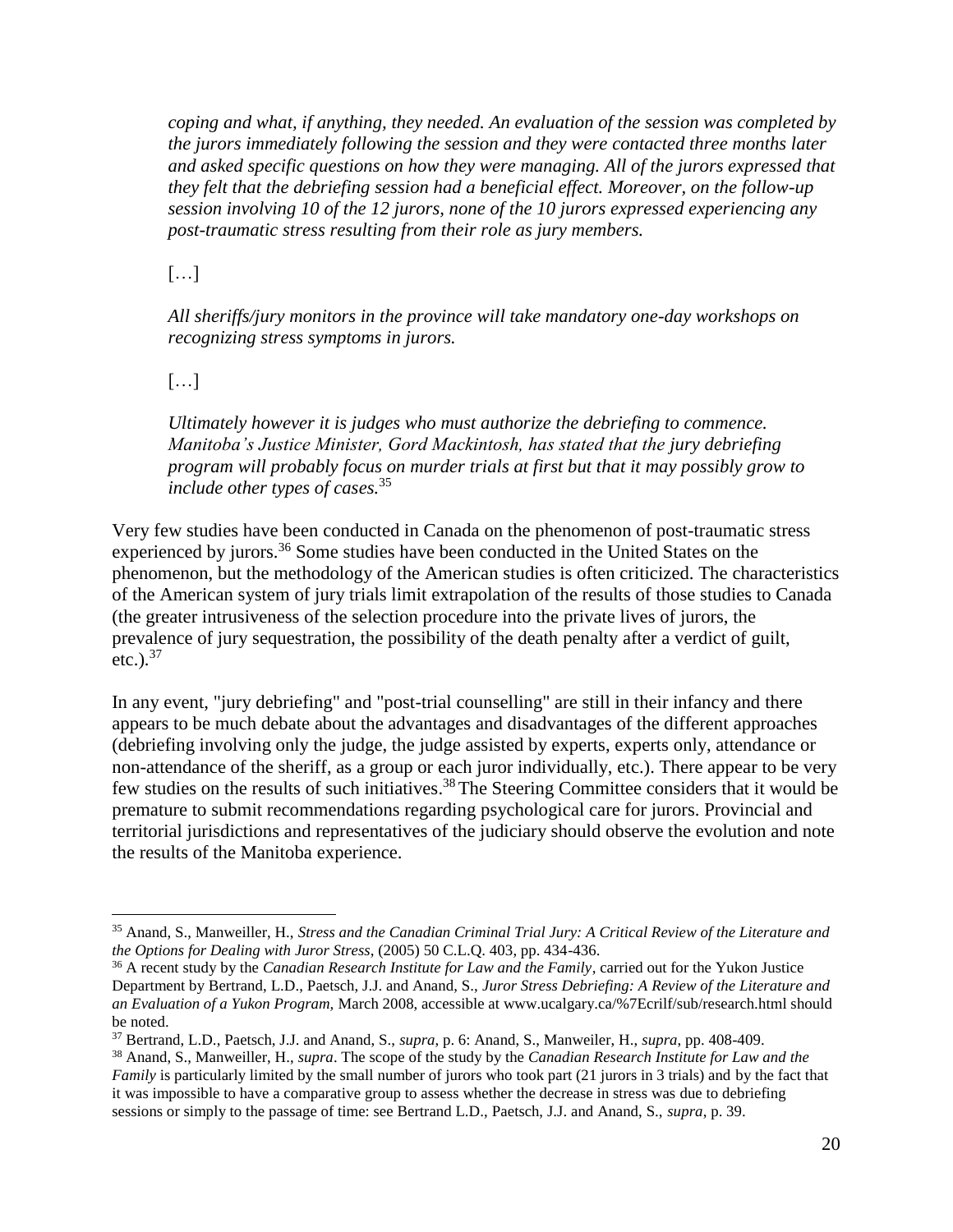## **RECOMMENDATION 7: COMPENSATION SCHEME**

**In their compensation scheme for jurors and in the conditions under which they must fulfil their functions, provincial and territorial jurisdictions should consider:**

- **a) expenses for supervision or care of dependents that a juror would not otherwise incur;**
- **b) in the case of long trials, the jury's non-sitting days, at least for jurors who are not paid for those days under a collective agreement and cannot go into work on those days, either because of the structure of the juror's employer or the human investment required for the trial;**
- **c) the importance of the quality of infrastructures and accommodations at their disposal (deliberation rooms, resting rooms, etc.);**
- **d) the possibility of compensating prospective jurors who are not selected;**
- **e) rates paid to public service employees for payment of meal and travel expenses.**

#### **RECOMMENDATION 8: JUROR FEES AND EXPENSES Provincial and territorial jurisdictions should consult the judiciary when establishing juror fees and expenses.**

#### **RECOMMENDATION 9: JURORS INFORMATION Jurors should be sufficiently informed about all compensation to which they are entitled and how to submit requests.**

## <span id="page-21-0"></span>**3.3 Jury Selection**

The Steering Committee's primary focus was the efficiency of the selection process as regards applications for exemption and the current procedure for deciding challenges for cause.

# <span id="page-21-1"></span>**3.3.1 Procedure for Exemptions**

Both the *Criminal Code* and provincial jurisdiction over the administration of justice give the provinces authority to determine the qualifications for serving on a jury. They may also prescribe grounds for disqualification or grounds for applying to the sheriff to be excused. The measures contained in provincial laws apply to jury panels and not to the safeguards necessary to guarantee the impartiality of juries, which is a matter within the federal jurisdiction over criminal law. 39

Most provincial laws set out grounds for disqualifications or provide for the possibility of obtaining an exemption by reason of status or function (lawyer, peace officer, minister of religion, public servant employed in the administration of justice, military personnel, etc.). They also provide for the possibility of obtaining an exemption on personal grounds related to health, home responsibilities or a special hardship not specifically listed. The procedure in section 632 of the *Criminal Code* also allows the trial judge to excuse for "personal hardship or any other reasonable cause that, in the opinion of the judge, warrants that the juror be excused." There seems to be duplication with the procedure for jury panels provided in provincial laws.

<sup>39</sup> *R. v. Barrow*, [1987] S.C.R. 694.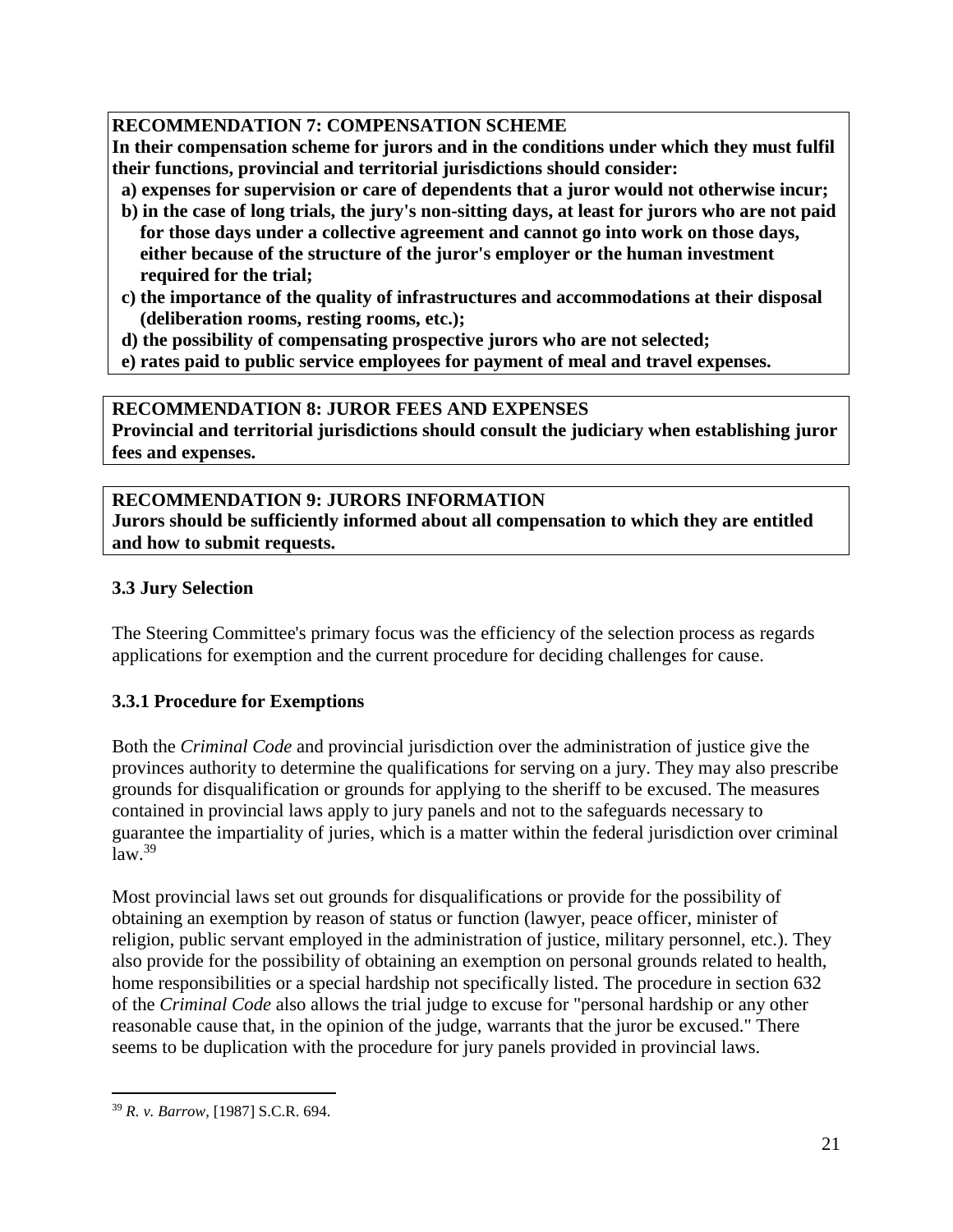Furthermore, at this stage of the exemption procedure, the judge may adjudicate only cases of manifest partiality because of a close relationship with the judge, the prosecutor, the accused, counsel for the accused or a witness (section 632(*b*)) Some observers point out that the involvement and role of counsel is rather narrow and suggest that applications for exemption should be an administrative process.

## Discussion

In light of the preceding observations, it would be advisable to examine the contribution that other judicial officers (justice of the peace, clerk or other judicial officer) could have on the exemption procedure. These initiatives could maximize the contribution of other competent judicial officers for the purpose of allowing the trial judge to focus on critical stages and more contentious issues in the empaneling of an impartial jury (such as deciding challenges for cause).

If applicable, the conditions for the administrative processing of grounds for exemption, such as the necessary authority and independence to dispose of the applications (justice of the peace, clerk or other judicial officer), the oath to be sworn, the involvement of counsel, etc., should be identified. The exemption procedure in the *Criminal Code* could conceivably be conducted jointly with the processing of applications for exemption under provincial laws before a justice of the peace providing the guarantees of independence and impartiality within the meaning of *Ell v. Alberta*. 40

**RECOMMENDTION 10: DEJUDICIALIZATION OF THE EXEMPTION PROCESS Consideration should be given to making legislative amendments to encourage dejudicialization of the exemption process to a judicial officer in view of the existing provincial and territorial legislative provisions on jury panels setting out grounds for exemption**.

# <span id="page-22-0"></span>**3.3.2 The Procedure for Challenges for Cause**

A number of respondents to the consultation, both Crown prosecutors and the judiciary, unfailingly pointed out the formalism, arduousness and inconvenience of the current procedure under subsection 640(2) of the *Criminal Code*, as much as regards judges and counsel as regards the jurors themselves.

Under the current procedure, the last two jurors sworn must determine if a ground for a challenge is true. If no juror has been sworn, the court appoints for that purpose two persons present. This process is sometimes referred to the "trier's process" or a "mini jury".

 $\overline{a}$ <sup>40</sup> *Ell v Alberta*, [2003] 1 S.C.R. 857.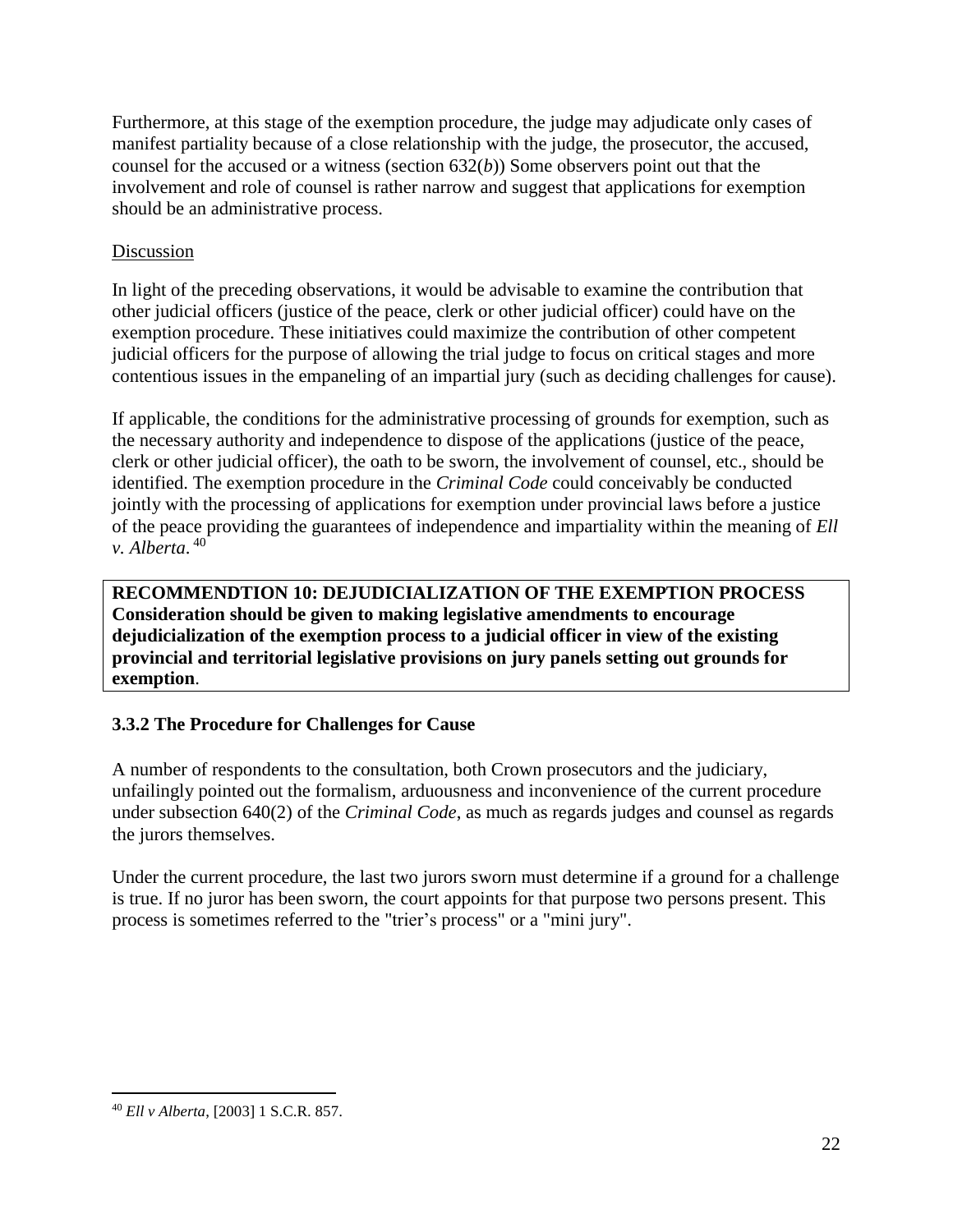The case law teaches that:

- the judge must explain to the triers their role and the rules they must follow; they must be instructed on the meaning of partiality and on the balance of probabilities standard;
- decisions on the impartiality of a prospective juror must be unanimous; if triers do not agree, they must be replaced;
- triers have a reasonable time to deliberate and may even withdraw from the courtroom for that purpose;
- the triers' decision may be reversed by a peremptory challenge.

The courts have also decided that the process is mandatory and a judge may not depart from it, even with the consent of the parties, on penalty of having the verdict quashed on appeal:

*Logistics of the Process and Practical Considerations*

 $\lceil \dots \rceil$ 

*19. Unquestionably, the prospect of repeating over and over again the same instructions to each new trier is a daunting one. Trial judges can be forgiven for viewing the process as cumbersome, repetitive, and wasteful and it is understandable that they would look for ways to speed it up. Regrettably, in some instances, this can lead to impermissible corner-cutting*. 41

Unfortunately, non-compliance with that procedure remains a relatively frequent ground for ordering a new trial.<sup>42</sup> The confusion that may arise when a judge excuses jurors during challenges for cause, as expressly permitted by section 632 of the *Criminal Code* ("The judge may […] order than any juror be excused from jury service whether or not […] any challenge has been made in relation to the juror."), also gives rise to grounds for an appeal.<sup>43</sup>

In addition, and without questioning jurors' capability to perform that task, some respondents to the consultation pointed out the inconvenience of the procedure for parties who must sometimes sacrifice a peremptory challenge to strike a prospective juror whom the judge and the parties would have found partial.

#### Discussion

With a view to achieving a rational use of judicial resources, and considering the importance of the jurors' duties in the remainder of the trial, the Steering Committee examined the advisability of amending the procedure and, if applicable, the best way to do so.

 $\overline{a}$ <sup>41</sup> *R. v. Douglas*, [2002] O.J. No. 4734 (OCA).

<sup>42</sup> See in particular *R. v. Douglas*, *supra*, because of insufficient instructions to the triers; *R. v. Maherchand*, [2007] J.Q. No. 7460 (QAC), in which the judge exempted prospective jurors rather than use the triers process after securing the consent of the parties; *R. v. W.V*., [2007] O.J. No. 3247 (OCA), in which the judge kept the first two selected jurors as triers to the end of the selection process.

<sup>43</sup> *R. v. Laroche*, [2004] J.Q. No. 9078, paras. 36-53 (QAC).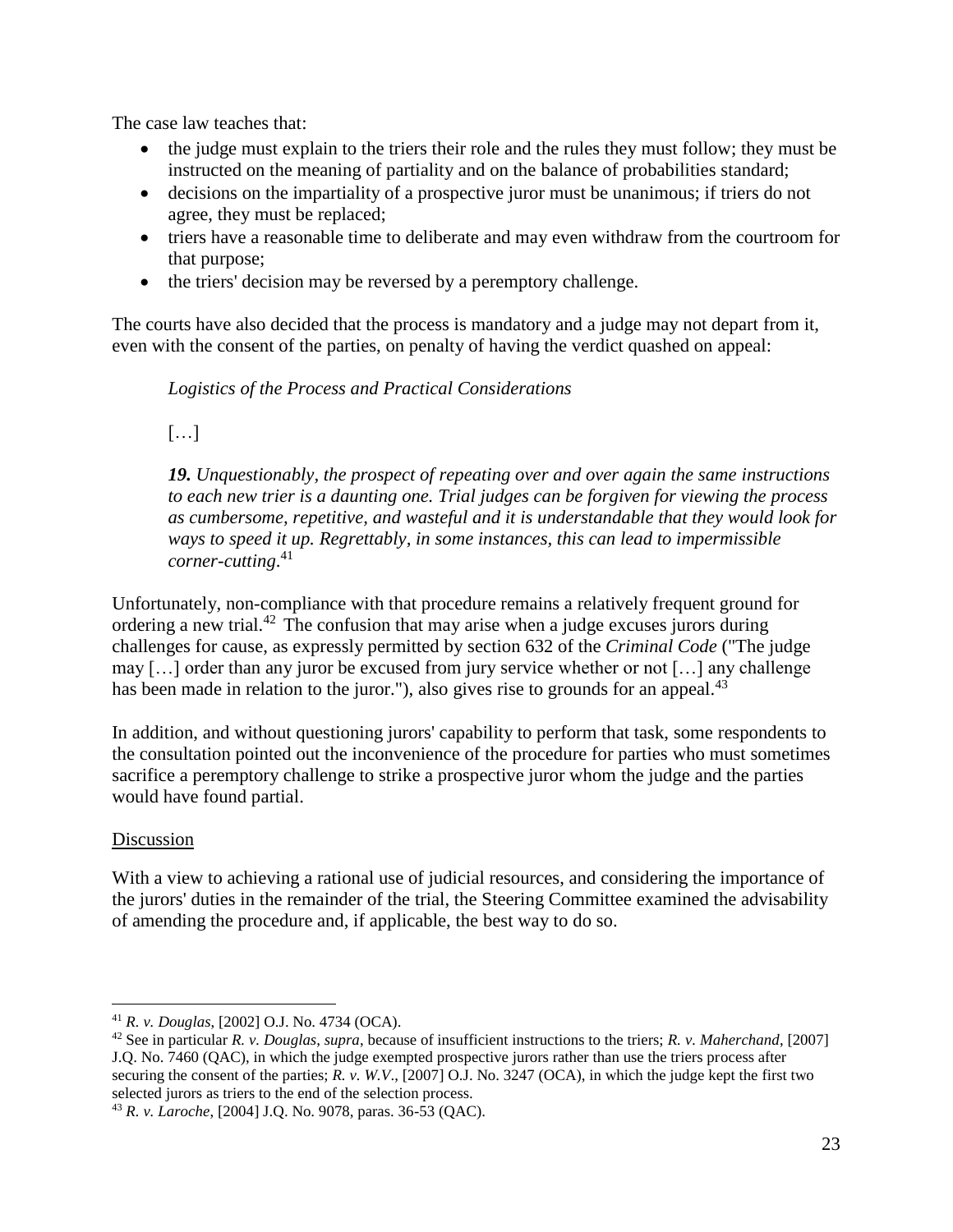One option would be to give the judge the power to review the triers' decision. However, that would address only a part of the previously mentioned concerns and likely just make the process even more cumbersome. The option was therefore excluded.

Another solution could be to reassign the triers' power to decide challenges for cause to the judge. Or make such a reassignment conditional on the consent of the parties.

The feasibility of amending the procedure raises a question in terms of its constitutional validity. The question must be asked whether the involvement of jurors in the empaneling of an impartial jury is a fundamental characteristic of the institution as enshrined in section 11(*f*) of the *Charter*. A more dogmatic approach to the institution could suggest that the jury would no longer be a fundamental bulwark against the abuses of the system if it were constituted by the system rather than by peers. The question can be asked in the following terms: to what extent is the participation of the jurors themselves in the constitution of the jury related to the right to be tried by an impartial jury? Is the procedure in its current form an essential part of the institution? It is interesting to note that in England the power to challenge for cause was formerly exercised by the last two jurors to be sworn<sup>44</sup> but that it is now the judge's power,  $45$  as is the case in New Zealand<sup>46</sup> and most Australian states.

The abolition of the trier's process in England over 50 years ago, as well as its abolition in other jurisdictions whose criminal justice system is modeled on the British system, is perhaps a sign of its obsolescence. It could serve to argue that the process is not an essential part of the jury trial as enshrined in the *Charter* and that abolishing it would not contravene section  $11(f)$ .<sup>47</sup>

The argument that a jury selected from among one's peers offers a better guarantee of impartiality or contributes to the appearance of impartiality is questionable. Indeed, no one questions the reliability of the first two jurors because their impartiality was assessed by the judge and not their peers.

## **RECOMMENDATION 11: SECTION 640 OF THE** *CRIMINAL CODE* **Section 640 of the** *Criminal Code* **should be amended to have challenges for cause decided by the judge rather than the two jurors who were last sworn.**

#### <span id="page-24-0"></span>**3.4 Jury Instructions**

 $\overline{a}$ 

On the initiative of the Conference of the Federal-Provincial-Territorial Heads of Prosecution Committee, a Canada-wide analysis was made of 108 cases relating to murder, attempted murder

http://www.legislation.govt.nz/act/public/1981/0023/latest/DLM44099.html?search=ts\_act\_juries&sr=1. <sup>47</sup> *R. v. Genest*, *supra*.

<sup>44</sup> Stephen, J.F., *A History of the Criminal Law of England*, Macmillan and Co., London, 1883, Vol. I, p. 303. <sup>45</sup> *Juries Act 1974*, section 12 accessible at: http://www.statutelaw.gov.uk/legResults.aspx?LegType=All+Legisl ation&title=juries+act+1974&searchEnacted=0&extentMatchOnly=0&confersPower=0&blanketAmendment=0&Y PE=QS&NavFrom=0&activeTextDocId=225100&PageNumber=1&SortAlpha=0. According to our research, the change may have been made at the enactment of the *Criminal Justice Act 1948*; see Cross, R. & Jones, P.A, *An Introduction to Criminal Law*, Butterworths, London, 1966, 3rd ed., pp. 305-306. <sup>46</sup> *Juries Act 1981*, section 25, accessible at :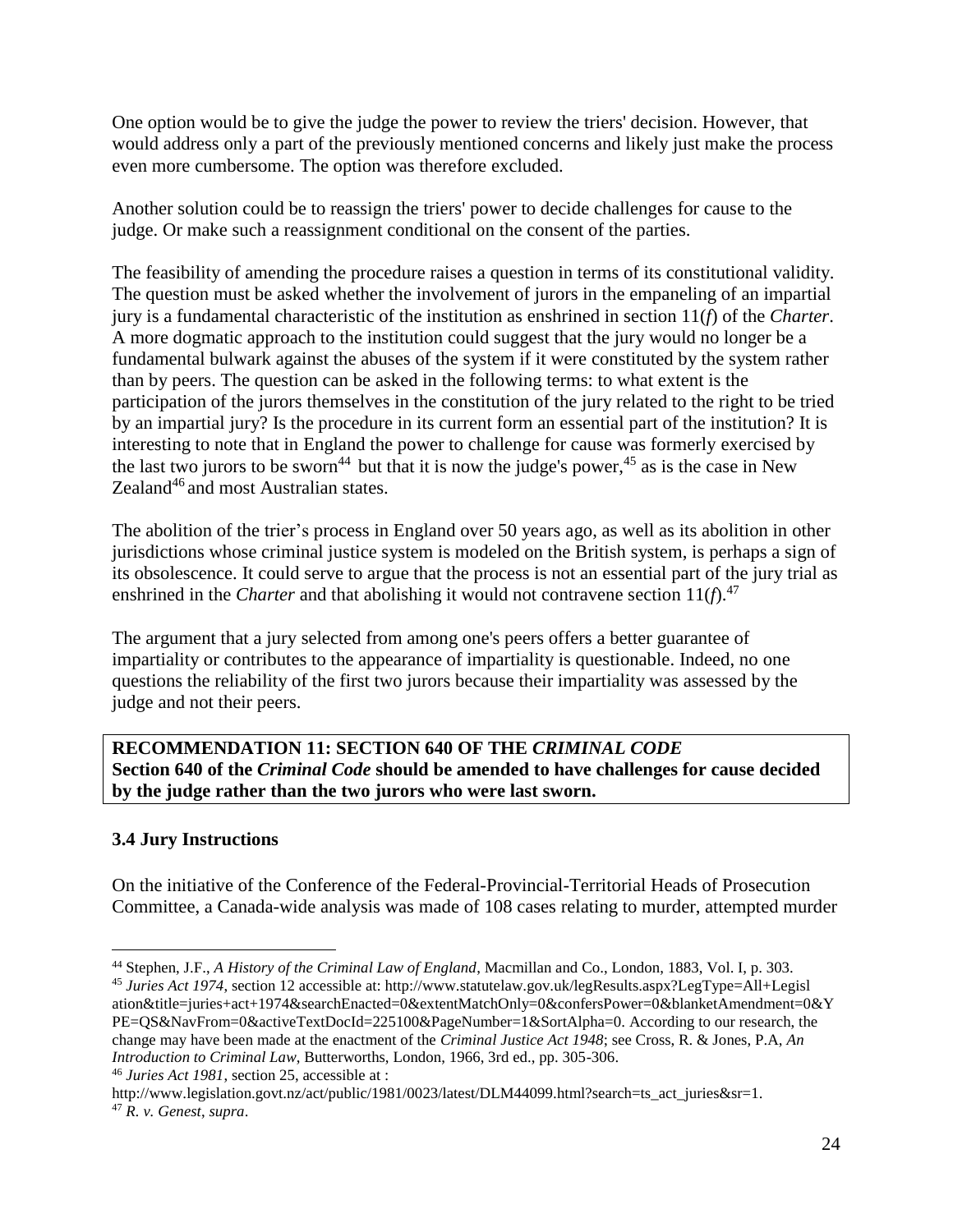and manslaughter giving rise to new trials between 2001 and 2005. The review revealed that 68% of the cases involved errors in the judge's instructions.<sup>48</sup>

A wide consensus has emerged on the excessive length and complexity of jury instructions and on a desire that model instructions be developed and formalized in order to reduce the numerous pitfalls that can lead to orders for a new trial.

The Supreme Court of Canada recently restated the required elements of a trial judge's final charge to the jury in *Daley*, <sup>49</sup> in which the Supreme Court assessed the accuracy and adequacy of the trial judge's instructions on the defence of voluntary intoxication:

- (1) instruction on the relevant legal issues, including the charges faced by the accused;
- (2) an explanation of the theories of each side;
- (3) a review of the salient facts which support the theories and case of each side;
- (4) a review of the evidence relating to the law;
- (5) a direction informing the jury they are the masters of the facts and it is for them to make the factual determinations;
- (6) instruction about the burden of proof and presumption of innocence;
- (7) the possible verdicts open to the jury; and
- (8) the requirements of unanimity for reaching a verdict.

At the same time, the Court recalled the principles that should govern trial judges in the preparation of their instructions:

- The trial judge must set out in plain and understandable terms the law the jury must *apply when assessing the facts. This is what is meant when it is said that the trial judge has an obligation to instruct on the relevant legal issues. (para. 32)*
- *[…] does not stand for the proposition that all facts upon which the defence relies must be reviewed by the judge in the charge. (para. 55)*
- The pivotal question upon which the defence stands must be clearly presented to the *jury's mind. (para. 55)*
- *[…] it is not the case that the trial judges must undertake an exhaustive review of the evidence. Such a review may in some cases serve to confuse a jury as to the central issue. (para. 56)*
- *Brevity in the jury charge is desired. (para. 56)*
- *The extent to which the evidence must be reviewed […] will depend on each particular case. (para. 57)*
- *[T]he task of the trial judge is to explain the critical evidence and the law and relate them to the essential issues in plain, understandable language. (para. 57)*

<span id="page-25-0"></span>[Emphasis added]

<sup>48</sup> *Murder, Attempted Murder and Manslaughter Retrials*, Heads of Prosecution, February 10, 2006.

<sup>49</sup> *R. v. Daley*, 2007 CSC 53.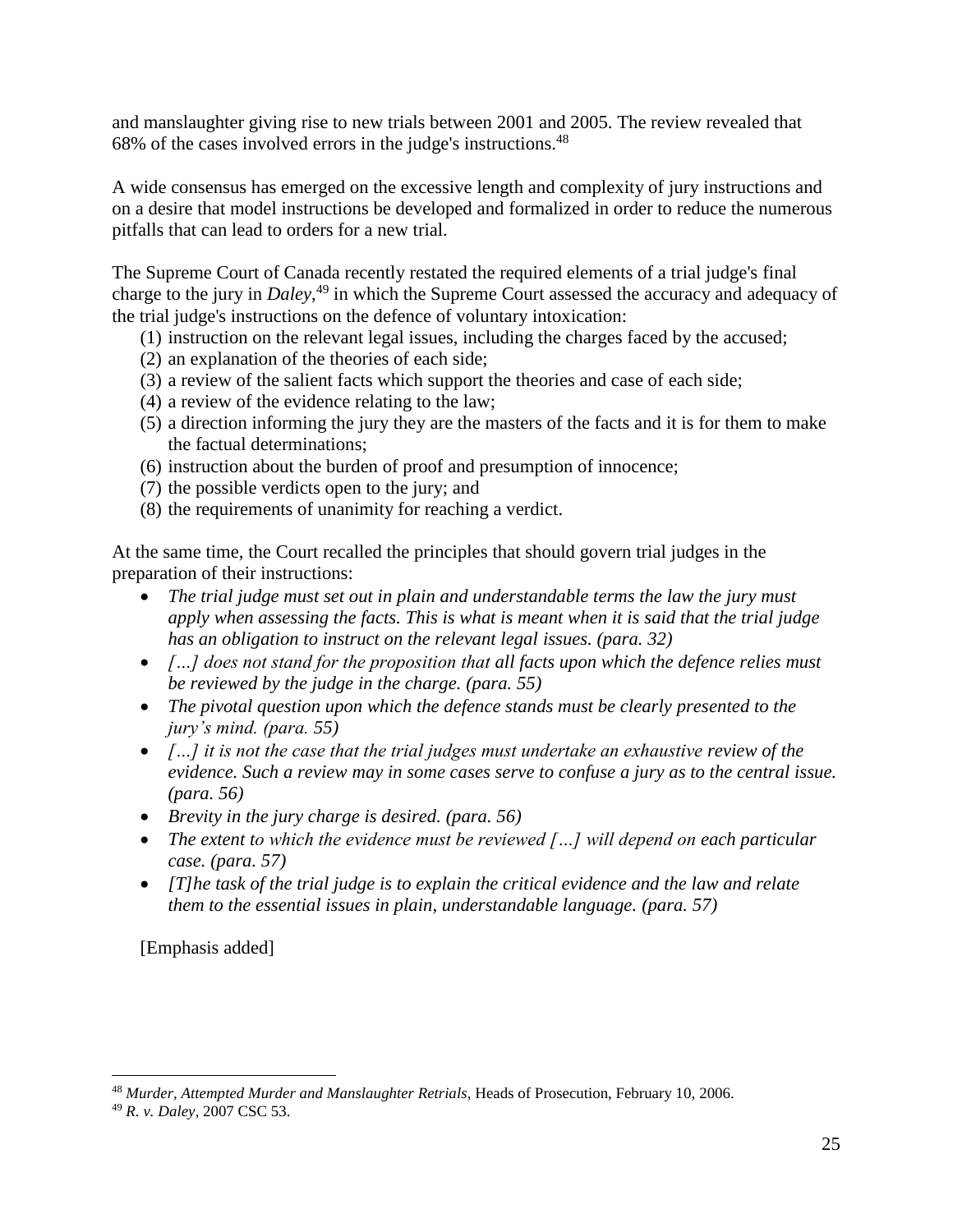#### **3.4.1 Model Instructions**

 $\overline{a}$ 

It is no longer necessary to demonstrate the merits of model instructions explaining the general legal principles relating to reasonable doubt, contradictory evidence or requirements for the application of a particular defence, etc. The Supreme Court of Canada itself recommends the use of model instructions, which it has had the opportunity to endorse.<sup>50</sup> Using those directives in the final charge to the jury will often remedy problems in other parts of the instructions where the judge reviews the evidence in relation to the law. The members of the Steering Committee promptly agreed that the work that has already been carried out in this respect, in particular by the Canadian Judicial Council, should be encouraged.

The question remaining is that of the advisability of formalizing the instructions by making them mandatory, which probably hinges on the feasibility of a procedure for doing so. The issue of the appropriate vehicle or mechanism for making model jury charges mandatory is indeed problematic.

The vehicle should be sufficiently flexible to allow the models to be amended quickly should there be a change in the state of the law. It becomes immediately apparent that it would not be advisable to have them prescribed directly by the *Criminal Code*.

Should they be prescribed in a regulation made under an enabling provision in the *Criminal Code*? Prepublication rules would then allow consideration of comments from bar societies and defence counsel associations. The enabling provision could distinguish instructions that have been endorsed by the Supreme Court of Canada from the others. A process involving the prior opinion of a committee of representatives from the judiciary, Crown prosecutors and defence counsel could also be contemplated for the latter instructions. Some have suggested providing for a process for endorsement of those instructions by the court of appeal, which would offer a forum for debating the content of the instructions. But that approach raises other issues. Should each provincial appeal court endorse the model instructions? Would that result in variances in the instructions in each province? Who would be invited to take part in the debate? Would it be preferable to have them endorsed by a reference to the Supreme Court of Canada?

Another option would be to leave it to the superior courts of the provinces to integrate them uniformly into their respective rules of court and, if necessary, amend sections 482 or 482.1 of the *Criminal Code* accordingly. Unlike the regulatory option, making rules of court does not involve a formal consultation of Crown prosecutors and defence lawyers. Then again, superior court judges could be required to decide the constitutional validity of instructions they have themselves established. Moreover, by what proceedings could a model instruction be contested when it is constitutionally valid but reverses a common law rule in favour of the Crown or the accused? The option of making rules of court under sections 482 or 482.1 of the *Criminal Code*

<sup>50</sup> See, among others, *R. v. Robinson*, [1996] 1 R.C.S. 683, paras. 49 and 54, in which the Court recommended the use of a "*Canute*-type" charge developed by the British Columbia Court of Appeal, (1993) 80 C.C.C. (3d) 403, with respect to the defence of voluntary intoxication. The recommendation was reaffirmed more recently in *R. v. Daley*, *supra*, at paras. 48 and 63.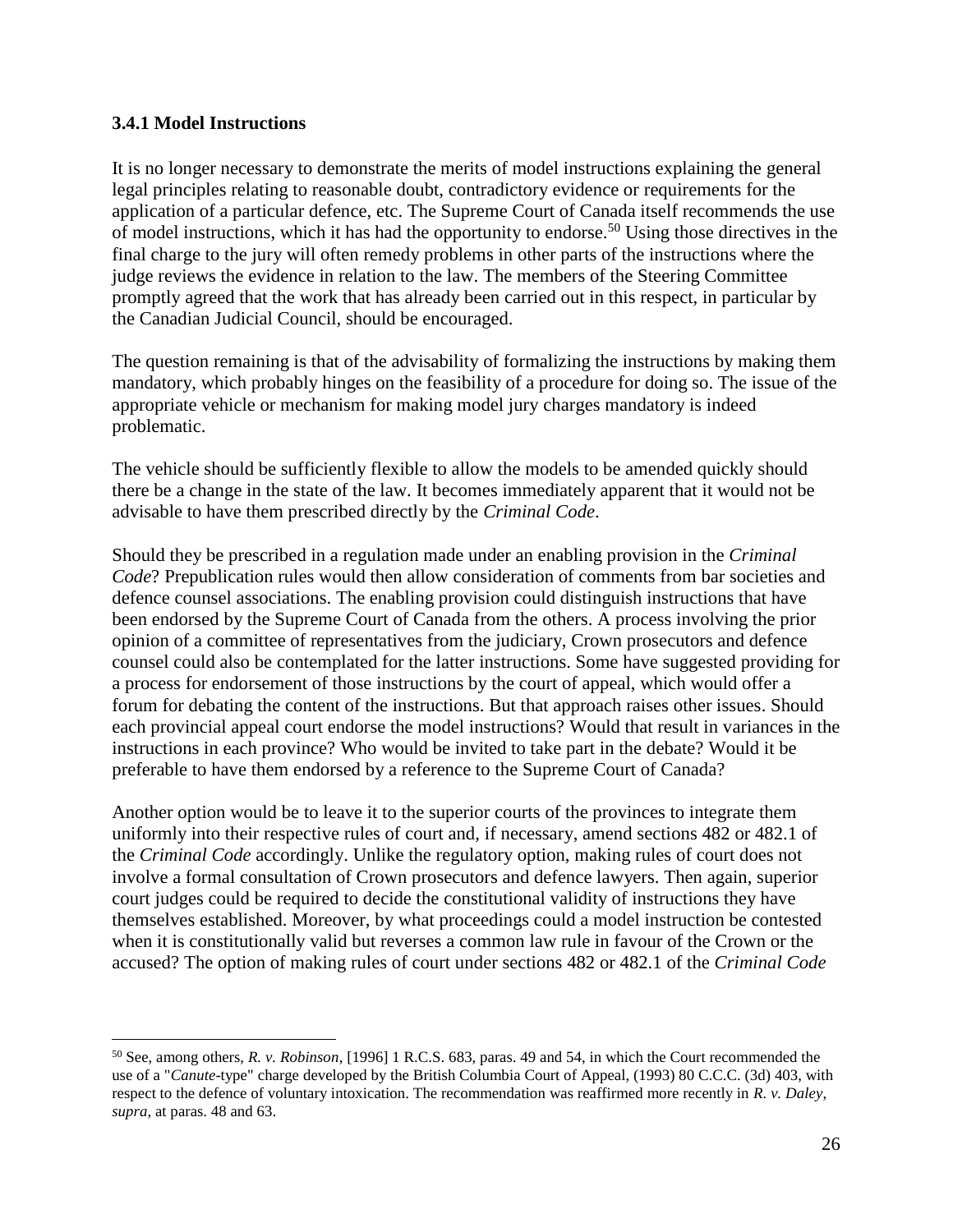should not be preferred. Such rules have not traditionally been intended to settle substantive issues of this kind. 51

In view of the preceding, the following options were discussed within the Steering Committee as to the appropriate vehicle for implementing model instructions:

Make a more thorough examination of the advisability and feasibility of formalizing model instructions in a regulation, providing for the possibility of a procedure for a prior reference to the Supreme Court of Canada as to instructions that have not yet been clearly endorsed by the Supreme Court. If applicable, a list should be compiled of instructions that may be considered as endorsed by the Supreme Court and be dealt with in the first stage of formalizing model instructions.

#### **OR**

The Canadian Judicial Council should be encouraged to continue its work on the development of model jury instructions and to give consideration to determining the best process for promoting the use of and compliance with model instructions (training, more formal judicial guidelines, regulations, etc.).

#### Discussion

 $\overline{a}$ 

The assessment of the advisability of formalizing the model instructions in a regulation must take into account the danger that non-conformity with the directives would be fatal since failure to follow a statutorily mandated procedure leaves little room for remedy by appeal courts, unless it is expressly provided that non-compliance is not necessarily fatal. But formalizing model instructions serves no purpose if there is no consequence for noncompliance. A new debate on major and minor non-compliance issues should not be created. The drawback could be lessened, or even eliminated, by providing that the model directives must be given to the jurors in writing. 52

More formal instructions by the Canadian Judicial Council, if that option were available, would definitely offer greater flexibility regarding the evolution of the law than the other two options.

In view of the relatively small number of model instructions that have been clearly endorsed by the Supreme Court in relation to the number of instructions a judge may use in the course of a trial, it is clear that many "new" model instructions would require a reference to the Supreme Court before they could be formalized. The process of referring a question to the Supreme Court, while available, does not play a major role in the Canadian legal tradition. This is mainly the result of the difficulty in arguing matters of law in the absence of an appropriate factual basis. As to the instructions that have been endorsed by the Supreme Court, their integration into routine practice is perhaps more a matter of training.

<sup>51</sup> *R. v. Duhamel*, 2006 QCCA 1081, para. 12: "rules of this sort do not create substantive law but merely address matters pertaining to practice, procedure, or administration."

<sup>52</sup> See, among others, *R. v. Ranwez*, [2007] J.Q. No. 6402, para. 22 (QAC), in which an error in the judge's instructions on reasonable doubt was able to be remedied by the delivery of a relevant extract from *Lifchus* to the jury.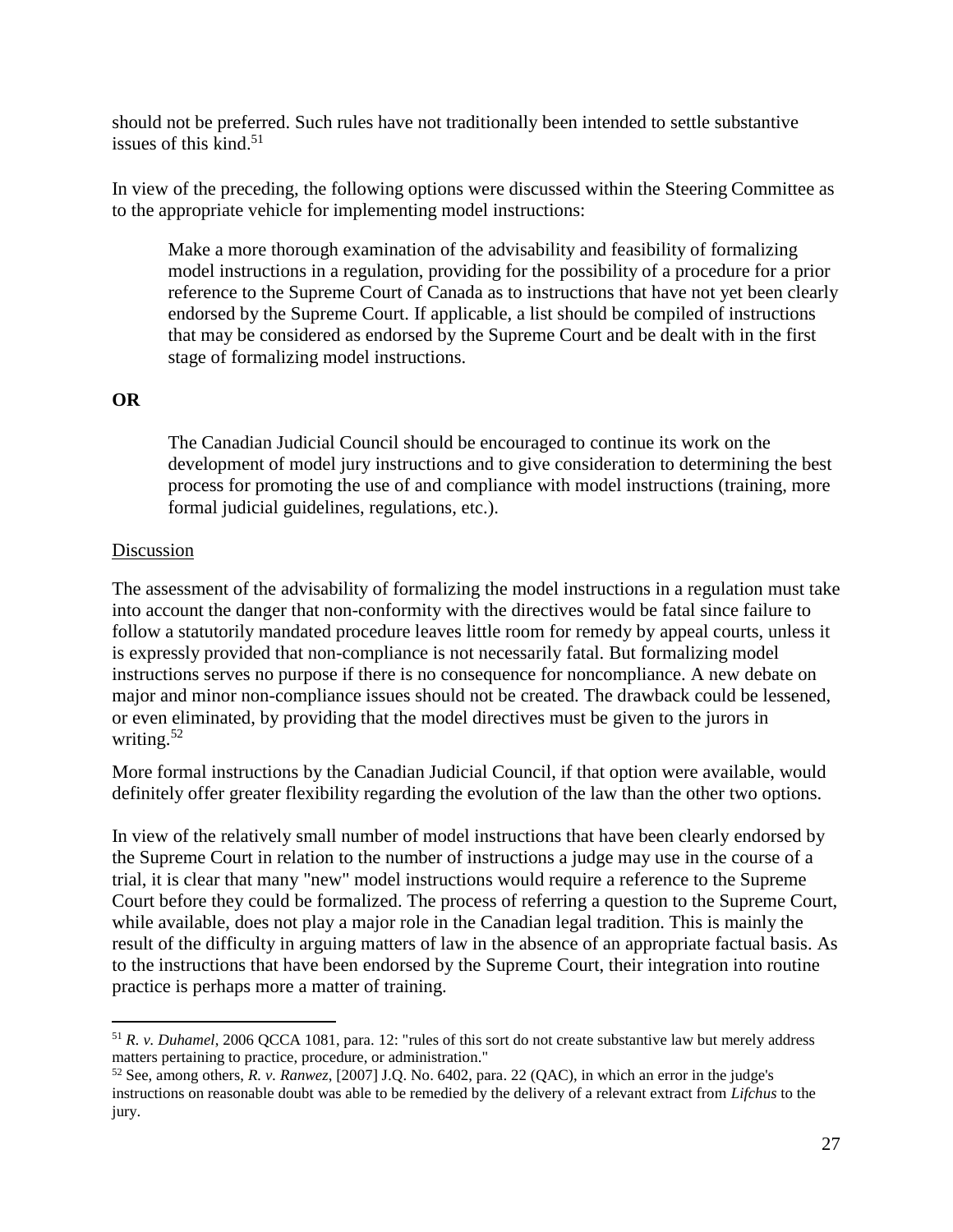In light of the preceding, the members of the Steering Committee finally agreed to wait for the Canadian Judicial Council to complete its work on the development of model jury instructions and to give consideration to determining the best process for promoting the work to the judges.

#### **RECOMMENDATION 12: JURY INSTRUCTIONS The Canadian Judicial Council should be encouraged to continue its work on the development of model jury instructions and to give consideration to determining the best process for promoting the use of and compliance with model instructions (training, more formal judicial guidelines, regulations, etc.).**

## <span id="page-28-0"></span>**3.4.2 Other Judge-Jury Relations**

Apart from the judge's final charge to the jury, numerous other issues that frequently arise in the interactions between the judge and the jury during deliberations are the subject of appeal proceedings and give rise to orders for a new trial.

Among those issues are the conditions or the procedure to follow for:

- responding to requests to rehear the testimony of a witness or a statement: should such requests be met? Can the jury ask to rehear all the testimony? Can a part of the testimony of one witness or one statement be reheard or must it be reheard in its entirety? If yes, must the judge remind the jury that it must consider the remainder of the evidence? Should the rehearing take place in the courtroom or in the jury room?<sup>53</sup>
- investigating allegations of misconduct or partiality within the jury during the trial or deliberations: should the juror concerned be questioned? If yes, in the presence of the other jurors or not? In private or in open court? In the presence of the parties or not? Can the parties question the juror directly? Should the judge give them the opportunity to make submissions? Distinction between matters that are intrinsic to jury deliberations, and therefore governed by deliberation secrecy (section 649 of the *Criminal Code*), and those that extrinsic to the deliberations?<sup>54</sup>
- allowing rehearing of arguments, giving a transcript of the arguments to the jury or asking counsel to produce a written summary of their respective theories for handing to the jury: should such requests be met?<sup>55</sup> If yes, can the arguments of only one of the parties requested by the jury be provided or must the arguments of both parties be provided?<sup>56</sup>

 $\overline{a}$ <sup>53</sup> Case law abounds with these issues that regularly provide grounds for appeal in courts across the country.

<sup>54</sup> See, among others, *R. c. Ferguson*, [2006] A.J. No. 175, paras. 13 to 54 (ACA); *R. v. Giroux*, [2006] O.J. No. 1375 (OCA); *R. v. Samson*, [2005] J.Q. No. 17404, paras. 43-54 (QAC); *R. v. Forsyth*, [2003] B.C.J. No. 2484 (BCCA.).

<sup>55</sup> See, among others, *R. v. Pépin*, [2005] J.Q. No. 39, paras. 33-35 (QAC); *R. v. Robert*, [2004] J.Q. No. 8562 (QAC); *R. v. Haijan*, [1998] A.Q. No. 811 (QAC); *R. v. Khela*, (1991) 68 C.C.C. (3d) 81, p. 95 (QAC); *R. v. Tremblay*, [1997] A.Q. No. 2905 (QAC); *R. v. R.A.C*., (1990) 57 C.C.C. (3d) 522 (BCCA).

<sup>56</sup> *R. v. Ferguson*, [2001] 1 R.C.S. 281, adopting the dissenting opinion of Laskin J. in (2001) 152 C.C.C. (3d) 95, paras. 84 and 86 (OCA).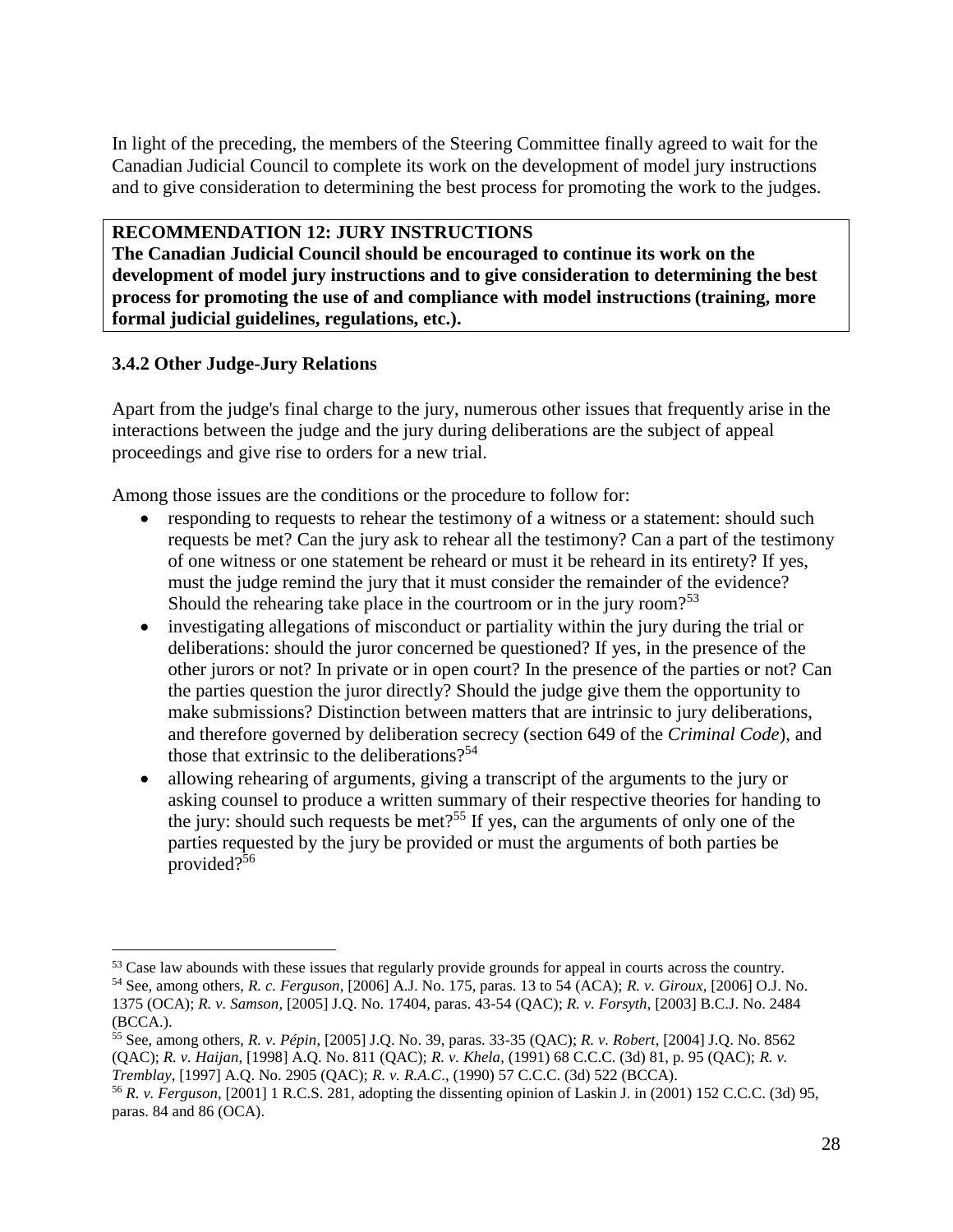- giving a transcript or written copy of the instructions to the jury: is the judge required to provide a transcript of the judge's jury instructions on the request of the jury?<sup>57</sup> Can the request be specific or can it be general?<sup>58</sup>
- answering the questions of the jury: the steps to be followed by the judge and the distinction between a substantive question, which must be answered in open court in the presence of the accused, and an administrative question, which can be settled directly between the judge and the jurors<sup>59</sup>. Can questions be addressed to witnesses, and, if so, how (can the judge invite jurors to address questions to witnesses? Can the jurors ask questions during the examination of a party or only when the party has completed the examination? Should the questions be submitted to the judge giving the text of the offences to the jury: what precautions should the jury take when part of the provision has already been declared unconstitutional?<sup>60</sup> Should the questions be submitted to the judge beforehand? Should the debate on the admissibility of a question be carried on in the absence of the jury? $61$

Since grounds for appeal relating to jury instructions are often accompanied or completed by grounds relating to the above issues, it could be advisable to address them in the same manner as instructions. Once these relatively confined issues would be identified, the Steering Committee considered whether they should be addressed by further technical additions to the criminal procedure or if they should rather be the subject of judicial guidelines from the Canadian Judicial Council.

#### Discussion

 $\overline{a}$ 

Responding to all these issues through legislation in a manner that would fully address a multitude of special circumstances that can emerge in a trial appears difficult. And given the likelihood that the response to the issues will frequently affect the right of the accused to a fair trial, legislative action accordingly becomes substantially more complex.

Since some of these issues have not yet been the subject of Supreme Court guidelines, legislation is perhaps not the best response to changes or developments in the case law. Furthermore, with codification of procedural rules, there is a risk that non-compliance could become a deciding issue on appeal. In light of the preceding, the Steering Committee deems that it would be advisable to address those issues by means of judicial guidelines.

<sup>57</sup> *R. v. Stuart*, [2007] Q.J. No. 6809, para. 117 (QAC).

<sup>58</sup> *R. v. Verreault*, [2005] J.Q. No. 158 (QAC).

<sup>59</sup> *R. v. Ferguson*, [2006] A.J. No. 175 paras. 18 to 41(ACA).

<sup>60</sup> *R. v. Winmill*, [2008] N.B.J. No. 468 (CANB); *R. v. Salt*, [2007] O.J. No. 1344 (OCA).

<sup>61</sup> Watt, D., *Ontario Specimen Jury Instructions (Criminal)*, Toronto, Carswell, 2002, pp. 28-29. Canadian Judicial Council, Preliminary, Mid-Trial and Final Instructions, 4.6 Questioning of Witnesses by Jurors (last revised February 2004). See in particular *R. v. Andrade*, [1985] O.J. No. 968 (OCA); *R. v. Druken,* [2002], N.J. No. 92 (C.A.N.L.); *R. v. Nordyne*, [1998] 17 C.R. (5th) 392 (QAC).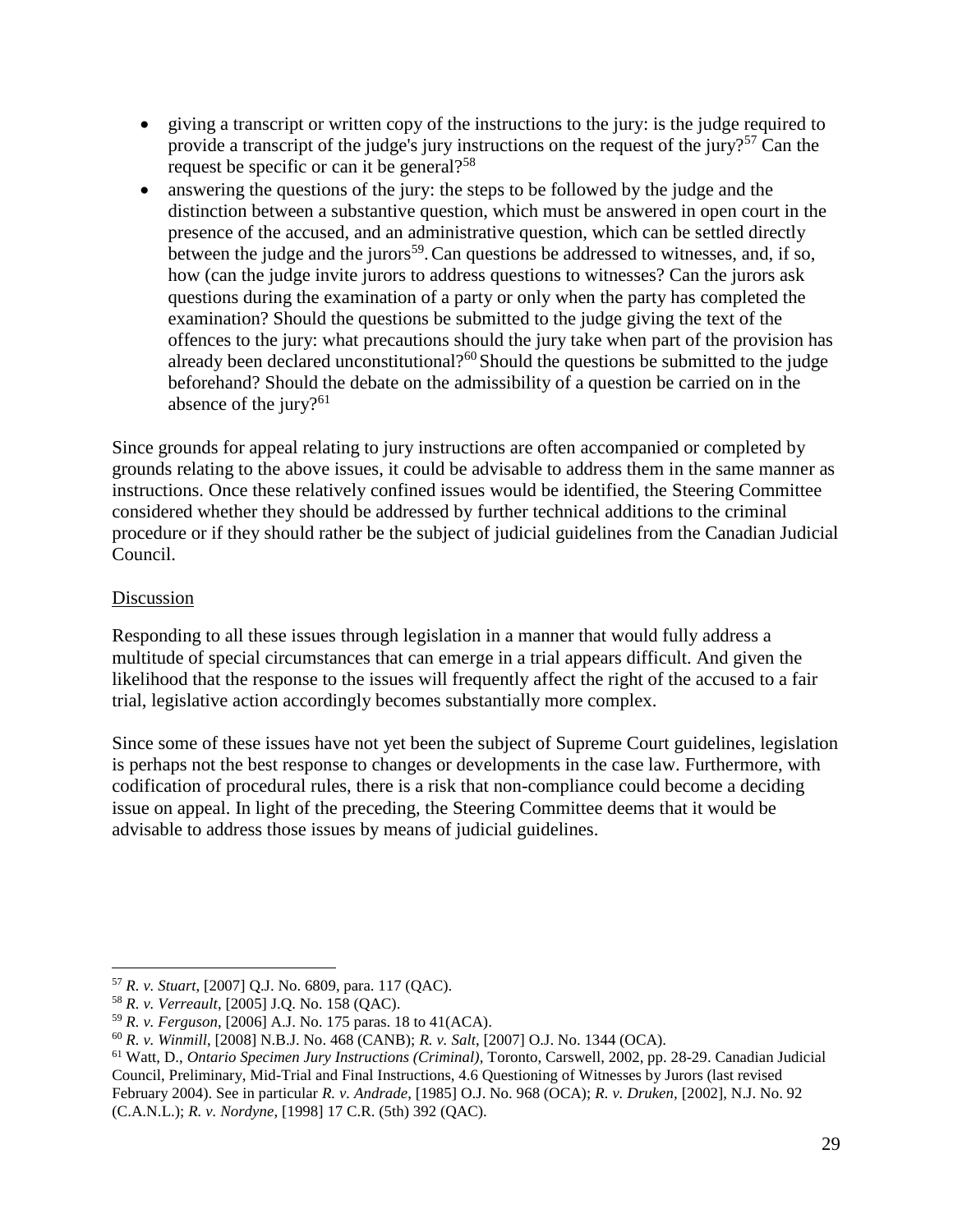# **RECOMMENDATION 13: DEVELOP JUDICIAL GUIDELINES**

**The Canadian Judicial Council should be encouraged to develop judicial guidelines on issues that arise in judge-jury relations, more specifically in relation to:**

- **requests for re-hearing of testimony or statements;**
- **allegations of misconduct or partiality within the jury during the trial or deliberations;**
- **re-hearing arguments and/or obtaining a transcript of the parties' arguments to the jury or written arguments explaining their respective theories;**
- **providing the jury with a transcript or a copy of the jury instructions;**
- **processing questions by the jury.**

 $\overline{a}$ 

# <span id="page-30-0"></span>**3.5 Issues Related to Jury Deliberations**

The Steering Committee examined three issues relating to the procedure for jury deliberations:

- the rule on sequestration of juries while they deliberate;
- publication of information by the media during deliberation;
- the rule on the confidentiality of deliberation relating to the possibility of doing research on the jury.

## <span id="page-30-1"></span>**3.5.1 Mandatory Sequestration of Juries during Deliberation**

The current law (section 647 of the *Criminal Code*) states: "The judge may, at any time before the jury retires to consider its verdict, permit the members of the jury to separate." The judge may have discretion to allow jurors to separate up to the start of deliberation, but the rule is that the jury be sequestered throughout the trial and until there is a verdict. While they deliberate, jurors must be sequestered.

It may be the rule in theory, but sequestration of juries prior to deliberation has for some time been more the exception, particularly because of the length of trials.<sup>62</sup> Some members of the Steering Committee suggested that the rule of mandatory sequestration during deliberation be reviewed because of the burden it places on jurors and the logistics and costs it creates for the administration of justice (hotels, transportation, security, etc.).

The original purpose of sequestering juries was to compel jurors to reach a verdict quickly by denying them water and food. Fortunately, that approach is a thing of the past! Today, juries are sequestered because of the real or perceived risk of outside influence. However, as the New Zealand Law Commission noted in a comprehensive study of trial by jury:

• a person who truly wanted to influence the jury's verdict might not wait until the very end of the trial;

<sup>62</sup> See in particular *R. v. Keegstra* (No. 2), [1992] A.J. No. 330: "When pressed for an alternative solution, Mr. Shea first suggested sequestration. We think that is a monstrous suggestion. No citizens presently offer a greater contribution to the enforcement of the right to a fair trial in this case than the jurors. Why should they suffer more? Why should the potential audience of the appellant's production not instead be patient for a month or two as their contribution to the protection of constitutional rights in our society? The answer seems obvious to us."; see also *Re Global Communications Ltd. and Attorney General of Canada*, (1984) 10 C.C.C. (3d) 97, at paragraph 37.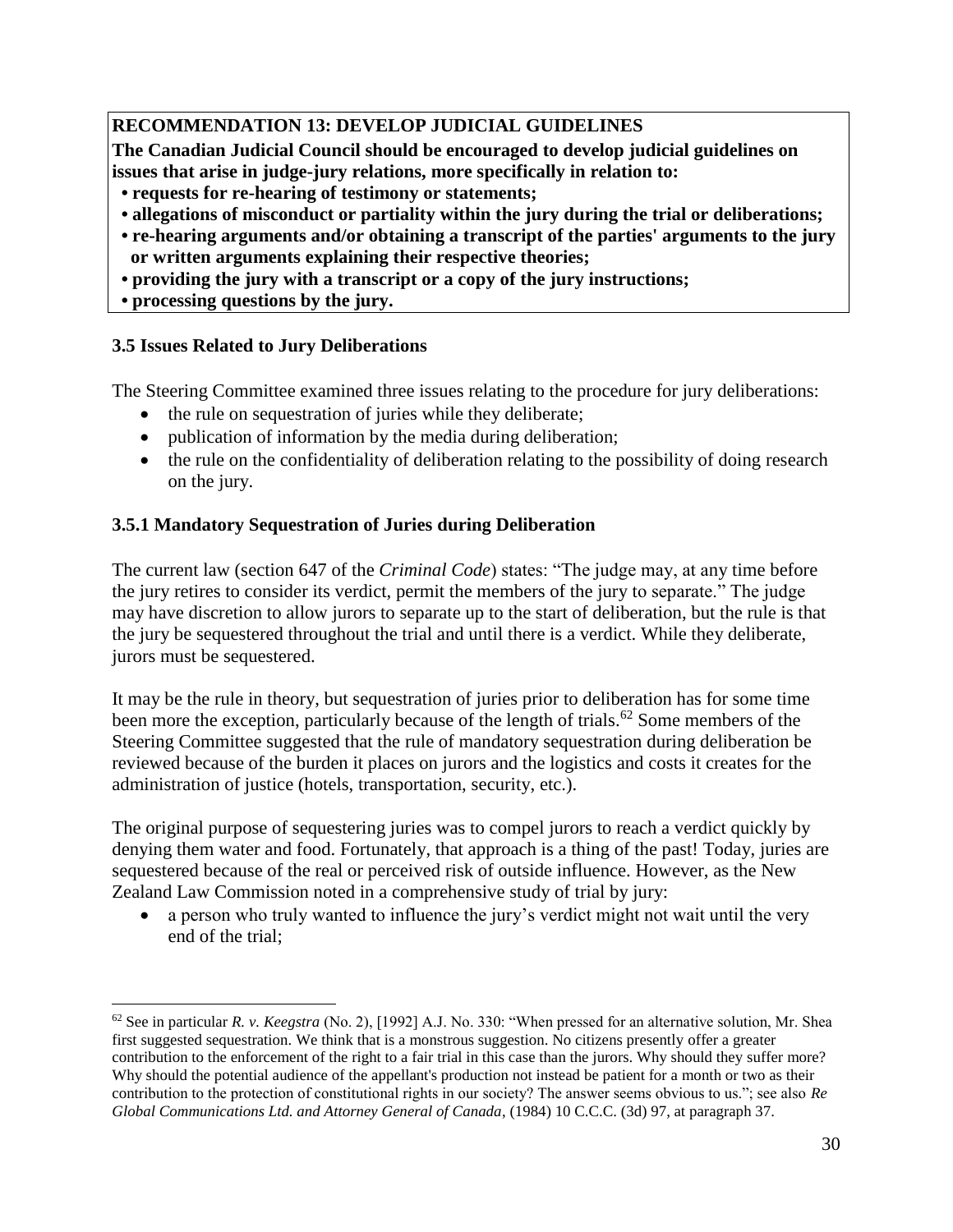- sequestration during deliberations creates added inconvenience for jurors with family commitments;<sup>63</sup> a 1995 study in New York State showed that, before sequestration rules were relaxed, potential jurors who would otherwise have been excused on family or religious grounds could now serve;
- sequestration can put undue pressure on jury members who might want to reach a verdict in order to avoid spending another night with their fellow jurors.<sup>64</sup>

The New Zealand Law Commission recommended abolition of automatic sequestration at the deliberation stage, and the law was recently amended to give effect to that recommendation.<sup>65</sup> The new legislation states that a jury may be separated after one day of deliberation unless the judge orders otherwise if he or she deems such an order to be in the interest of justice. In addition, jurors are specifically prohibited from discussing the case with anyone except during deliberation. In England, mandatory sequestration at the deliberation stage was changed in 1994 to allow the judge to permit jurors to be separated during deliberation.<sup>66</sup> In Australia, six states allow judges to permit the separation of jurors while they deliberate.<sup>67</sup>

The applicable law in these jurisdictions, where criminal law is rooted in the British system of justice, the formula can vary. The law may state that a jury can be separated *ex officio* during deliberation after a specified period of time unless the judge orders otherwise, or sequestration may apply unless the judge allows the jury to be separated.

If the rule of mandatory sequestration during deliberation is reviewed, it might be appropriate to also review the rule of sequestration prior to deliberation in order to bring it in line with current practice.

#### <span id="page-31-0"></span>**3.5.2 Publication of Information by the Media during Deliberation**

Section 648 of the *Criminal Code* currently prohibits the publication of information regarding any portion of a trial at which the jury is not present before the jury retires to consider its verdict. Some members of the Steering Committee suggested that this restriction be extended until the verdict is read even if the jurors were sequestered while they deliberated. Similar proposals were adopted by the Uniform Law Conference of Canada in 1999 and 2003.

 $\overline{a}$ 

http://www.legislation.qld.gov.au/LEGISLTN/ACTS/2008/08AC054.pdf.

<sup>63</sup> According to an American study by the *National Center for State Courts* in a number of judicial districts of judges and former jurors, sequestration constitutes the second most important cause of stress for jurors. *Through the Eyes of the Jurors: A Manual for Addressing Juror Stress.* National Center for State Courts, 1998, accessible at http://www.ncsconline.org/D\_Research/publications.html#T.

<sup>64</sup> New Zealand Law Commission, *Juries In Criminal Trials*, No. 69, 2001, *supra*, pp. 154-156.

<sup>65</sup> *Juries Amendment Act 2008*, *supra*, s. 18.

<sup>66</sup> *Juries Act 1974*, *supra*, s. 13.

<sup>67</sup> New South Wales, *Jury Act 1977*, s. 54, accessible at

http://www.austlii.edu.au/au/legis/nsw/consol\_act/ja197791/; Western Australia, *Criminal Procedure Act 2004*, s. 111, accessible at http://www.austlii.edu.au/au/legis/wa/consol\_act/cpa2004188/; Tasmania, *Juries Act 2003*, s. 46, accessible at http://www.austlii.edu.au/au/legis/tas/consol\_act/ja200397/; Victoria, *Juries Act 2000*, s. 50, accessible at http://www.austlii.edu.au/au/legis/vic/consol\_act/ja200097/; *South Australia, Juries Act 1927*, s. 55, accessible at http://www.austlii.edu.au/au/legis/sa/consol\_act/ja192797/. Queensland, *Guardianship and administration and Other Acts Amendment Act 2008*, s. 23, accessible at: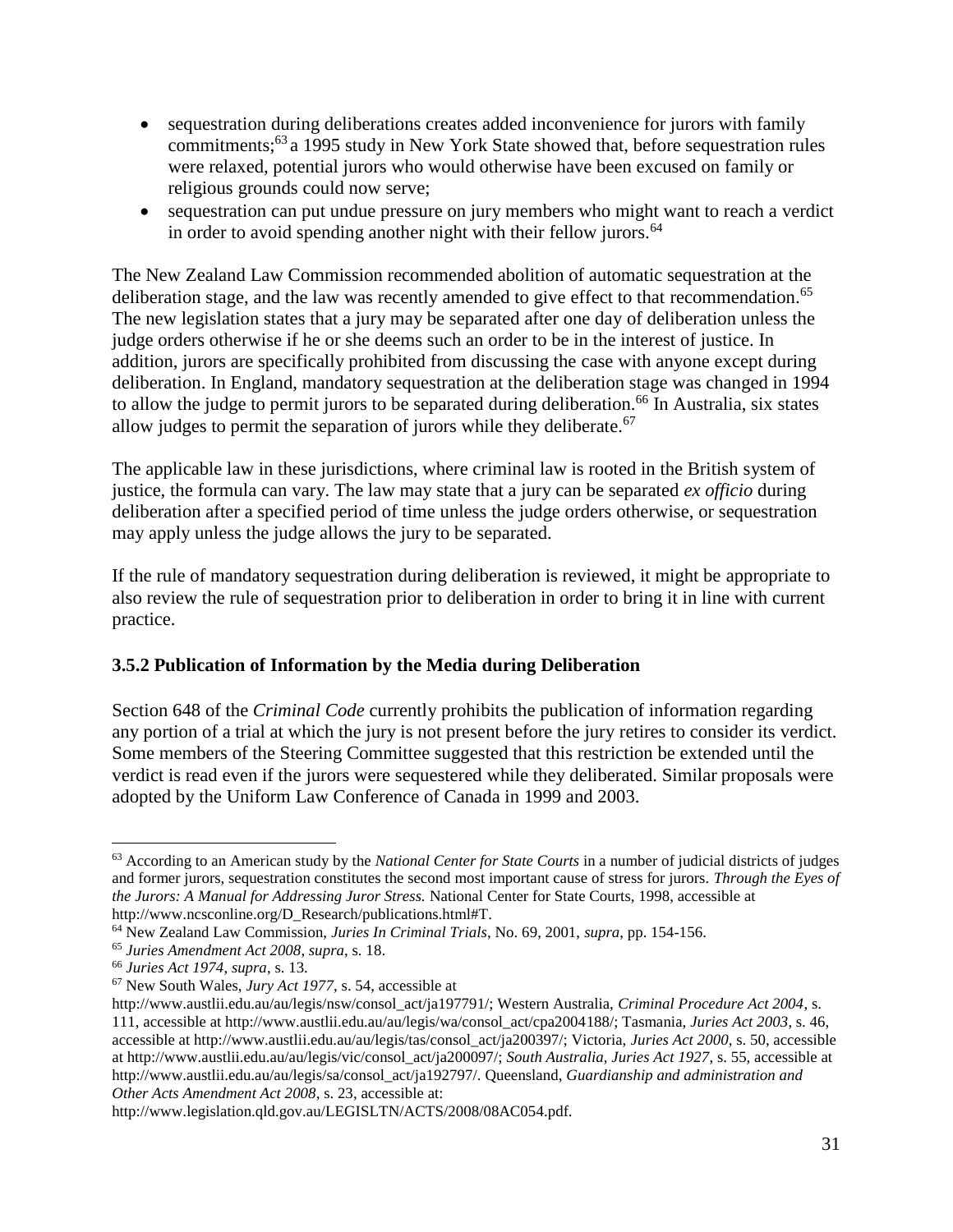Apparently, there have been incidents were jurors became privy to information adverse to the accused while the jury was deliberating. Owing to the proliferation and miniaturization of means of communication, it is increasingly difficult to control the information that jurors can access while they deliberate.

This issue obviously raises questions about the protection of freedom of the press and freedom of expression set out in paragraph 2(*b*) of the *Charter*. Section 648 of the *Criminal Code*, as it currently stands, has already been challenged from that standpoint, and its full application has been restricted in some judgments based on the *Dagenais/Mentuck* test that applies generally to publication bans. Otherwise stated, by that reasoning, section 648 cannot prohibit outright the publication of information presented when the jury is absent and the media could obtain permission to publish information that cannot "reasonable be considered to give the jury a negative impression of the accused"<sup>68</sup>.

In a more recent case, the Court of Appeal of Alberta was asked to determine the validity of section 517 of the *Criminal Code* in respect of paragraph 2(*b*) of the *Charter*. Section 517 states that a justice must, on application by the accused, make an order that evidence presented at the hearing on interim release not be published. The Court of Appeal ruled that while such mandatory prohibition is at odds with paragraph 2(*b*) of the *Charter*, it is a reasonable restriction in a free and democratic society given the temporary nature of the restriction:

*46. It is also relevant that the section does not impose a "publication ban", but merely defers publication until after the trial. While it is clear that a deferral of publication is itself an infringement of s. 2(b), it is nevertheless a lesser infringement than a total ban, which is a factor that can be taken into account in the analysis of minimal impairment* <sup>69</sup> *.*

The fact that the proposed amendment to section 648 of the *Criminal Code* would simply delay the publication of information a few days – or even a few hours, in many cases – might actually work in favour of the constitutional validity. One of the factors that has to be taken into account, however, is that the risk of violating the right of the accused to a fair trial is diminished by sequestration, which should be considered in seeking a balance between opposing rights. It should also be noted that most case law recognizes the trial judge as having the inherent authority to ban publication at his or her discretion during deliberation if specific circumstances warrant. The issue therefore demands more detailed analysis.<sup>70</sup>

#### <span id="page-32-0"></span>**3.5.3 Confidentiality of Deliberation**

 $\overline{a}$ 

Section 649 of the *Criminal Code* as currently worded prohibits jurors from disclosing the content of their deliberation, including for the purpose of examining the workings of a jury.

<sup>68</sup> *R. c. Beauchamps & als*., [2003] J.Q. no 2340 (CSQ).

<sup>69</sup> *R.. v. White*, [2008] A.J. No. 956 (CAA), currently being appealed to the Supreme Court. See *R. v. Ahmad*, [2009] O.J. No. 288, pars. 231 and 242, the majority of the Court of Appeal of Ontario concluded that the restriction in section 2(b) by the mandatory prohibiting provided for in section 517 of the *Criminal Code* could be justified only in the case of accusations that may lead to a jury trial; application for leave to appeal under consideration by the Supreme Court.

<sup>70</sup> *Toronto Sun Publishing Corp. v. Alberta (Attorney General)*, [1985] A.J. No. 543 (CAA); *Re Global Communications Ltd. and Attorney-General for Canada*, [1984] O.J. No. 3066 (CAO).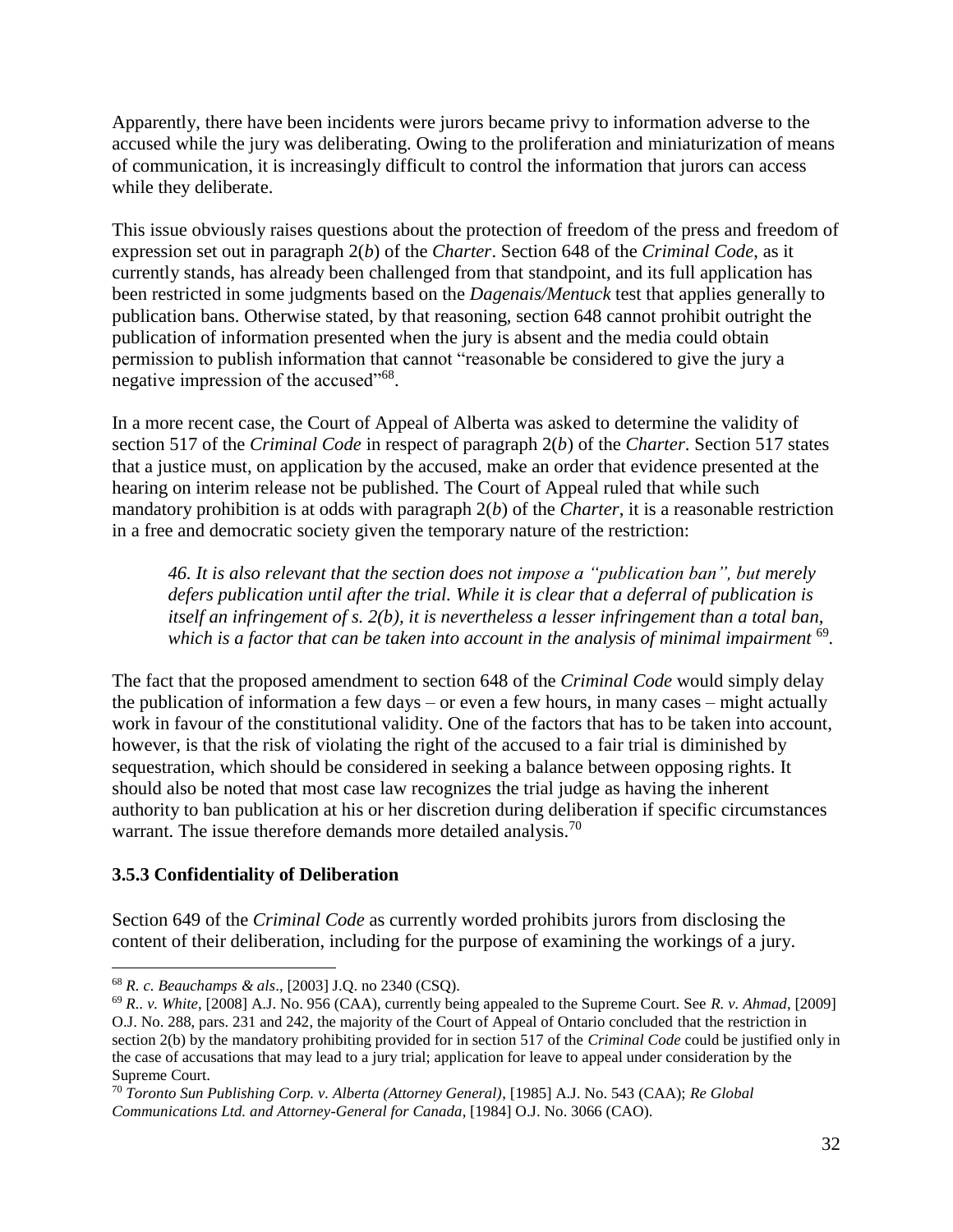This restriction probably does not preclude general studies of former jurors on issues that would not lead them to make a determination on the deliberation process. In England, a prohibition similar to the one set out in section 649 did not stop studies on issues like their general understanding of evidence produced, their understanding of the legal concepts explained in the instructions, their assessment of compensation and accommodations, the impact of the trial on their personal lives and their families' personal lives and their perception of the legal system.<sup>71</sup>

Section 649 of the *Criminal Code* did not prevent a similar study in Canada under the auspices of the Law Reform Commission of Canada.<sup>72</sup> Because of section 649, the questions had to be very general and they were carefully prepared to prevent the jurors from talking about the deliberations in a specific case, namely: How did you find the presentation of evidence? Do you feel that juries generally are able to understand and evaluate the evidence? How did you find the instructions that were given to you by the judge? Do you feel that juries generally understand judges' instructions? Some general questions also dealt on the meaning of proof beyond a reasonable doubt. To diminish the risk of contravening the rule of deliberation secrecy and being placed in a situation of offence, the authors of the study had their questionnaire approved beforehand by the Justice Department of Canada in addition to obtaining the agreement of the chief judge of the courts involved.<sup>73</sup>

As mentioned by the authors of the study, the scope of the results obtained in response to this type of question remains limited.<sup>74</sup>The amendment of section 649 to authorize studies on the deliberation process *per se* would certainly provide a better gauge of the appropriateness of changes to be made to the institution.

In New Zealand, where the common law rule has not been consolidated in the form of a formal ban, unlike in Canada and England, the New Zealand Law Commission conducted a study that was unique for a jurisdiction with a British-based criminal justice system. The study, in which 312 jurors out of a sample of 48 trials were interviewed, focused on the following issues:

*"More specifically, the objectives of the research were:*

- *to examine the extent to which, and the way in which, jurors individually and collectively assimilate and interpret the evidence and identify the issues in the case;*
- *to identify the problems which jurors experience during the trial process;*
- *to assess the extent to which jurors individually and collectively understand*

<sup>71</sup> *Contempt of Court Act 1981*, s. 8, accessible at:

http://www.statutelaw.gov.uk/legResults.aspx?LegType=All+Legislation&title=contempt&searchEnacted=0&exten tMatchOnly=0&confersPower=0&blanketAmendment=0&TYPE=QS&NavFrom=0&activeTextDocId=1358414&P ageNumber=1&SortAlpha=0. See, among others, *The Jubilee Line Jurors : Does their Experience Strengthen the Argument for Judge-only Trial in Long and Complex Fraud Cases ?* Lloyd-Bostock, S., *supra*; *Juror's perceptions, understanding, confidence and satisfaction in the jury system: a study in six courts*, Home Office Online Report 05/04, accessibleat http://www.homeoffice.gov.uk/rds/pdfs2/rdsolr0504.pdf.

<sup>72</sup> Doob, A.N., *Canadian Jurors' View of the Criminal Jury Trial: A Report to the Law Reform Commission of Canada,* published in Studies on the Jury, Law Reform Commission of Canada, 1979.

 $<sup>73</sup>$  The feasibility of the study, at the judicial level, also required the adoption of a "lighter" interpretation of the</sup> scope of section 649: Dood, A.N., *supra*, pp. 35-38.

<sup>&</sup>lt;sup>74</sup> Dood, A.N., supra, p. 72: "Obviously, it should be kept in mind that although the juror might perceive that he understands the evidence and the instructions from the judge, this does not necessarily mean that he actually does understand everything that went on".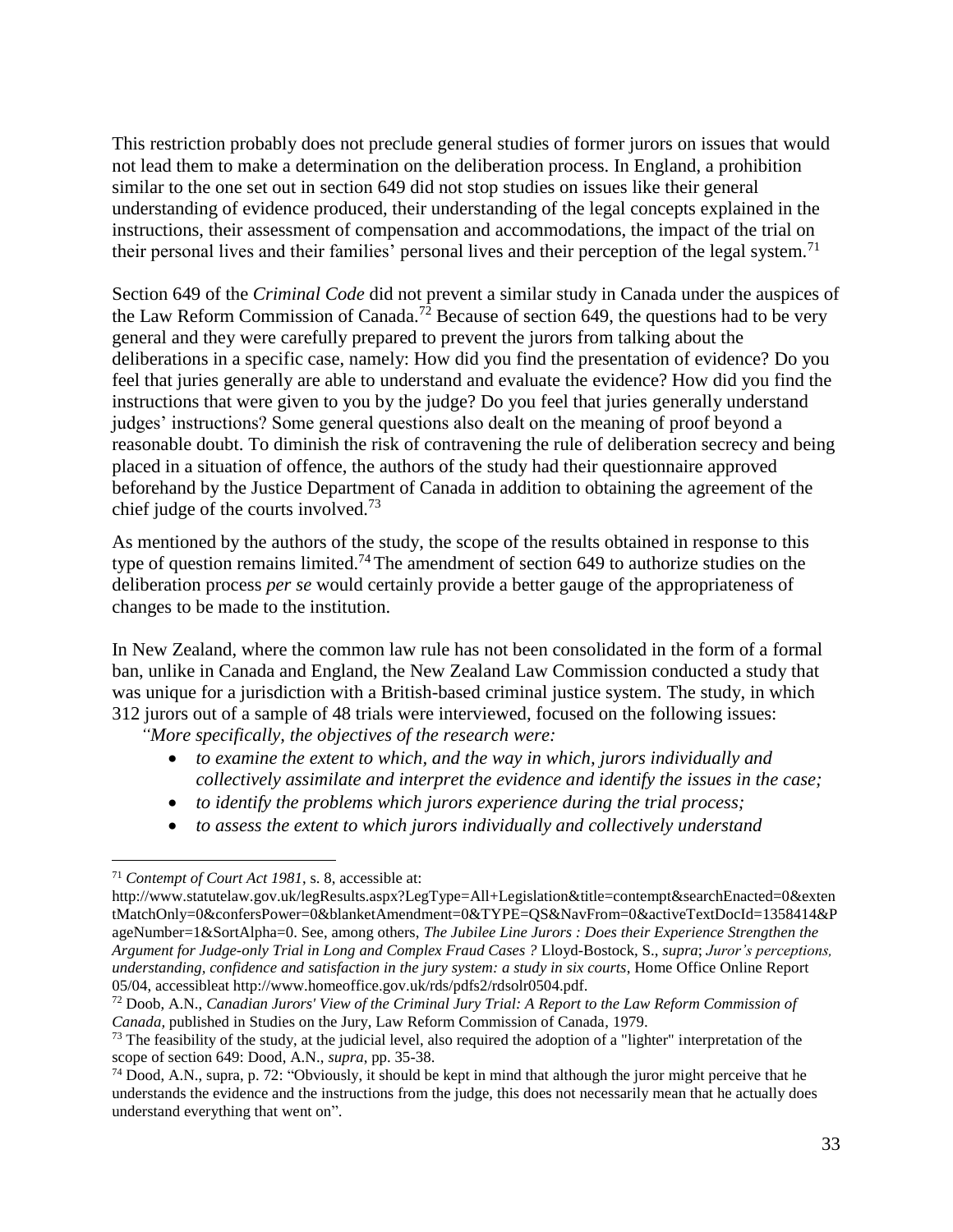*and apply the law, and to investigate how their perception of the 'law' modifies and influences their approach to the 'facts';*

- *to explore the processes used by the jury to reach a decision, including their strategies for resolving disagreement and uncertainty;*
- *to identify the impact and effects of pre-trial and trial publicity on the attitudes and responses of each individual juror to the case he or she is dealing with; and*
- to describe jurors' reactions to, and concerns about, their experience as a juror."<sup>75</sup>

The results of this study made it possible to make a significant number of concrete recommendations, justify a series of legislative amendments (concerning the confidentiality of jurors' identity, majority verdicts, separation during deliberation, and the right to trial by jury for long trials) and correct misperceptions, particularly with regard to the impact of the media on the decision-making process.

In Australia, six states specifically allow research involving the disclosure of aspects of the deliberation process.<sup>76</sup> In five of those states, research must be authorized by the Minister of Justice or the Attorney General. In the sixth, research must be authorized by a court on such conditions as court deems appropriate, subsequent to an application by the Attorney General.

Similar studies have been conducted in other jurisdictions, but they are very limited in scope in the context of Canada because of differences in culture, rules of evidence and procedure (in particular rules governing case management), the role and attitudes of judges and lawyers, etc.

The Supreme Court of Canada has often criticized the fact that this restriction makes it difficult to measure, for purposes of challenge with cause, the real impact of jurors' attitudes and bias on their judgment:

*The attempt of Vidmar and others to conduct scientific research on jury behaviour is commendable. Unfortunately, research into the effect of juror attitudes on deliberations and verdicts is constrained by the almost absolute prohibition in s. 649 of the Criminal Code against the disclosure by jury members of information relating to the jury's proceedings. More comprehensive and scientific assessment of this and other aspects of the criminal law and criminal process would be welcome. Should Parliament reconsider this prohibition, it may be that more helpful research into the Canadian experience would emerge. But for now, social science evidence appears to cast little light on the extent of* 

<sup>76</sup> New South Wales, *Jury Act 1977*, s. 68, accessible at

 $\overline{a}$ <sup>75</sup> New Zealand Law Commission, *Juries in Criminal Trials: Part 2, Vo. 2: Summary of the Research Findings*, Preliminary Paper 37, Vol. 2, November 1999, accessible at

http://www.lawcom.govt.nz/ProjectPreliminaryPaper.aspx?ProjectID=76.

http://www.austlii.edu.au/au/legis/nsw/consol\_act/ja197791/; Western Australia, *Juries Act 1957*, s. 56B, accessible at http://www.austlii.edu.au/au/legis/wa/consol\_act/ja195797/; Tasmania, *Juries Act 2003*, s. 58, accessible at http://www.austlii.edu.au/au/legis/tas/consol\_act/ja200397/; Victoria, *Juries Act 2000*, s. 78, accessible at http://www.austlii.edu.au/au/legis/vic/consol\_act/ja200097/; *South Australia, Criminal Law Consolidation Act 1935,*  s. 246, accessible at

http://www.austlii.edu.au/au/legis/sa/consol\_act/ja192797/; Queensland, *Juries Act 1995*, s. 70, accessible at http://www.austlii.edu.au/au/legis/qld/consol\_act/ja199591/.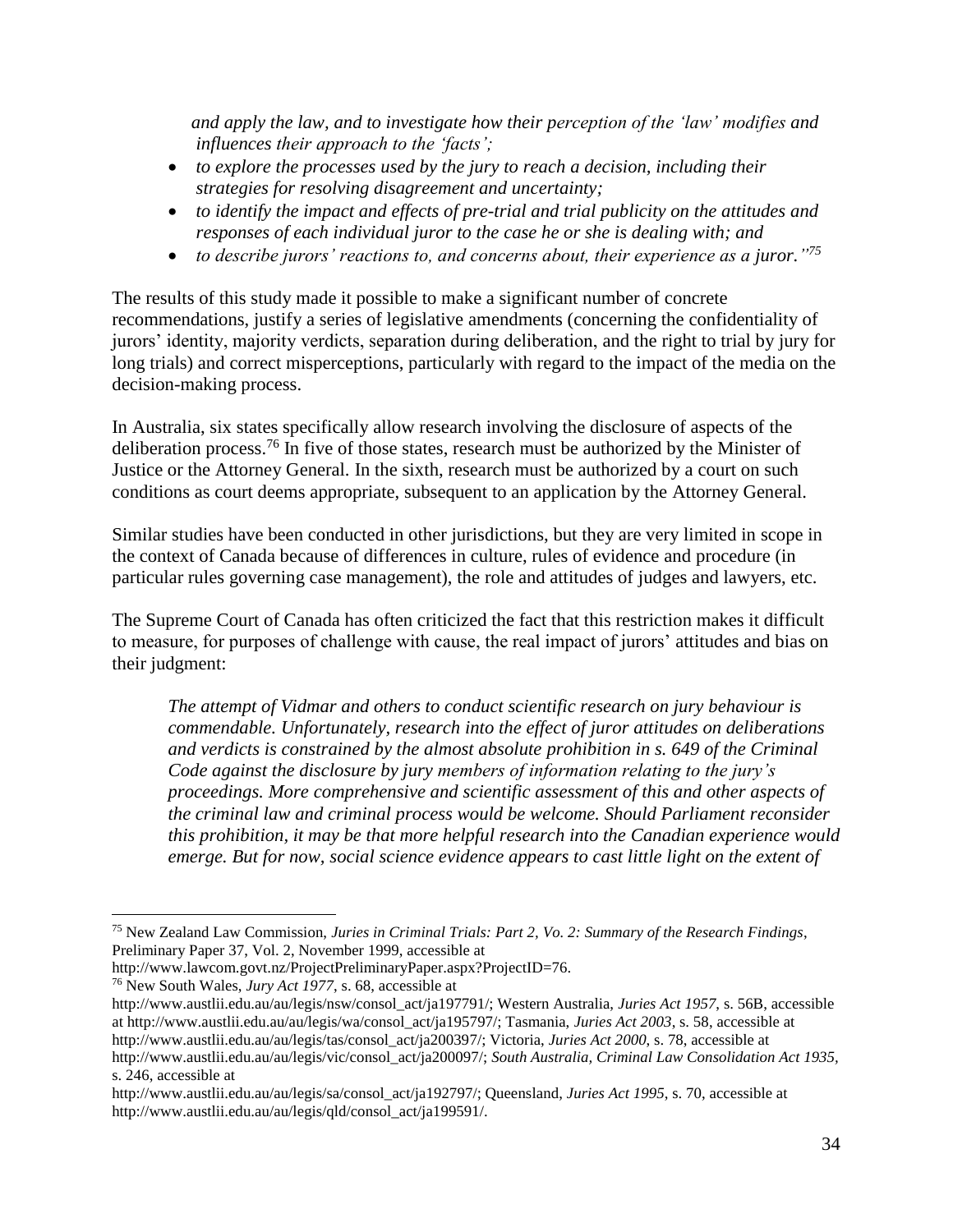*any 'generic prejudice' relating to charges of sexual assault, or its relationship to jury verdicts.*<sup>77</sup>

One of the recommendations in Honourable Justice MacCallum's report on the wrongful conviction of David Milgaard also provides an interesting illustration of the usefulness of such studies to a reform of rules of evidence and procedure:

*The* Criminal Code *should be amended to permit academic inquiry into jury deliberations with a view to gathering evidence of the extent to which jurors accept and apply instructions on the admissibility of evidence, particularly relating to inconsistent out of court statements. Amendments to s. 9 of the Canada Evidence Act should then be considered.<sup>78</sup> (Recommendation 5) The principles underlying the traditional rule of the secrecy of jury deliberation (foster free and frank debate among jurors; protect jurors from harassment, censure or recrimination at the hands of convicted persons and their families; and ensure the finality of the verdict)<sup>79</sup> could be preserved by maintaining the confidentiality of the identity of respondents and depersonalizing answers and observations so that they cannot be linked to a particular trial.<sup>80</sup>*

Also worth citing are Honourable Justice Lamer's findings on section 649 of the *Criminal Code* in his report on the wrongful convictions of Ronald Dalton, Gregory Parsons and Randy Druken:

*It is possible to isolate a number of specific factors and to draw some general conclusions. However, the picture will always be incomplete without at least some insight into what happened in the jury room. […] There have been some studies done in the United States on jury behaviour as well as some Canadian studies on "simulated" juries. But much of our knowledge of juries is based on assumptions. […] Here, the challenge is to maintain the benefits that section 649 affords while obtaining the benefits of better insight into jury deliberations. That would be especially valuable where a serious injustice has occurred.*<sup>81</sup>

<sup>77</sup> *R. v. Find*, 2001 S.C.R. 32, paragraph 87. See also *R. v. Williams*, [1998] 1 S.C.R. 1128, paragraph 36 and *R. v. Spence*, 2005 S.C.R. 71, paragraph 55.

<sup>78</sup> *Report of the Commission of Inquiry into the Wrongful Conviction of David Milgaard*, The Honourable Mr. Justice Edward P. MacCallum, accessible at http://www.milgaardinquiry.ca/DMfinal.shtml.

<sup>79</sup> *R. v. Pan*; *R. v. Sawyer*, [2001] 2 S.C.R. 344, paragraphs 47-53.

<sup>80</sup> See the analysis of Chopra, R.S. and Ogloff, J.R.P., *Evaluating Jury Secrecy: Implicationfor Academic Research and Juror stress*, (2000) 44 C.L.Q. 190, pp. 211-200. It should be noted, however, that England has not changed the rule of the secrecy of jury deliberation to permit research because of the reservations voiced by Lord Justice Auld in *Review of the Criminal Courts of England and Wales*, *supra*, pp. 164-168. Lord Auld cited the risk of such studies discrediting jury verdicts. He also pointed out that post-trial interviews do not convey the stress actually experienced during deliberation, which could call into question the real scope of the outcome.

<sup>81</sup> *The Lamer Commission of Inquiry pertaining to the Cases of: Ronald Dalton, Gregory Parson and Randy Druken*, Report and Annexes, pp. 165-166, accessible at http://www.justice.gov.nl.ca/just/lamer/. The Honourable Justice Lamer made the following recommendation: "The Minister of Justice [of Newfoundland and Labrador] should pursue with his federal and provincial counterparts, an amendment to the *Criminal Code* to permit jurors to be interviewed, subject to stringent conditions, by commissioners conducting inquiries into wrongful convictions." (Recommendation 16).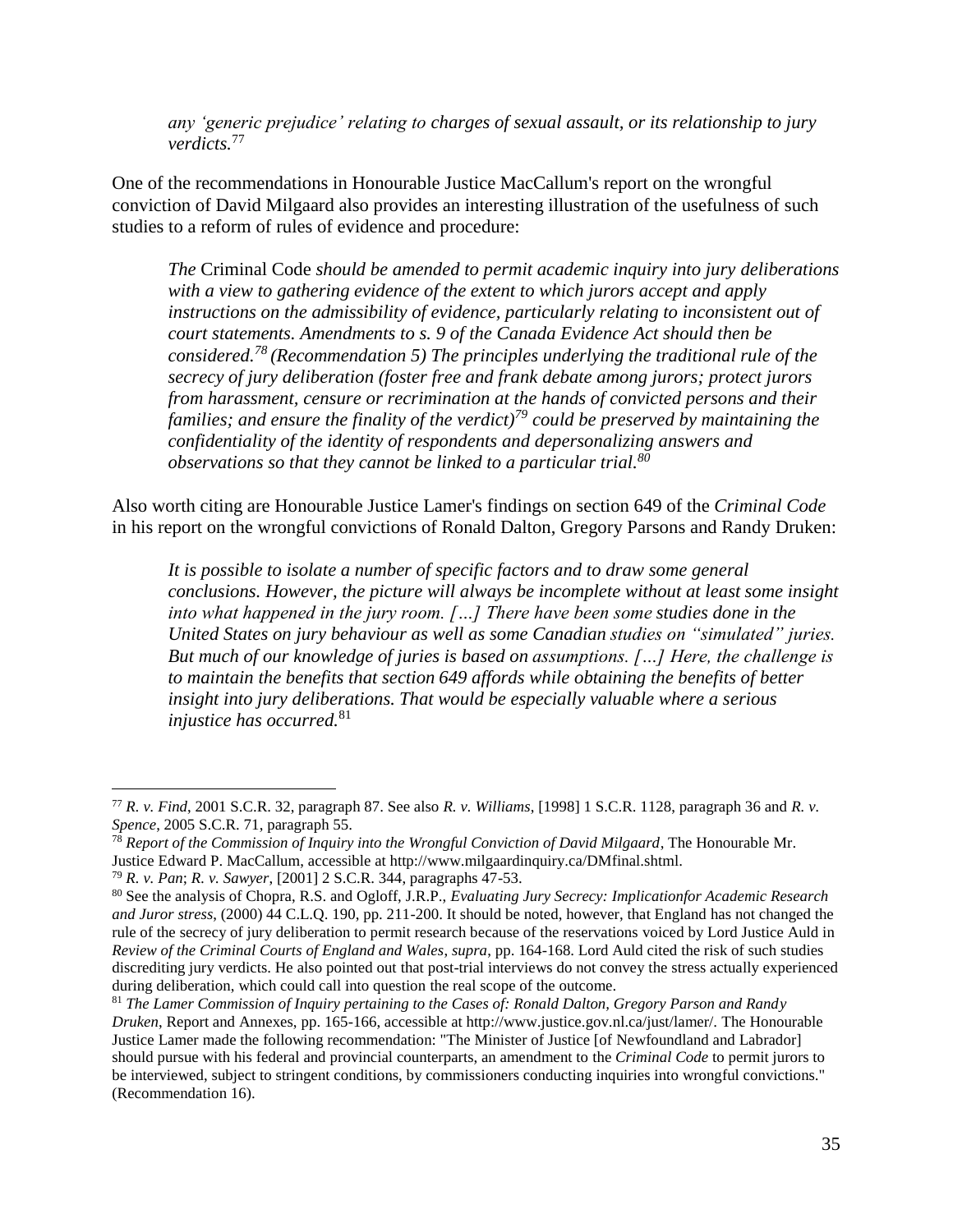## **RECOMMENDATION 14: LEGISLATIVE AMENDMENTS**

**Examine more thoroughly the advisability and feasibility of legislative amendments (a) to make it possible for jurors to be separated during deliberation when appropriate and, if so, to continue the publication ban prescribed in section 648 of the** *Criminal Code* **until the verdict is returned;**

**(b) to confirm the discretion of the trial judge to extend a media ban on publication of information related to a portion of the trial at which the jury is not present until the verdict is returned, based on the implications arising from the rights protected by paragraph 2b) of the** *Charter***;**

**(c) to amend the rule of secrecy of jury deliberations to permit studies of how juries work by providing the necessary framework without compromising the principles.**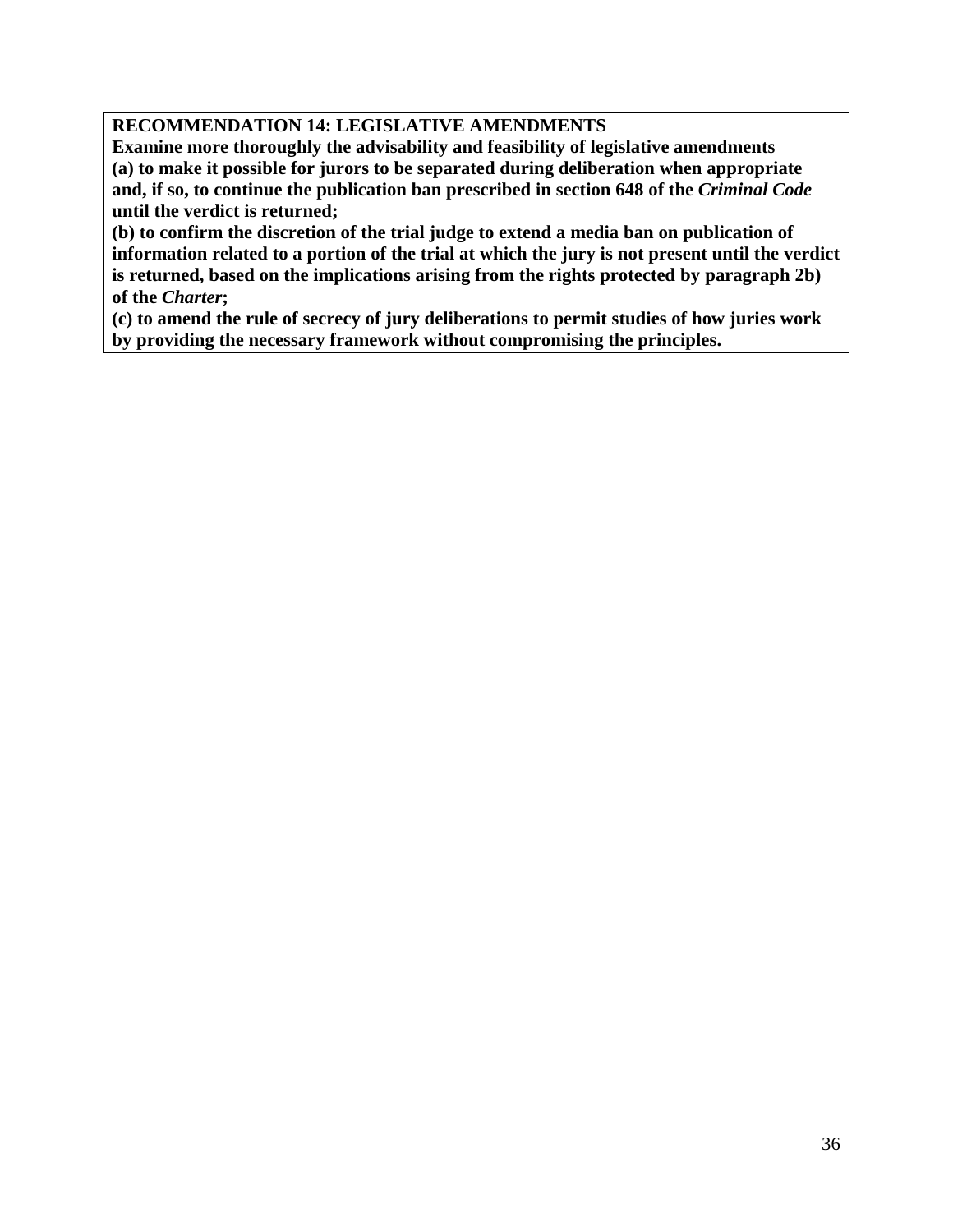#### <span id="page-37-0"></span>**APPENDIX: SUMMARY OF RECOMMENDATIONS**

- 1. Facilitate the election of trial by a superior court judge alone by an accused charged with an offence listed in section 469 of the *Criminal Code.*
- 2. Optimize pre-trial conferences and encourage a proactive role for the presiding judge by the enactment of a provision similar to the new section 536.4 of the *Criminal Code* (Extend the application of Recommendation 5 of the Steering Committee's Report on mega-trials to all jury trials.)
- 3. Encourage codification of the specific powers recognized by the case law on case management in rules of court under section 482.1 of the *Criminal Code,*
- 4. Amend section 631 of the *Criminal Code* to provide for the systematic calling of prospective jurors by their number only and to control access by the parties to their personal information. In so doing, consider the orders that have been made to that effect under a judge's inherent powers, keeping in mind the original reasons for calling out the names of prospective jurors and allowing access by the parties to that information.
- *5.* Facilitate the obtaining of orders banning publication and broadcast of information that could serve to identify a juror by an amendment to the *Criminal Code*.
- 6. Examine the advisability of codifying the judge's power to order other more exceptional measures to protect the anonymity and safety of jurors, while preserving the accused's right to a fair trial.
- 7. In their compensation scheme for jurors and in the conditions under which they must fulfil their functions, provincial and territorial jurisdictions should consider:
	- a) expenses for supervision or care of dependents that a juror would not otherwise incur;
	- b) in the case of long trials, the jury's non-sitting days, at least for jurors who are not paid for those days under a collective agreement and cannot go into work on those days, either because of the structure of the juror's employer or the human investment required for the trial;
	- c) the importance of the quality of infrastructures and accommodations at their disposal (deliberation rooms, resting rooms, etc.);
	- d) the possibility of compensating prospective jurors who are not selected;
	- e) rates paid to public service employees for payment of meal and travel expenses.
- 8. Provincial and territorial jurisdictions should consult the judiciary when establishing juror fees and expenses.
- 9. Jurors should be sufficiently informed about all compensation to which they are entitled and how to submit requests.